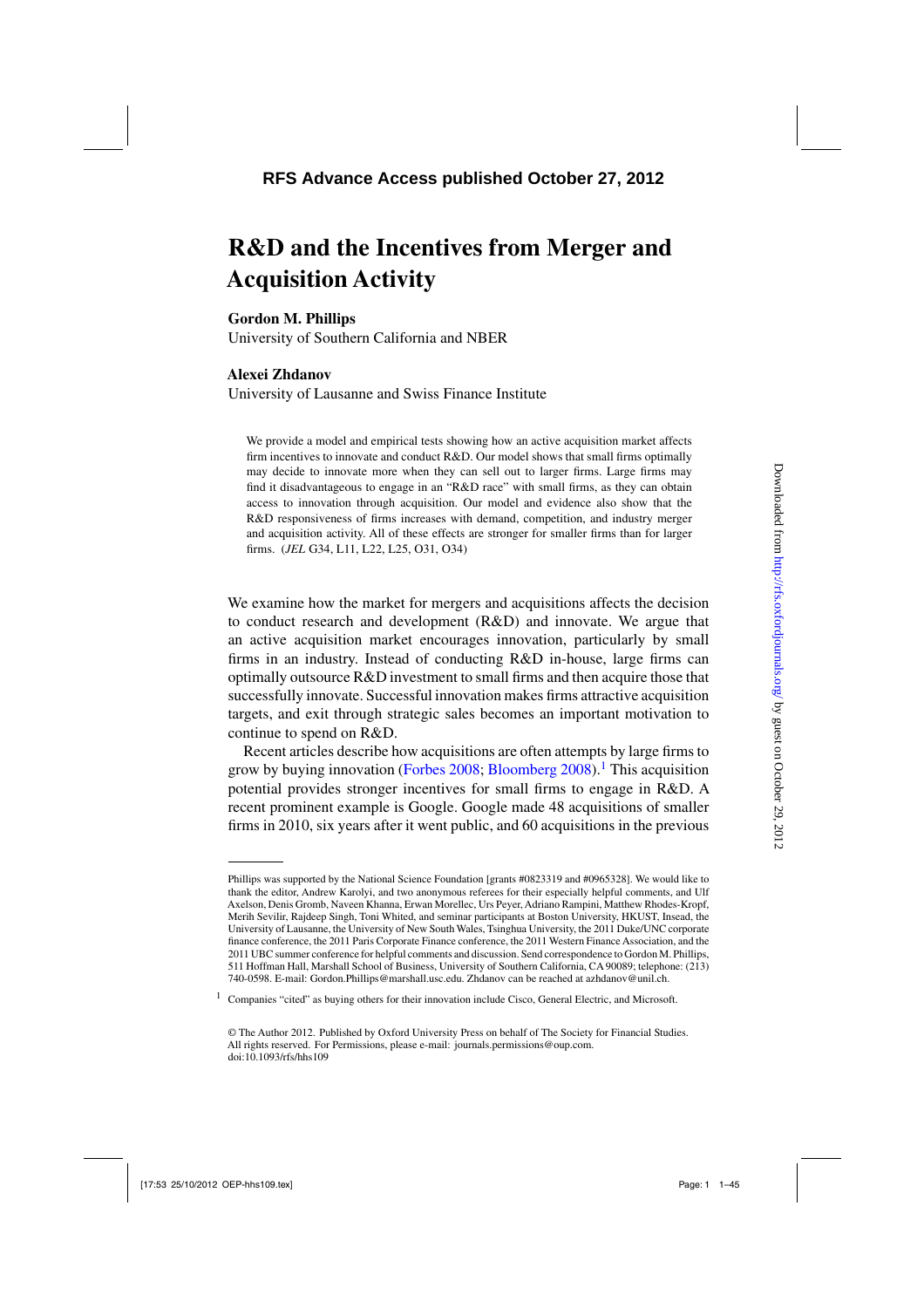five years, for a combined total of 108 acquisitions in the six years post– initial public offering  $(IPO)$ .<sup>2</sup> Early in its life, Google bought three smaller search engines for their technology assets and patents. Each of these companies operated search engines with additional features that Google incorporated into its online search capabilities.<sup>3</sup> Another example is Cisco. To extend its networking offerings, Cisco has purchased 16 computer networking companies and five computer security companies since 1999.

We present a model and empirical tests showing how an active acquisition market positively affects both small and large firms'incentives to innovate and conduct R&D. We also show that mergers can be a way to acquire innovation as a substitute strategy for conducting R&D. This motive is distinct from other motives for acquisitions that include neoclassical theories or agency theories of mergers<sup>4</sup> a[nd](#page-43-0) [is](#page-43-0) [closest](#page-43-0) [to](#page-43-0) [recent](#page-43-0) [theories](#page-43-0) [and](#page-43-0) [evidence](#page-43-0) [by](#page-43-0) Rhodes-Kropf and Robinson [\(2008](#page-43-0)) and [Hoberg and Phillips](#page-43-0) [\(2010b\)](#page-43-0) that emphasize asset complementarities and product market synergies.

Our model shows why large firms optimally may decide to let small firms conduct R&D and then subsequently acquire the companies that have successful innovated. We show that firms' incentives to conduct R&D increase with the probability that they are taken over and how this effect decreases with size. This result is consistent with evidence that post-acquisition larger firms innovate less and with evidence that larger firms conduct less R&D per unit of firm size. [Seru](#page-43-0) [\(forthcoming\)](#page-43-0) recently finds that patenting goes down postacquisition and concludes that large conglomerate firms "stifle" innovation, while noting that they are more likely to sign alliances and joint ventures—a fact consistent with the outsourcing of R&D. Our interpretation of the decrease in innovative activity is different. Our model and evidence show that R&D may optimally decline for large firms but increase for small firms with merger activity. Large firms may find it optimal to buy other firms to gain access to successful innovations instead of investing in R&D themselves, while small firms face increased incentives to invest in R&D with an active takeover market. An additional benefit of acquisition results from the ability of the merged entity to apply innovation to both the bidder's and the target's product ranges.

Specifically, the model provides the following predictions. First, the possibility of an acquisition induces attempts to innovate by both small and large firms, but this effect decreases with size as large firms may find it optimal to buy smaller firms that successfully innovate and cannot prevent small firms from attempting to innovate. The possibility of an acquisition amplifies the potential

<sup>2</sup> See "Google Cranks Up M&A Machine," *Wall Street Journal*, March 5, 2011.

<sup>3</sup> These purchases include Outride (see [http://www.google.com/press/pressrel/outride.html\)](http://www.google.com/press/pressrel/outride.html), Kaltix (see [http://en.wikipedia.org/wiki/Kaltix\)](http://en.wikipedia.org/wiki/Kaltix), and Orion (see http://searchengineland.com/google-implements-oriontechnology-improving-search-refinements-adds-longer[-snippets-17038\)](http://searchengineland.com/google-implements-orion-technology-improving-search-refinements-adds-longer-snippets-17038).

See [Maksimovic and Phillips](#page-43-0) [\(2001](#page-43-0)) and [Jovanovic and Rousseau](#page-43-0) [\(2002](#page-43-0)) for neoclassical and q theories and [Morck, Shleifer, and Vishny](#page-43-0) [\(1990](#page-43-0)) for an agency motivation for mergers. See [Maksimovic and Phillips](#page-43-0) [\(2008](#page-43-0)) for how conglomerate firms may relax financial constraints in order to acquire other firms.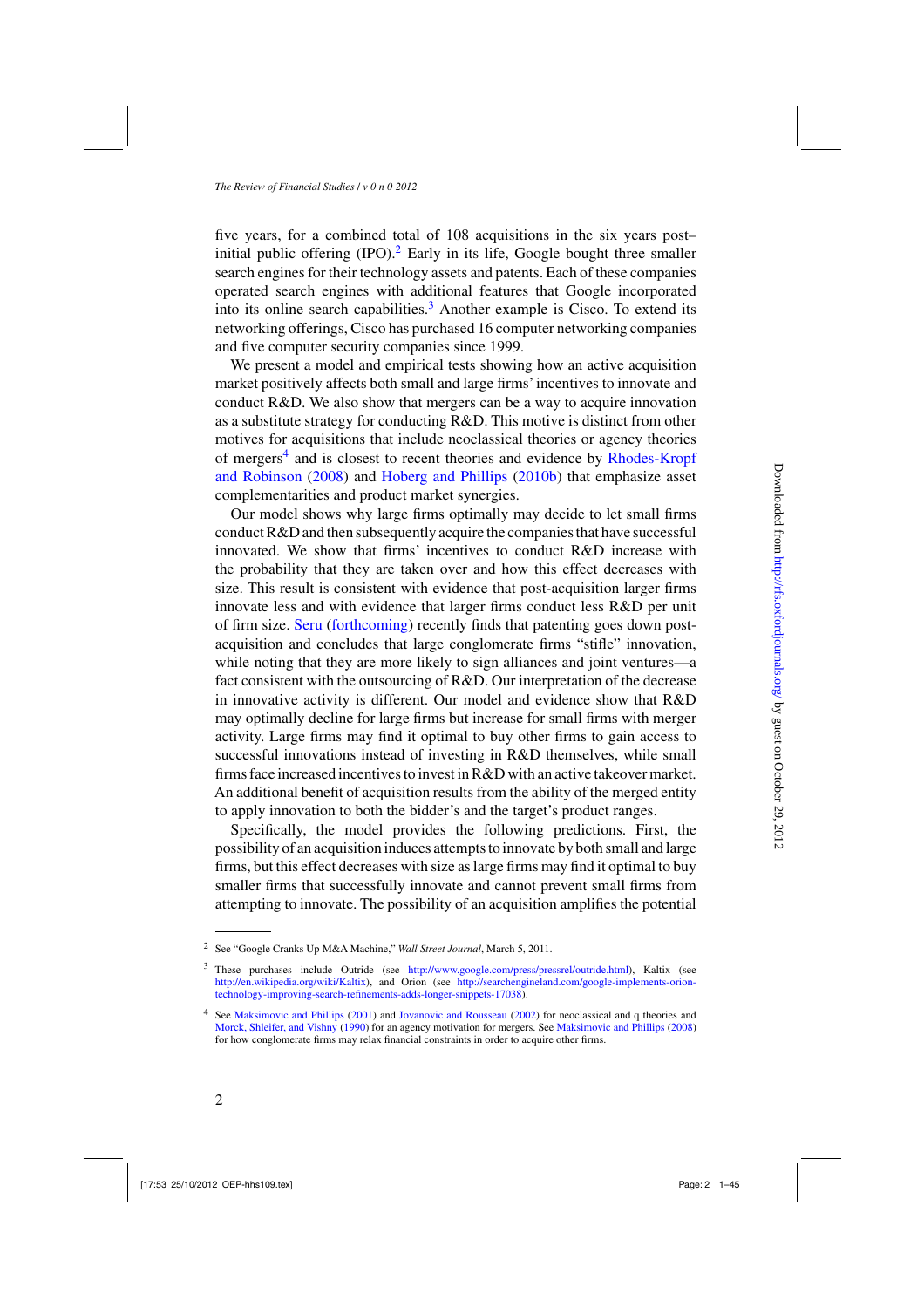gain from successful R&D. Second, we show that larger firms' R&D is less procyclical than smaller firms' R&D. While small firms are always motivated to invest more following a positive demand change, this is not necessarily true for large firms. Unlike small firms, large firms may find it disadvantageous to engage in an "R&D race" with small firms at intermediate states of demand, as they can obtain access to innovation by acquiring a smaller firm that succeeded in its R&D efforts. Thus, a large firm's investment in R&D might actually go down with a moderate increase in demand. The economic intuition for this result is that while the large firm may have a larger benefit from the innovation, it cannot prevent small firms from trying to successfully obtain the innovation first, and it still has an option of buying the innovation from the smaller firm.

Third, greater bargaining power<sup>5</sup> of the small firm leads to more aggressive attempts to innovate by the small firm and to higher likelihood of an acquisition. Having the ability to capture a greater fraction of the acquisition surplus, the small firm will tend to invest in R&D to increase the odds of successful innovation and being acquired by the larger firm. Fourth, we show that market structure and competition are important. A higher number of small firms leads to less innovation by larger firms. The economic intuition for this result is that the large firm has more potential innovators to purchase the innovation from and the increased competition decreases the odds that it will be the successful innovative firm itself. $<sup>6</sup>$ </sup>

We empirically examine these predictions of our model. We find that firms' R&D responds to demand changes, measures of industry acquisition activity, and the probability of being an acquisition target, and less so for large firms than small firms. We also find that their R&D increases with competition and with target acquisition excess returns—a measure of bargaining power of small firms in the acquisition market. We find that while R&D responds positively to competition, larger firms in competitive industries conduct less R&D than smaller firms.

In our analysis, we control for the fact that R&D and acquisition activity may be endogenous and both be affected by fundamentals and thus it may be fundamentals that are driving both acquisitions and R&D. We have two strategies to help us identify whether acquisition likelihood increases firm R&D. We first use industry measures of acquisition activity and demand. We use lagged measures of industry merger and acquisition (M&A) activity to proxy for anticipated demand that potential targets face for their assets. We also examine inside-industry M&A activity to examine what a target firm may expect to sell its assets for following [Shleifer and Vishny](#page-44-0) [\(1992](#page-44-0)) and Ortiz-Molina and

<sup>5</sup> Usually firms engage in negotiations before and/or after there is a public announcement of a bid or an intention to bid. We refer to the ability of a firm management to negotiate favorable terms of the takeover as the firm's (relative) bargaining power.

<sup>&</sup>lt;sup>6</sup> [Fulghieri and Sevilir](#page-42-0) [\(2009\)](#page-42-0) model how the optimal response of firms to competition may be to choose to fund innovation through corporate venture capital and strategic alliances.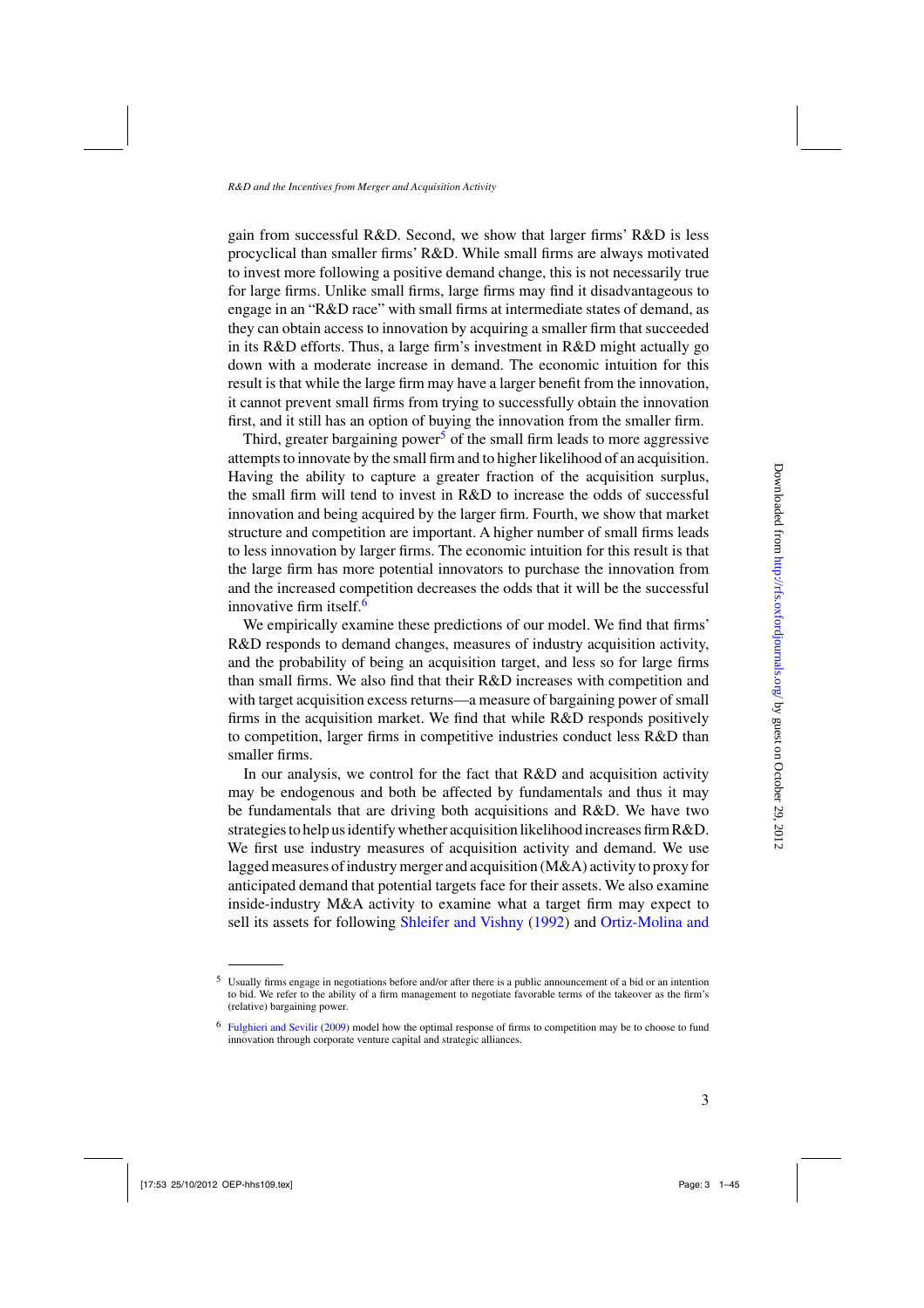Phillips [\(forthcoming](#page-43-0)). Second, we also control for endogenous acquisition probability by estimating the probability of being an acquisition target using an plausibly exogenous instrument, unexpected mutual fund flow into and out of stocks, that can affect persistent firm valuation and thus acquisition activity but not affect firm fundamentals.<sup>7</sup>

Our research adds to the current academic literature in several areas. First, we provide a new theory for the incentive effects of M&A that has not been explored in the literature. The existing literature has emphasized neoclassical models or q-based theories where highly productive firms buy less productive firms and has also emphasized managerial agency theories of mergers. It also adds to the theories that emphasize asset complementarity or product market synergies, by emphasizing that new innovations produced through R&D can be used by existing firms with complementary assets. Our paper directly examines the effect of acquisition probabilities, market structure, and firm size on R&D.

Second, our model and evidence is consistent with large firms optimally reducing innovation, letting small firms innovate, and acquiring them later. We focus on the selection effect and how this potential effect may impact preacquisition R&D. Other papers focus on treatment effects and examine R&D or patents post-acquisition. Our evidence is consistent (although the interpretation is different) with other recent papers that examine R&D and patents postacquisition. [Seru](#page-43-0) [\(forthcoming](#page-43-0)) finds conglomerate firms reduce innovation post-acquisition. Hall (1999) finds no effect on R&D expenditures from mergers of public firms, while a reduction in R&D following going-public transactions.<sup>8</sup> A direct implication of our paper is that instead of interpreting low R&D as a sign of managerial inefficiency or myopia, low R&D can be optimal since the firm can instead be intending to acquire innovation. Our paper is consistent with the recent working paper by [Bena and Li](#page-42-0) [\(2012\)](#page-42-0), who show that large companies with large patent portfolios and low R&D expenses are more likely to be acquirers.

Related literature looks at the relation between competition in product markets and innovation, without paying attention to acquisitions. [Vives](#page-44-0) [\(2008\)](#page-44-0) provides a detailed overview of theoretical and empirical work. Recently, [Fulghieri and Sevilir](#page-42-0) [\(2011](#page-42-0)) theoretically model the ex ante effects of mergers and competition on innovation. They model how a reduction in competition through mergers reduces employee incentives to innovate. The empirical evidence is favorable to the positive effect of competition

See [Edmans, Goldstein, and Jiang](#page-42-0) [\(2012\)](#page-42-0) for the description of and successful use of this instrument. We thank them for sharing this mutual fund flow instrument with us.

<sup>8</sup> Note that our model and evidence are about small firms optimally deciding to sell out. We do not model agency conflicts nor anti-takeover amendments that are common for larger firms that may be subject to conflicts between managers and shareholders. See [Atanassov](#page-42-0) [\(2009](#page-42-0)) and [Chemmanur and Tian](#page-42-0) [\(2010](#page-42-0)) for articles that deal with anti-takeover devices or laws. The anti-takeover laws passed in the United States apply more to large firm takeovers in more mature industries as they reduce post-acquisition asset sales and are thus not relevant for acquisitions of smaller innovative firms. Also note that these state-level anti-takeover laws were not passed in California or Texas, two states with a high technology focus.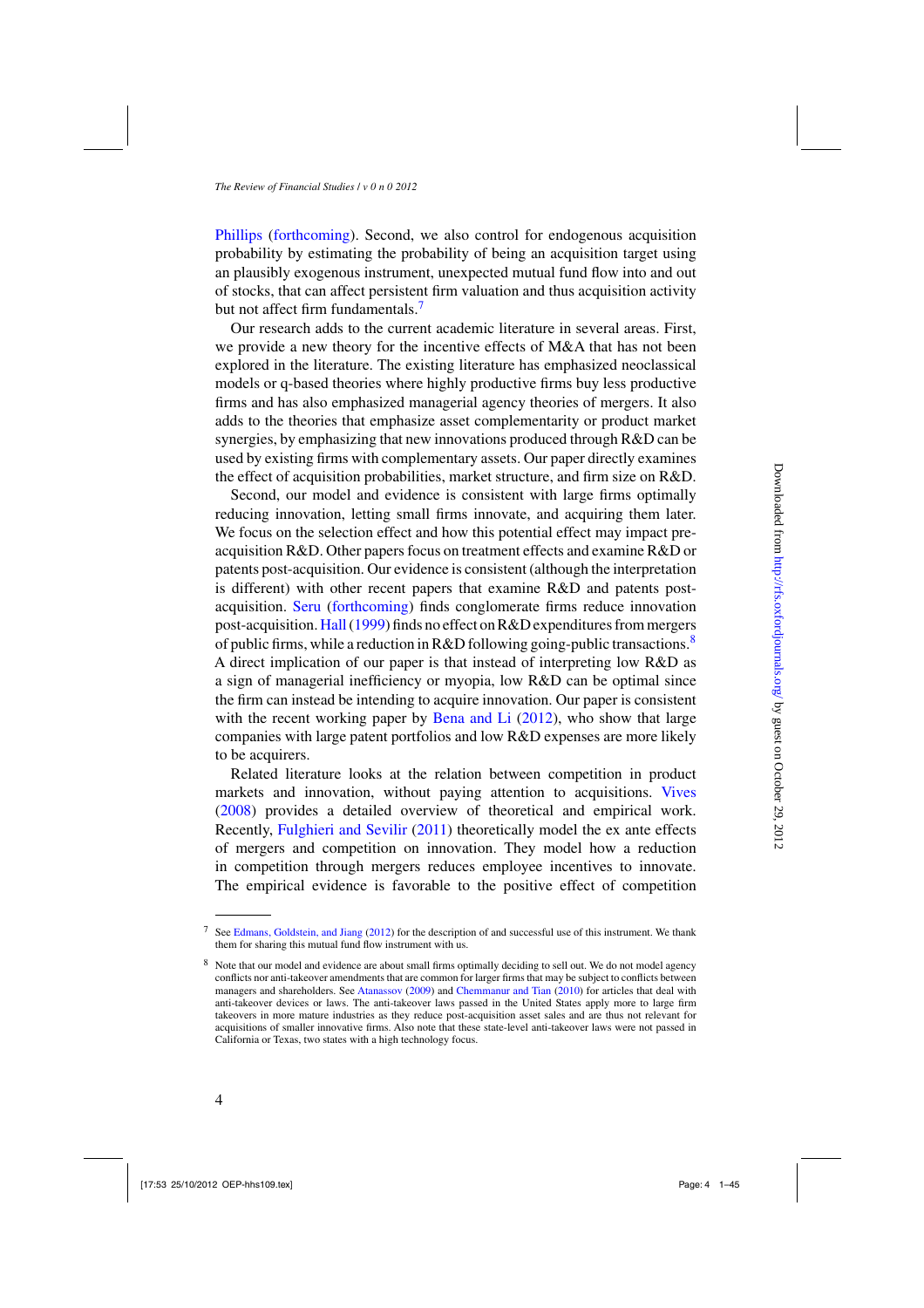on innovation, including [Baily and Gersbach](#page-42-0) [\(1995](#page-42-0)), [Nickell](#page-43-0) [\(1996\)](#page-43-0), and [Blundell, Griffin, and Van Reenen](#page-42-0) [\(1999](#page-42-0)). However, most of these papers look at productivity rather than R&D. Theoretical work seems to support a negative relation between innovation and competitive pressure. Standard industrial organization theory predicts that innovation should decline with competition, as more competition reduces the monopoly rents that reward successful innovators [\(Dasgupta and Stiglitz 1980](#page-42-0)). Other theoretical papers suggest a positive [\(Aghion et al. 2001\)](#page-42-0) or U-shaped relation [\(Aghion et al. 2002](#page-42-0)) between innovation and product market competition. We complement and extend this literature by focusing on the effect of a potential acquisition on firm innovation incentives.<sup>9</sup>

Overall our contribution is to focus on the trade-off for large firms between innovating themselves or acquiring small firms that have successfully innovated. Acquiring firms that have successfully innovated can be a moreefficient path to obtaining innovation than innovating directly oneself. We illustrate this effect in a theoretical model and provide rigorous empirical tests. Second, we generate new empirical predictions regarding procyclicality of R&D investments and their relation to firm size, the effect of potential acquisitions on R&D, the link of R&D to industry structure, and the effect of bargaining power and asset liquidity on small firms' R&D decisions.

### **1. The Model**

We present a model that allows us to draw empirical predictions about the relation between R&D, acquisitions, and firm size. We begin the model with a simple utility function for consumers who value product variety but are willing to substitute between products. In the base version of the model, we assume heterogeneous products and price (Bertrand) competition.<sup>10</sup> We believe this type of competition fits the case of many industries such as computer networking, cell phones, and consumer products, among others, where companies compete based on product differentiation. We define the product space broadly, with specific features that can be patented that represent "local products," which may affect the demand for existing products. Our idea is that *multiple* firms can try for a particular product characteristic ex ante yet only one will obtain the particular product characteristic with a patent. Ex post, one firm innovating does *not* preclude product differentiation across existing or

Our [paper is also related to the literature that studies the procyclicality of R&D \(e.g.,](#page-42-0) [Barlevy 2007](#page-42-0) and Aghion et al. [2008\)](#page-42-0).

 $10$  In the online appendix we also examine an alternative competition mechanism, Cournot competition, whereby firms produce homogeneous products and innovation results in cost savings, and find similar results. Under Cournot competition with similar competitors, mergers will not take place as rival firms expand output after the merger. This result is a well-known Cournot-merger paradox [\(Salant, Switzer, and Reynolds 1983](#page-43-0)). However, the literature [\(Gaudet and Salant 1992](#page-43-0) and [Zhou 2008,](#page-44-0) among others) has shown that under Cournot competition with cost savings mergers will take place. In our setting, if the innovation produces large cost savings, mergers will take place with positive demand shocks.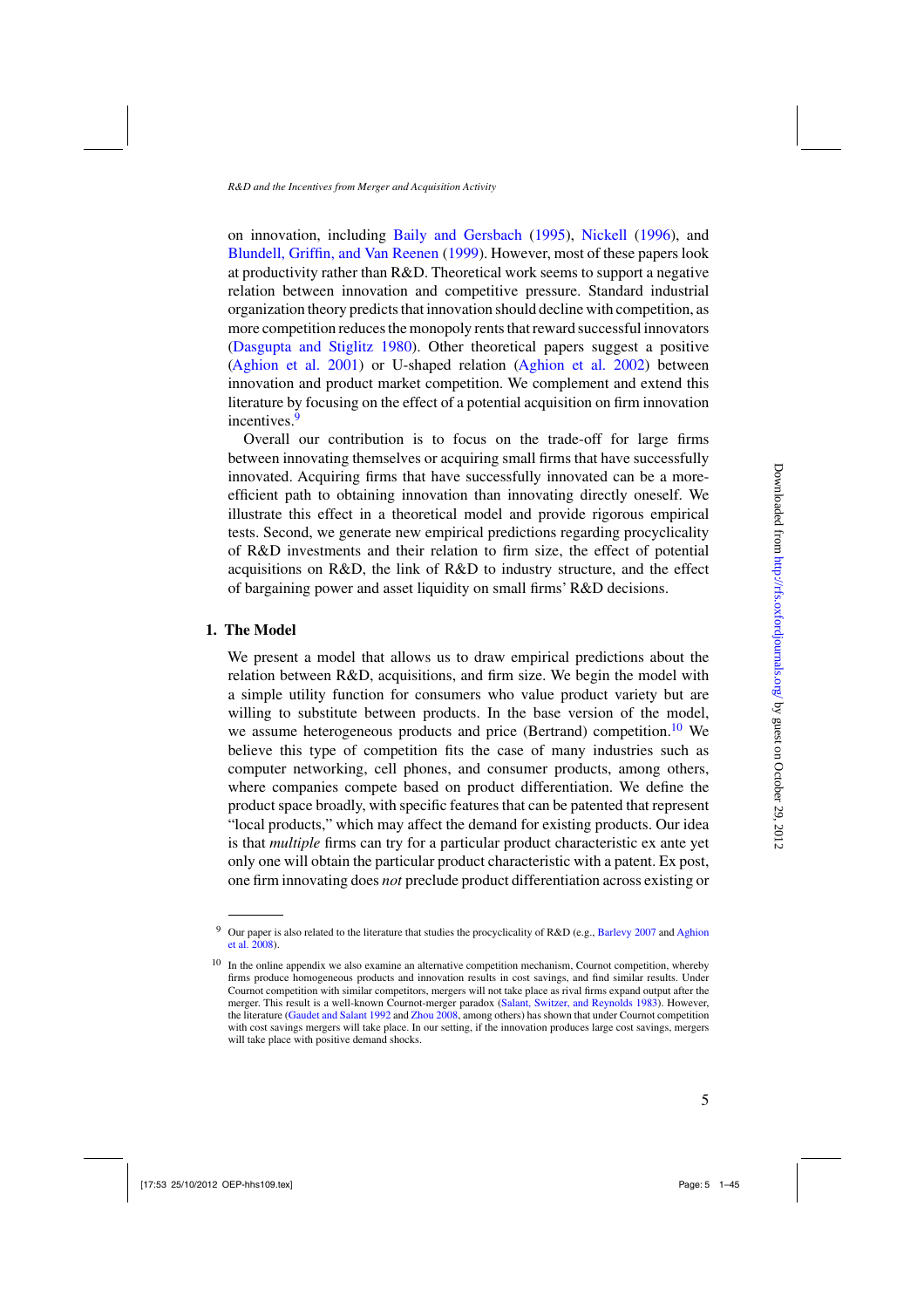new products as the patented product/characteristic, when obtained, may affect the demand for other firms' existing products. The rationale is that areas of the product space are large enough to contain subareas with differentiated products, each with their own particular differentiation. Thus ex post competition is characterized by product differentiation. What is required is that the crosspartial price elasticity of demand is not zero and not infinity. Thus, changes in one product's price or characteristic affect the other product's demand but there is not perfect competition.

The previously cited examples of Google purchasing smaller search engines for the different ways they conduct searches and the different features they offer in their search engines fits the assumption of differentiated products. To extend its networking offerings, Cisco has purchased 16 computer networking companies and five computer security companies since 1999. Since 2004, Google has bought many advertising firms (Admeld, Admob) and even the Android software firm, which allows it to develop and extend its advertising business. Note that Admeld and Admob were close competitors of Google and not just supply-chain related. Google had moved into the business selling advertising through display ads, not directly connected to searches, as display ads appear after you visit a firm's Web site. Admeld and Admob were also selling advertising through display ads. From an advertiser's perspective, ads offered through search or display ads on the Internet are differentiated products that they purchase. The pricing for one product affects the demand for the other, but they serve the same function of getting the advertiser's message out to consumers. Admeld and Admob had a different technology for selling display ads and as such had product extensions that were useful to Google and were viewed by many industry participants as competitors with differentiated products.<sup>11</sup>

Our model captures both heterogeneous products and the intensity of product market competition in a simple setting. We believe that this setting provides a realistic background for the issues of interest, as a positive effect of innovation by a small firm is likely to result in a shift in consumers'demands. However, our analysis is robust to the scenario in which innovation results in cost savings and firms compete in quantities (see the online appendix for results). We study one large firm and up to two small firms, but the model can potentially be extended to allow additional firms. We allow each firm to innovate and introduce a new

<sup>11</sup> Admeld's Web site [\(http://www.admeld.com/about/overview/\)](http://www.admeld.com/about/overview/) highlights the technology and methods that they use to display advertising on Web sites. As their Web site states, "Admeld was first to introduce the private exchange (November 2010), first to optimize mobile (January 2010), and the first to launch an ad monitoring browser plugin (March 2009). Quite simply, our engineers are building things better and faster to keep our clients on the cutting edge." Many articles have discussed the potential for decreased competition post-deal, including one stating, "So what is the Admeld deal really about for Google? The company is seeking to expand its monopoly power in search advertising to other aspects of online advertising, where Google is already the 800 lb. gorilla between its acquisition of DoubleClick in 2008, and Google's multi-billion-dollar annual AdSense business" (http://www.fairsearch.org/acquisitions/approval-for-admelddeal-could-make-google-another-category-killer/).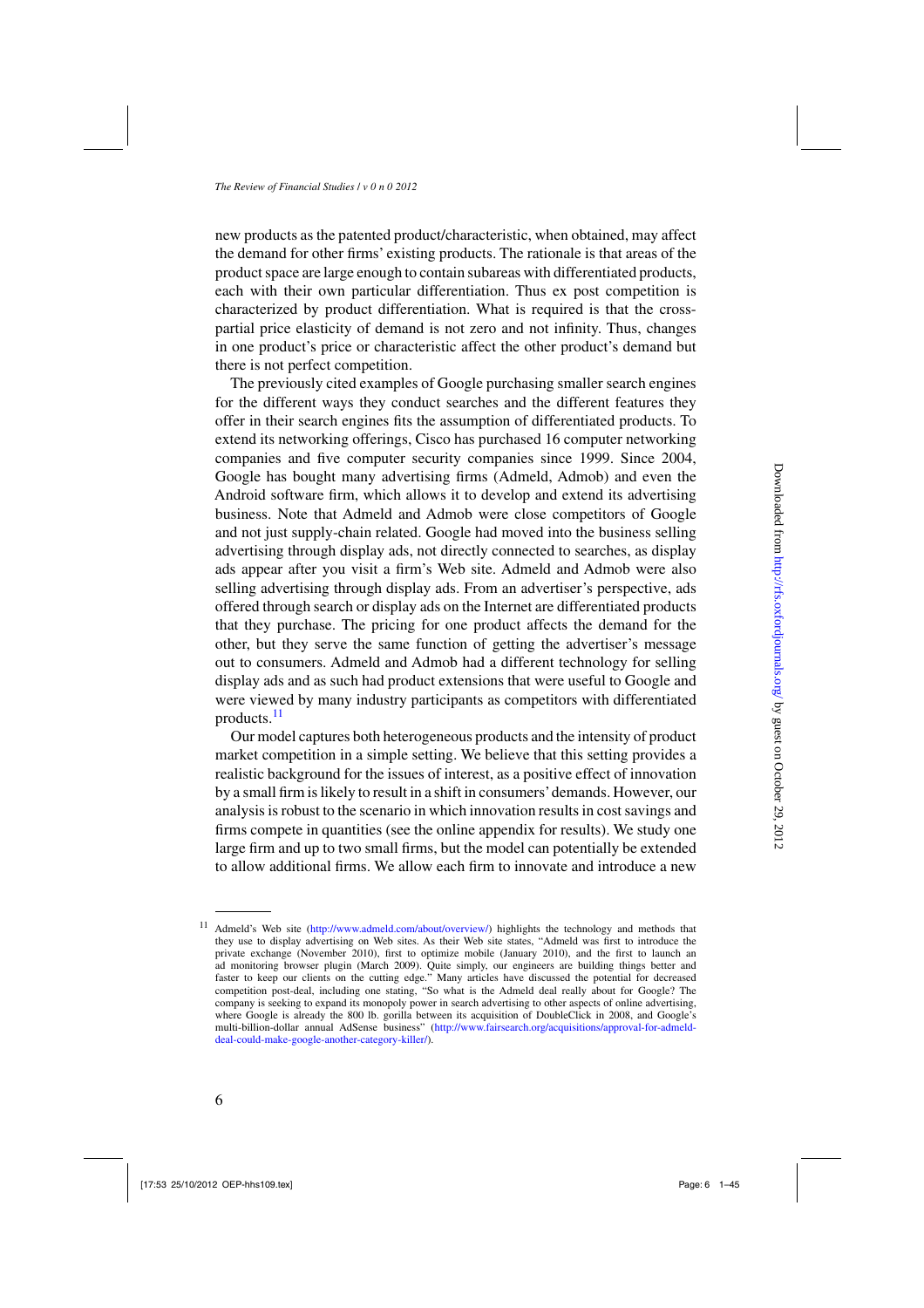product, but they can also choose to purchase other firms instead of innovating themselves.

# **1.1 General setup**

**1.1.1 Consumers.** [We follow](#page-42-0) [Vives](#page-44-0) [\(2000](#page-44-0), [2008\)](#page-44-0) and Bernile, Lyandres, and Zhdanov [\(2012](#page-42-0)) and consider an industry with  $n (n \in \{2, 3\})$  firms. Initially, each product is produced by a single firm. There is a representative consumer, with a general quadratic utility function that allows for concavity in consumer utility as she consumes more of any given product and also allows for differentiated products captured by the parameter  $\gamma$ , the degree of substitutability among the products:

$$
U(\overrightarrow{q}) = \sqrt{x} \sum_{i=1}^{m} \alpha_i q_i - \frac{1}{2} \left[ \sum_{i=1}^{m} \beta q_i^2 + 2 \sum_{j \neq i} \gamma q_i q_j \right],
$$
 (1)

where  $\alpha_i > 0$  represents consumer preferences for product *i*,  $\beta$  measures the concavity of the utility function,  $\gamma$  represents the degree of substitutability between products *i* and *j,* and *m* is the number of different products in the market. We assume that  $\beta > \gamma > 0,$ <sup>12</sup>  $\alpha_i > \alpha_j$  implies that the consumer prefers product *i* to product *j,* but still consumes both products as long as they are imperfect substitutes ( $\gamma < \beta$ ). In (1),  $q_i$  is consumption of good *i*, *n* is the number of active firms in the industry, and, thus, the number of available products, and *x* is the stochastic shock to the representative consumer's utility.  $\gamma > 0$  ensures that the products are (imperfect) substitutes. The higher the  $\gamma$ , the more alike are the products and the more intense is competition in the industry. Furthermore, we follow Vives (2008) and assume that, in addition to the products above, there is a numeraire good (or money), which represents the rest of the economy, and income is large enough that the income and wealth constraints never bind and all income effects are captured by consumption of the numeraire good. In what follows, we normalize  $\beta$  to 1. (The results are insensitive to this normalization.) In this setting, as  $\gamma$  approaches 1, the consumer becomes indifferent between the products and is better off having a high quantity of the product with the lower price and none of the others.

**1.1.2 Production technology.** There are  $n (n \in \{2, 3\})$  firms in the industry. Firms have a similar production technology, but we allow heterogeneity in the size of firms, with each firm initially endowed with capital  $K_i$ . The firms' production functions are of the Cobb-Douglas specification with two factors:

$$
q_i = \sqrt{K_i L_i},\tag{2}
$$

where  $q_i$  is the quantity produced by firm *i*, and  $L_i$  is the amount of the second factor (e.g., labor) employed by firm *i*.

<sup>&</sup>lt;sup>12</sup> This assumption ensures that the utility function is concave. For high values of  $\gamma$ , the consumer is better off having a high quantity of one product and none of the other products rather than moderate amounts of all products.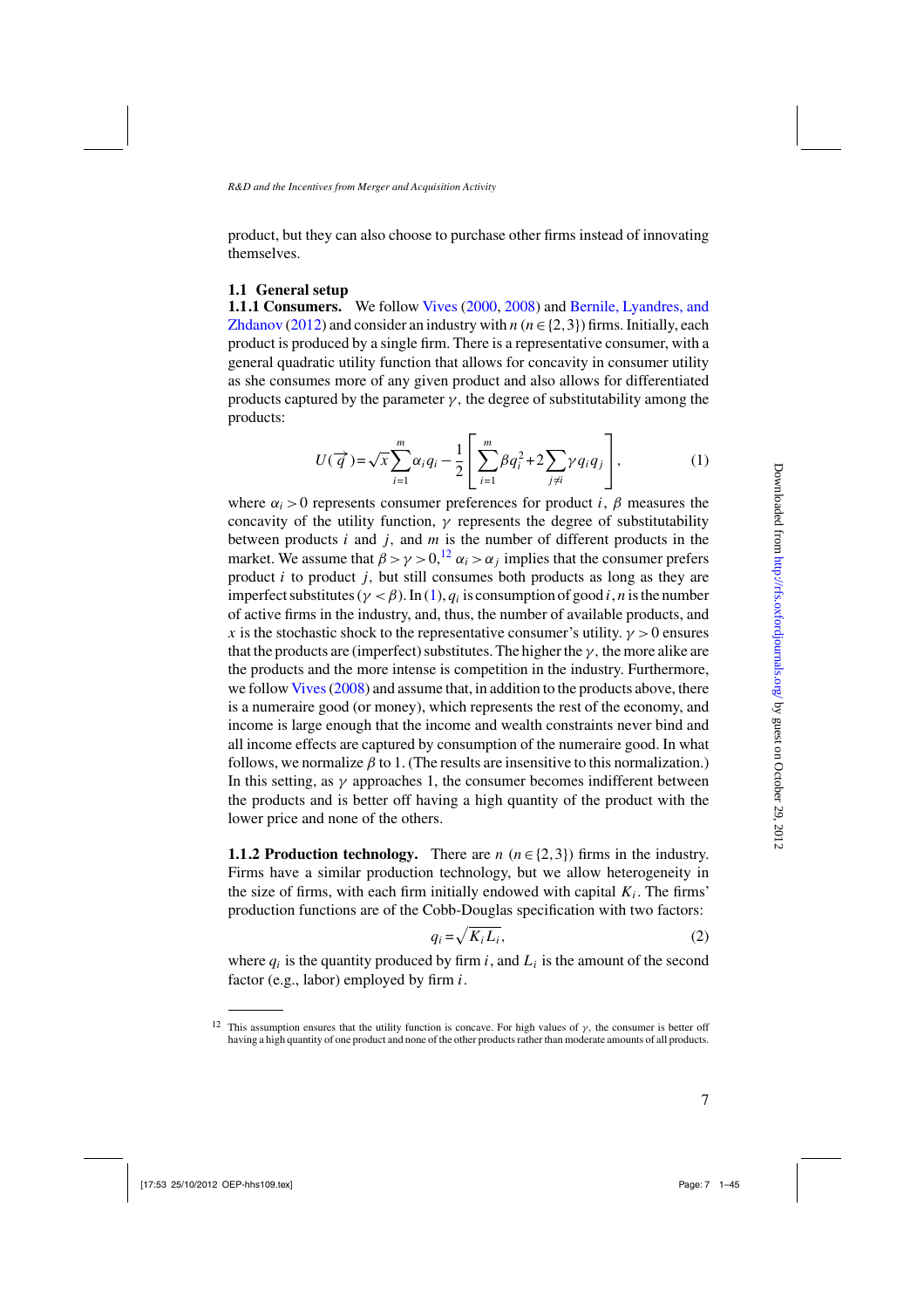<span id="page-7-0"></span>The cost of one unit of labor is denoted  $p_l$ . The amount of capital is fixed, hence labor is the only variable input. Given this specification, firm *i*'s cost of producing *qi* units is

$$
C_i(q_i) = \frac{q_i^2}{K_i} p_l.
$$
\n<sup>(3)</sup>

This specification results in profit functions of the following form:

$$
\pi_i = q_i p_i - C_i(q_i). \tag{4}
$$

Firms are heterogeneous in the amount of capital. There is one big dominating firm with capital  $K_1$  and one or two small firms with capital  $K_{2,(3)} < K_1$  each. In what follows, we assume that  $p_l = 1$  (the results are insensitive to this assumption).

**1.1.3 R&D and innovation.** Each firm in the industry has an option to invest in R&D to potentially obtain and develop an innovative technology at a cost of  $RD<sub>i</sub>$ . If one firm invests in R&D, then it develops the innovation with 100% certainty. If multiple firms invest in R&D, the probability that any individual firm develops the innovation decreases to  $1/n$ .<sup>13</sup> The innovative technology, once developed, can be brought to the market through commercialization. For the sake of simplicity, we assume that commercialization is costless, but we obtain similar results under the assumption that commercialization requires a certain cost of *Ii* to be incurred by firm *i*. Bringing to market the product based on this innovation results in an enhanced product that results in increased consumer utility for the product, as reflected in an increase of the parameter *α<sub>i</sub>* from  $\alpha_{i1}$  to  $\alpha_{i2}$ , where  $\alpha_{i1} < \alpha_{i2}$ . For simplicity, we assume that  $\alpha_{i1} = \alpha$  and  $\alpha_{i2} = \alpha'$ ,  $i \in \{1, 2, 3\}.$ 

**1.1.4 The acquisition market.** The big firm, whether or not it has acquired the innovative technology, has an option to take over one small firm. We assume (for simplicity to focus on innovation) that there are no economies of scale and that the merged firms utilize all the pre-merged firms' capital and do not reallocate capital between their production facilities (or that it is prohibitively costly to do so). Nevertheless, there are two consequences of an acquisition on the profit of the merged entity (and its competitors, if any). First, the two firms are now able to coordinate their pricing strategies, which leads to greater market power and increases equilibrium prices and profits. Second, the merged entity can apply innovation to its entire product line, resulting in an increase of the consumer preference parameter from  $\alpha$  to  $\alpha'$  for

<sup>13</sup> In section 2 of the online appendix, we also analyze the case in which the probability of innovating successfully does not depend on the number of firms that attempt to innovate and multiple firms can develop the innovation. Our results are robust to this case.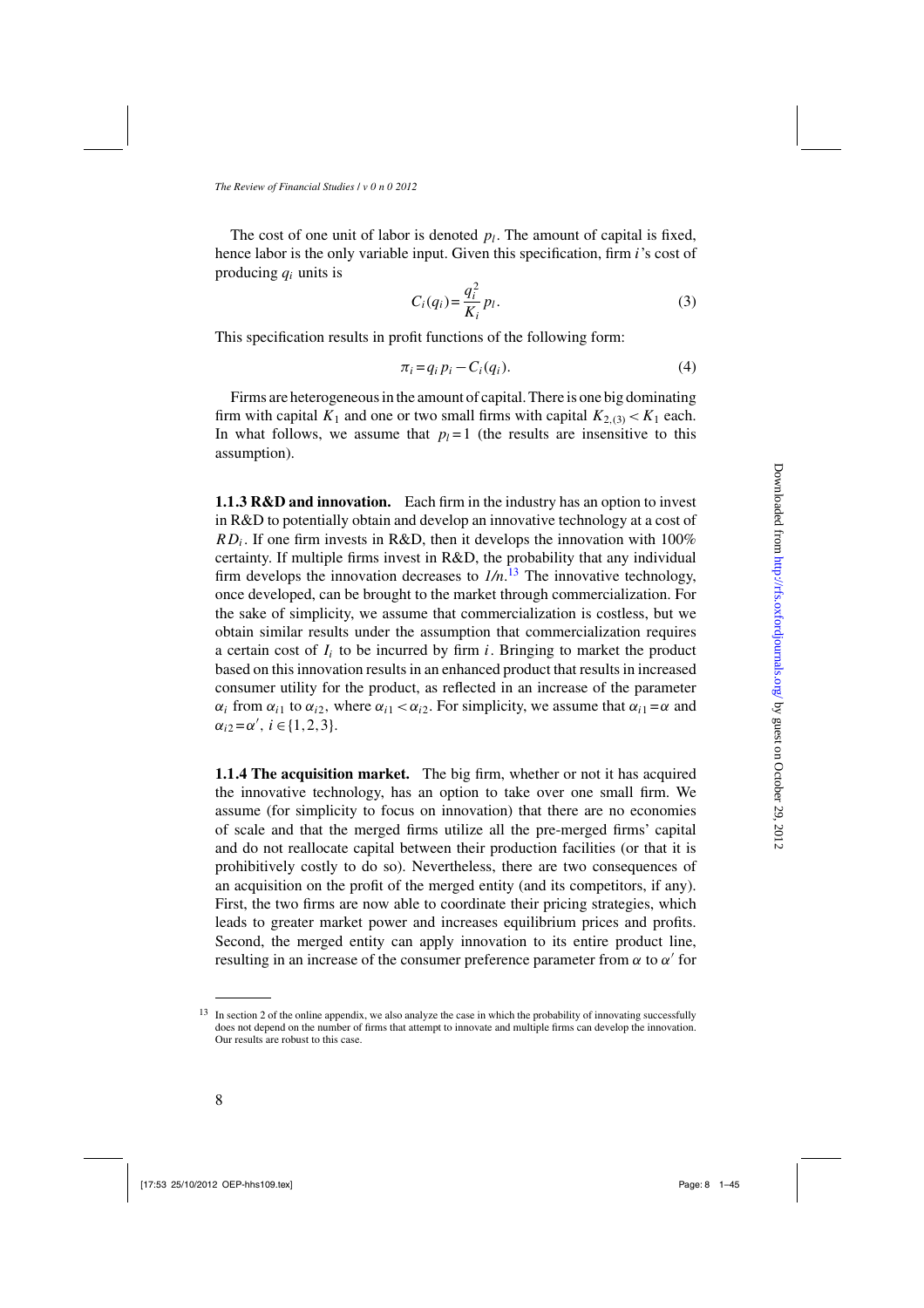<span id="page-8-0"></span>

**Figure 1 Sequence of events**

This figure presents the sequence of events and the nature of the game. Initially, firms observe a realization of the demand shock and decide whether or not they want to invest in R&D. Competition in R&D then results in each participating firm developing innovation with probability  $\frac{1}{n}$ . The larger firm then decides whether or not to acquire a smaller one (regardless of which firm, if any, has developed innovation). Finally, equilibrium profits are earned by the firms.

all its products.<sup>14</sup> We assume that an acquisition can be implemented at a fixed  $cost, I_m$ .

We further assume that the target shareholders get a fraction *η* of the acquisition surplus; e.g., the price paid to the target shareholders is given by

$$
P=V_t^s+\eta(V_m-V_t^s-V_b^s),
$$

where  $V_m$  is the value of the merged entity if an acquisition is implemented,  $V_t^s$ and  $V_b^s$  are the "stand-alone" values of the target and the bidder. Parameter  $\eta$ reflects the relative bargaining power of the target (small firm), so  $1-\eta$  is the relative bargaining power of the acquirer.

The sequence of events is presented in Figure 1. Initially, firms observe a realization of the demand shock and decide whether or not they want to invest in R&D. Competition in R&D then results in each participating firm developing the innovation with probability  $\frac{1}{n}$ . The larger firm then decides whether or not to acquire a smaller one (regardless of which firm, if any, has developed the innovation). Finally, equilibrium profits are earned by the firms.

<sup>&</sup>lt;sup>14</sup> We realize that our assumption that the extension or product that is developed with the R&D can be applied to the entire product line may be viewed as extreme, as the innovation may only apply to part of the acquirer's product line. However, this additional complication of modeling multi-product firms is beyond the scope of our paper. We believe our model does capture the potential for how products may work together or may co-exist separately and how the acquired firm's technology can be used with the acquirer's existing products. An example is Google buying Motorola Holdings, which produces cell phones in addition to having patents that can be used in Google's Android product offerings. Google was previously making cell phones (Nexus One) in addition to providing the Android software.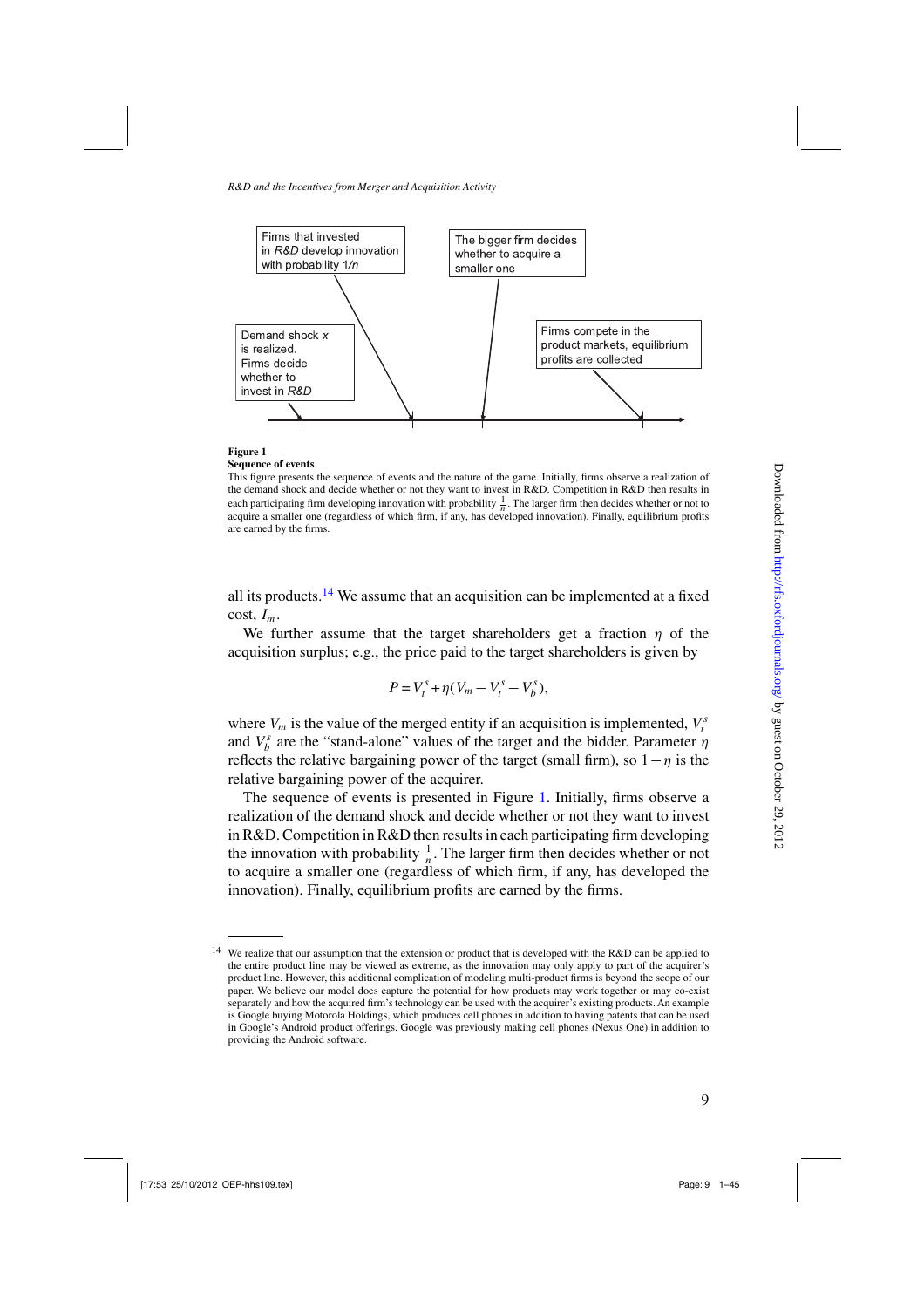# <span id="page-9-0"></span>**1.2 Solution**

The equilibrium prices and profits of firms in the industry depend on which firm has successfully innovated (if any) and on whether an acquisition occurs. In the following subsections, we allow for a large firm and a small firm with varying degrees of bargaining power. We start with a case when a merger is precluded and then proceed by incorporating a possibility of an acquisition. We also analyze an industry with two small firms and one big firm to illustrate the effect of increasing competition.

### **Case 1: One small firm and one large firm: No acquisition is possible**

To find the equilibrium profits, we first differentiate the utility function with respect to quantities and set the derivatives equal to prices. Solving the resulting system of equations for quantities gives the demand functions

$$
q_1 = \frac{\sqrt{x}(\alpha_1 - \alpha_2 \gamma) - p_1 + p_2 \gamma}{1 - \gamma^2},
$$
\n(5)

$$
q_2 = \frac{\sqrt{x}(\alpha_2 - \alpha_1 \gamma) - p_2 + p_1 \gamma}{1 - \gamma^2}.
$$
 (6)

The inverse demand functions are linear in prices. We then substitute these functions into profit functions [\(4\)](#page-7-0), differentiate with respect to prices (firms maximize their profits by setting prices competitively), set the derivatives equal to zero, and solve the resulting system of equations. This produces equilibrium prices, provided in the appendix. We then substitute equilibrium prices back into the inverse demand functions to get equilibrium quantities, then into profit functions [\(4\)](#page-7-0) to obtain equilibrium profits.

Figure [2](#page-10-0) plots the equilibrium profit of a firm as a function of "consumer preferences"; equivalently, this can be thought of as a firm's "product innovation parameter,"  $\alpha_i$ , for its product, that of its competitor,  $\alpha_i$ , the relative size of the two firms,  $K_1/K_2$ , and the degree of product differentiation,  $\gamma$ . The comparative statics are based on the following parameter values:  $K_1 = 10$ ,  $K_2 = 1$ ,  $\gamma = 0.5$ ,  $\alpha_1 = 10$ ,  $\alpha_2 = 10$ . For each graph, we compute the profits with these values but vary one of them as indicated on the *x*-axis. Consistent with intuition, equilibrium profit of one firm increases in its own product innovation parameter *α<sub>i</sub>*, and decreases with its product substitutability *γ*, its rival's capitalization  $K_i$ , and its rival's product innovation parameter,  $\alpha_i$ .

Let us denote the equilibrium profit of firm *i* by  $\pi_i(A_i, A_j)$ , where  $A_i =$ *NI* if firm *i* decides not to invest in R&D and  $A_i = I$  if it invests. Lemma 1 establishes certain relations between equilibrium profits in different scenarios. These relations prove useful in the subsequent analysis of the optimal R&D and acquisition policies.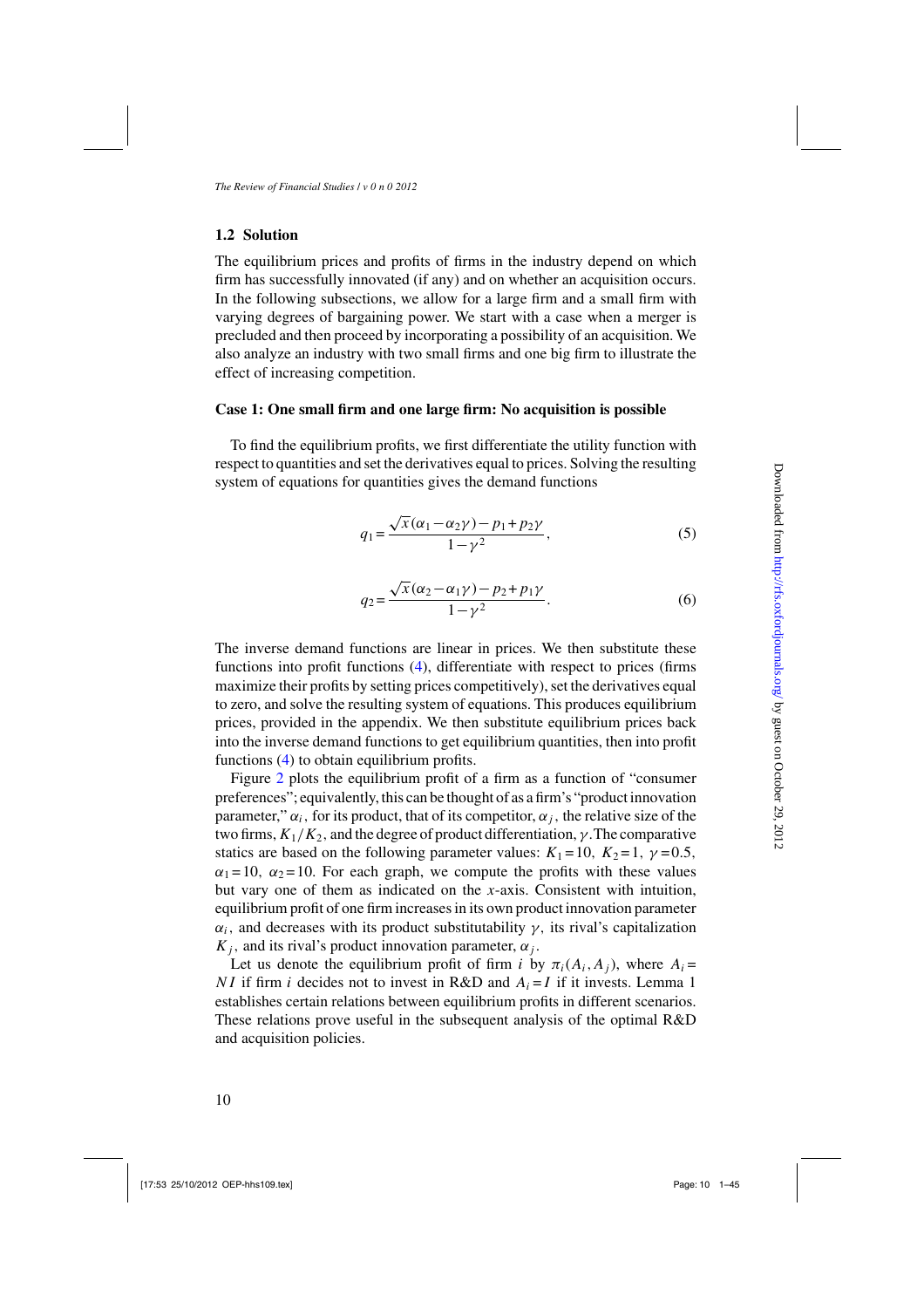<span id="page-10-0"></span>

#### **Figure 2 Equilibrium profits: two firms, no acquisition possible**

This figure presents the equilibrium profit of a firm as a function of its "innovation parameter," *α,* the capital ratio of the firms  $K_1/K_2$ , and the degree of product differentiation,  $\gamma$ , for the following set of input parameters:  $K_1 = 10$ ,  $K_2 = 1$ ,  $\gamma = 0.5$ ,  $\alpha_1 = 10, \alpha_2 = 10$ . For each graph, we compute the profits with these values but vary one of them as indicated on the *x*-axis. Consistent with intuition, equilibrium profit of one firm increases in its own innovation parameter  $\alpha_i$ , and decreases with its product substitutability  $\gamma$ , its rival's capitalization  $K_i$ , and its innovation parameter *αj* .

**Lemma 1.** Let  $K_1 > K_2$  and  $I_m = 0.15$  Then, the following inequalities hold:

- a)  $\pi_1(I, NI) > \pi_1(NI, NI) > \pi_1(NI, I)$ .
- b)  $\pi_2(NI, I) > \pi_2(NI, NI) > \pi_2(I, NI)$ .
- c) Let  $\gamma = 0.5$ . Then  $\pi_1(I, NI) \pi_1(NI, NI) > \pi_2(NI, I) \pi_2(NI, NI)$ .
- d)  $\pi_1(I, NI) \pi_1(NI, I) > \pi_2(NI, I) \pi_2(I, NI)$ .
- e) Let  $\gamma = 0.5$  and  $K_2 = 1$ . Then, there exists  $\mu > 1$  and  $\alpha^h > \alpha$  such that for  $K_1/K_2 > \mu$  and  $\alpha < \alpha_i < \alpha^h$ , the following inequality holds:

$$
\frac{\pi_1(I,NI) - \pi_1(NI, I)}{2} > \pi_2(NI, I) - \pi_2(NI, NI).
$$

<sup>&</sup>lt;sup>15</sup> Our results hold for positive merger cost  $I_m > 0$ . Assuming a positive merger cost is only useful to illustrate the procyclicality of takeovers.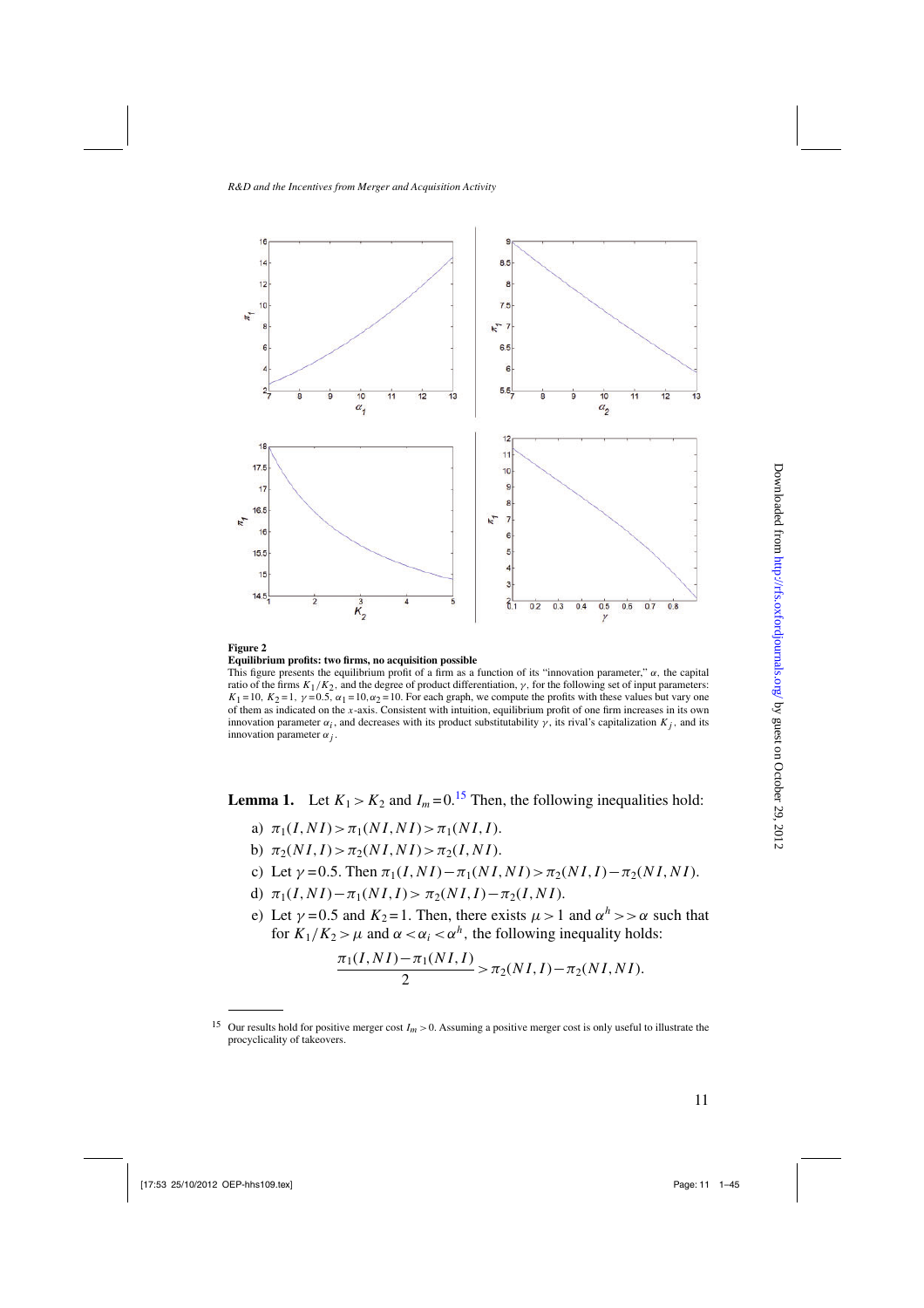<span id="page-11-0"></span>f) Let  $\gamma = 0.5$  and  $K_2 = 1$ . Then, there exists  $\mu_1 > 1$  such that for  $K_1/K_2 >$  $\mu_1$  the following inequality holds:

$$
2(\pi_1(I, NI) - \pi_1(NI, NI)) > \pi_2(NI, I) - \pi_2(I, NI).
$$

g) The following relation holds:  $\pi_2(NI, I) - 2\pi_2(NI, NI) + \pi_2(I, NI) > 0$ .

### **Proof.** See Appendix.

Parts a and b of Lemma 1 simply state that the profit of a firm increases if it innovates and decreases if a competitor implements innovation, as shown in Figure [1.](#page-8-0) Parts c and d state that a successfully implemented innovation has a greater effect on the profit of the larger, more capital-intensive firm. While we impose some parameter restrictions in parts c, e, and f, we also perform numerical simulations to investigate the robustness of our results and find that in general the statements of Lemma 1 hold for a large set of reasonable parameter values, and even when some of these statements are violated, our major predictions still go through. See the online appendix for details.<sup>16</sup>

Let us now introduce the following threshold boundary parameters. These boundary parameters are useful as they define important thresholds that shape firms' equilibrium R&D policies:

$$
x_1 = \frac{RD}{\pi_1(I, NI) - \pi_1(NI, NI)}; \qquad x_2 = \frac{RD}{\pi_2(NI, I) - \pi_2(NI, NI)}; x_3 = \frac{2RD}{\pi_2(NI, I) - \pi_2(I, NI)}; \qquad x_4 = \frac{2RD}{\pi_1(I, NI) - \pi_1(NI, I)}.
$$

Note that Lemma 1 a) and b) ensure that all these values are positive, while Lemma 1 e) ensures that  $x_4 < x_2$ . Lemma 1 c) ensures that  $x_1 < x_2$ . Lemma 1 d) ensures that  $x_4 < x_3$ . Lemma 1 f) ensures that  $x_1 < x_3$ . Lemma 1 g) ensures that  $x_2 < x_3$ .

The optimal R&D policy of each firm depends on the current state of demand *x* and on the actions of its opponent. Each firm first decides whether it wants to invest in R&D. If neither firm invests, then neither develops the innovation and the profits of the two firms are given by  $\pi_1(NI,NI)$  and  $\pi_2(NI,NI)$ . If only one firm invests in R&D, then it acquires the new technology with certainty. If both firms invest in R&D, then each of them has a 50% chance of obtaining the patent. The successful firm then commercializes the innovation.

Proposition 2 defines the equilibrium R&D strategies of the two firms in the absence of takeovers.

<sup>16</sup> Lemma 1 part c and Lemma 1 part f hold for a large set of parameter values. For example, both these conditions hold if  $K_1 = 10$ ;  $a = 10$ ;  $0.1 \le \gamma \le 0.9$ ;  $1 \le K_2 \le 9$ ;  $11 \le \alpha' \le 30$ . Lemma 1 part e is, however, more restrictive. It holds well when the ratio of the capital stocks of the two firms *K*1*/K*2 is relatively high. For example, it holds for the following parameter combinations:  $K_1 = 10$ ;  $a = 10$ ;  $0.25 \le \gamma \le 0.75$ ;  $K_2 \le 1$ ;  $11 \le a' \le 18$ , or  $K_1 = 10$ ;  $a = 10$ ;  $0.05 \le \gamma \le 0.95$ ;  $K_2 \le 0.5$ ;  $11 \le \alpha' \le 30$ . We believe that our story is more relevant for large firms acquiring much smaller ones, and less for a merger of similar firms. However, numerical analysis suggests that even when lemma 1 part e is violated, our major predictions still obtain.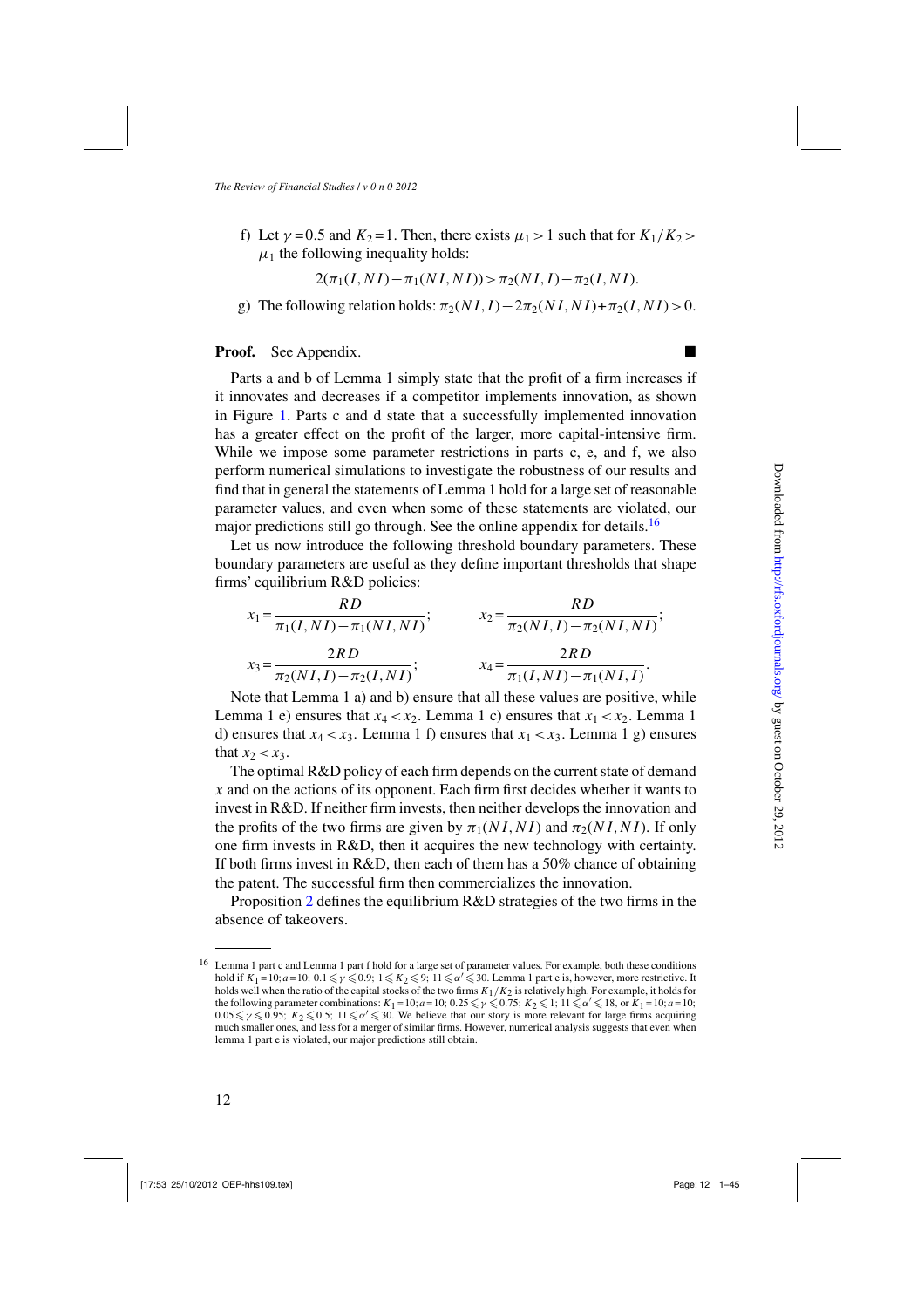<span id="page-12-0"></span>**Proposition 2.** Assume that conditions a–f of Lemma 1 hold. Then, there are three Nash equilibria in pure strategies, depending on the value of x. In particular, for  $x \le x_1$ , the only Nash equilibrium is  $(NI, NI)$  (no firm invests). For  $x_1 < x < x_3$ , the only Nash equilibrium is  $(I, NI)$  (the big firm invests and the small firm does not). For  $x > x_3$ , the only equilibrium is  $(I, I)$  (both firms invest).

### **Proof.** See Appendix.

Figure 3 presents the equilibrium strategies of the two firms in the space  $(\alpha', x)$ . The results in Figure 3 are based on the following set of parameter values:  $K_1 = 10$ ,  $K_2 = 1$ ,  $\gamma = 0.5$ ,  $\alpha = 10$ ,  $\alpha' = 15$ ,  $RD_1 = RD_2 = 15$ . There are three regions in Figure 3. For very low states of *x,* the NPV of investing in R&D for the big firm,  $NPV_1$ , is negative, and so is the NPV of investing in R&D for the small firm,  $NPV_2$ , so both firms optimally choose not to invest (region I). For sufficiently high values of  $x$ ,  $NPV<sub>1</sub>$  becomes positive and the big firm invests; while  $NPV_2$  is still negative, the benefit of applying innovation to the capital stock of the small firm is less valuable than that of the big firm with more abundant capital (region II). Finally, for even higher states of  $x$ , the small firm chooses to join the R&D race with the big firm, as the value of the option to join becomes positive (region III). Regions I and II are separated by threshold  $x_1$ , while regions II and III are separated by threshold  $x_3$ . As shown in Figure 3, the incentive to invest in innovation for both firms is greater when the benefit of innovation  $\alpha'$  is high.



#### **Figure 3**

**Equilibrium strategies: two firms, no acquisition possible**

This figure presents the equilibrium investment thresholds of the two firms in the case when an acquisition is precluded, as functions of the innovation parameter  $\alpha'$ . The set of input parameters is as follows:  $K_1 = 10$ ,  $K_2 = 1$ ,  $\gamma = 0.5$ ,  $\alpha_1 = \alpha_2 = 10$ ,  $\alpha' = 15$ ,  $RD_1 = RD_2 = 15$ . No firm invests in Region I, only the big firm invests in Region II, and both firms invest in Region III. Regions I and II are separated by  $x_1$ ; Regions II and III are separated by  $x_3$ .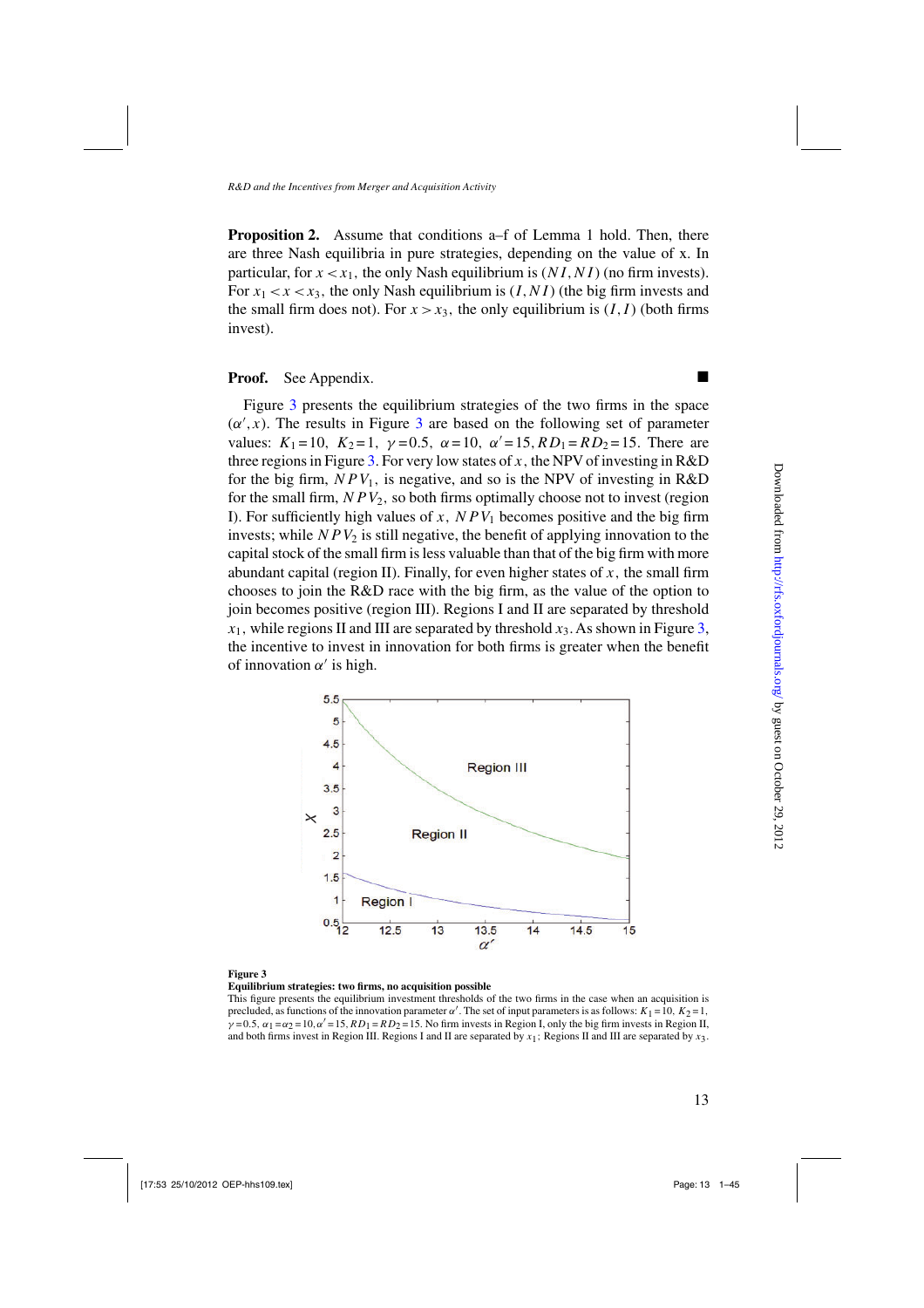### <span id="page-13-0"></span>**Case 2: One small firm and one large firm: Acquisitions are possible**

We now assume that the big firm has an option to acquire the small one*.* A successful acquisition results in a single firm in the industry, which sets prices to maximize its total (monopoly) profits. If either the small or the big firm has developed the innovation, then the merged firm will commercialize it. Note that the merged entity still produces two separate products, and demand for each product will be characterized by the parameter  $\alpha = \alpha'$ . The profit of the merged entity is given in the appendix. We denote by  $\pi_m(I)$  the profit of the merged entity if it implements the innovation and by  $\pi_m(NI)$  its profit if it does not implement the innovation.

The equilibrium investment choices of firms are found similarly to the previous case by comparing expected firm values in different scenarios. When deciding whether or not to invest in R&D, the big firm now takes into account the possibility of acquiring the small firm if the latter develops the innovation. Likewise, the small firm incorporates the possibility of being acquired by the big firm in its optimization problem.

Proposition 3 establishes the equilibrium R&D strategies of the two firms if an acquisition is possible.

**Proposition 3.** Assume  $\eta = 0$  (the big firm captures 100% of the takeover surplus). Also assume that the following conditions hold:  $\pi_m(I) - \pi_m(NI) > \pi_1(I, NI) - \pi_1(NI, NI)^{17}$  and  $\pi_2(NI, I) - \pi_2(NI, NI) >$  $\pi_2(NI, NI) - \pi_2(I, NI)$ .<sup>18</sup> If takeovers are possible, then the following are the Nash equilibria in pure strategies. If  $x < x_{1m}$ , where

$$
x_{1m} = \frac{RD}{\pi_m(I) - \pi_m(NI) + \pi_2(NI, NI) - \pi_2(I, NI)},
$$

then the only Nash equilibrium is  $(NI, NI)$  (no firm invests). If  $x_{1m} < x < x_2$ , then the only Nash equilibrium is  $(I, NI)$  (big firm invests). If  $x_2 < x < x_3$ , then there are two pure-strategy Nash equilibria: (*NI,I* ) (small firm invests and big firm does not) and  $(I, NI)$  (big firm invests and small firm does not). In addition, there is a mixed-strategy equilibrium in which the big firm invests with probability  $p_1$  and the small firm invests with probability  $p_2$  (these probabilities are determined in the appendix). If  $x > x_3$ , then the only equilibrium is  $(I, I)$ (both firms invest).

<sup>&</sup>lt;sup>17</sup> This condition stipulates that the acquisition benefit is greater for the merged entity than it is for the big firm (as a stand-alone entity). It is intuitive and holds for a large set of reasonable parameter values.

<sup>18</sup> This condition also holds for a large set of reasonable parameter values. It is also intuitive and implies that the positive effect of its own innovation on the profit of the small firm is greater in absolute value than the negative effect due to the large firm innovating. See the online appendix for details.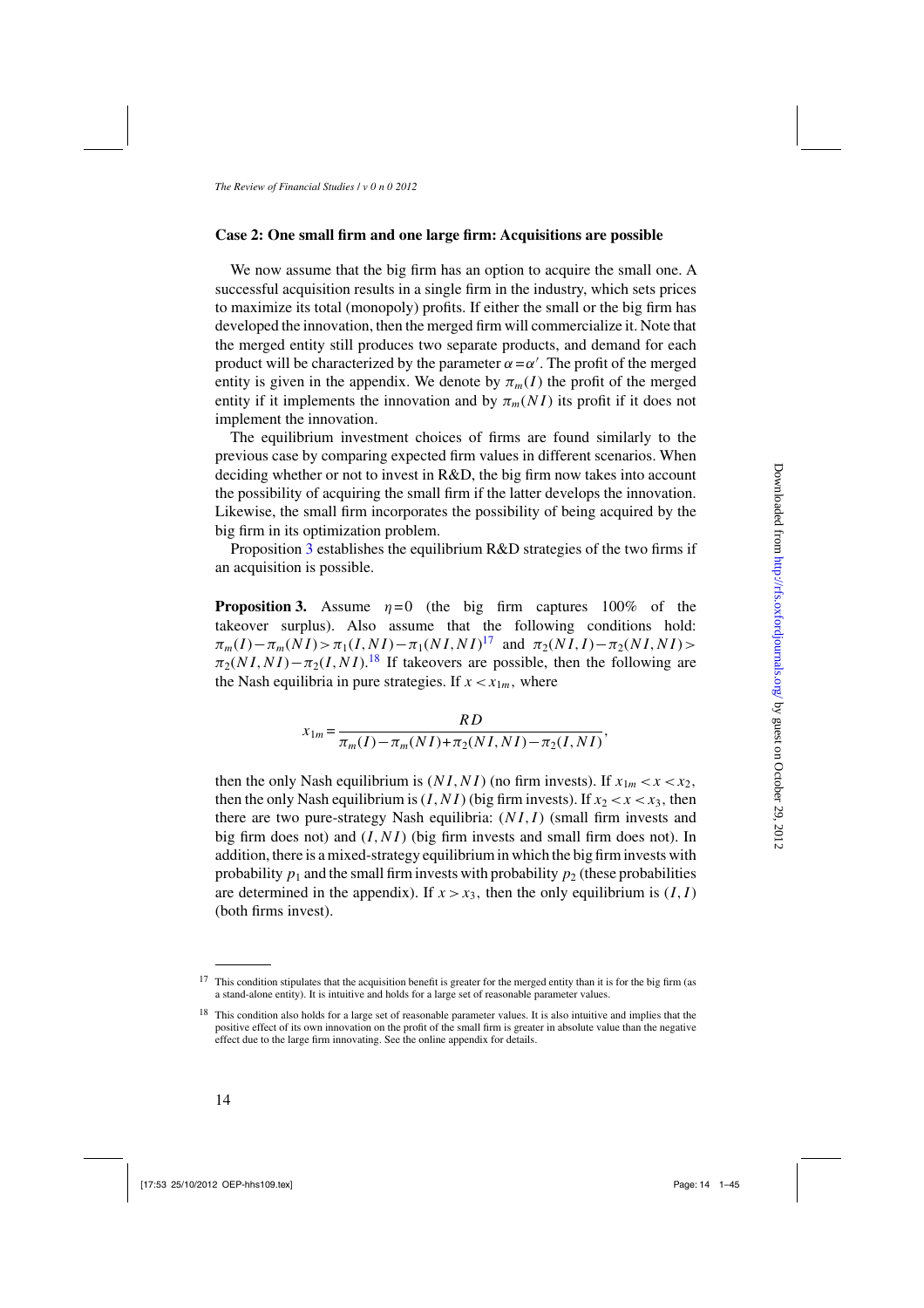<span id="page-14-0"></span>

#### **Figure 4**

#### **Equilibrium strategies: two firms, an acquisition is possible**

This figure presents the equilibrium investment thresholds of the two firms in the case when an acquisition is possible, as functions of the innovation parameter *α .* The set of input parameters is as in Figure 3. In addition, the relative bargaining power of target is assumed to be zero  $(\eta = 0)$ . At low states of the demand shock *x*, both firms prefer not to invest in R&D (Region I). In Region II, only the big firm invests. In Region III, there are two pure-strategy Nash equilibria: (small firm invests, big firm does not; big firm invests, small firm does not) and a mixed-strategy equilibrium (the small firm invests with probability  $\phi_2$  and the big firm invests with probability  $\phi_1$ ;  $\phi_2$  and  $\phi_1$  are determined in the appendix). Both firms invest in Region IV.

#### **Proof.** See Appendix.

Figure 4 illustrates the equilibrium innovation strategies of the two firms. There are two important differences between Figures [3](#page-12-0) and 4. First, innovation by the big firm starts at a lower state of demand *x,* because the potential benefit of innovation is greater—the big firm has an option to acquire the small one and apply the innovation to both its capacity and production *and* the production capacity acquired from the non-innovating small firm so  $x_{1m}$  is less  $x_1$  (see proof of Proposition 2 in the appendix). Second, there is a region in which there is a pure-strategy equilibrium, in which the small firm innovates while the big firm does not, and another mixed-strategy equilibrium, in which the small firm innovates with a certain probability  $\phi_2$ . (For the set of parameter values used in Figure 4, the state of demand  $x = 1.5$ , and the innovation parameter  $\alpha' = 12$ , the corresponding probabilities are  $\phi_1 = 0.58$  and  $\phi_2 = 0.91$ .)

Note that while our modeling framework does not allow us to determine which firm is going to invest in the intermediate region, any advantage in terms of flexibility or speed of reacting to current market conditions would lead to a first-mover advantage and would make the more inert firm less likely to invest. Since it cannot outpace the faster firm, it would be forced not to invest. It is reasonable to think of small firms as being more flexible and able to adapt faster to changes in the market. In this case, by investing first a small firm would rule out the  $(I, NI)$  equilibrium and the mixed-strategy equilibrium.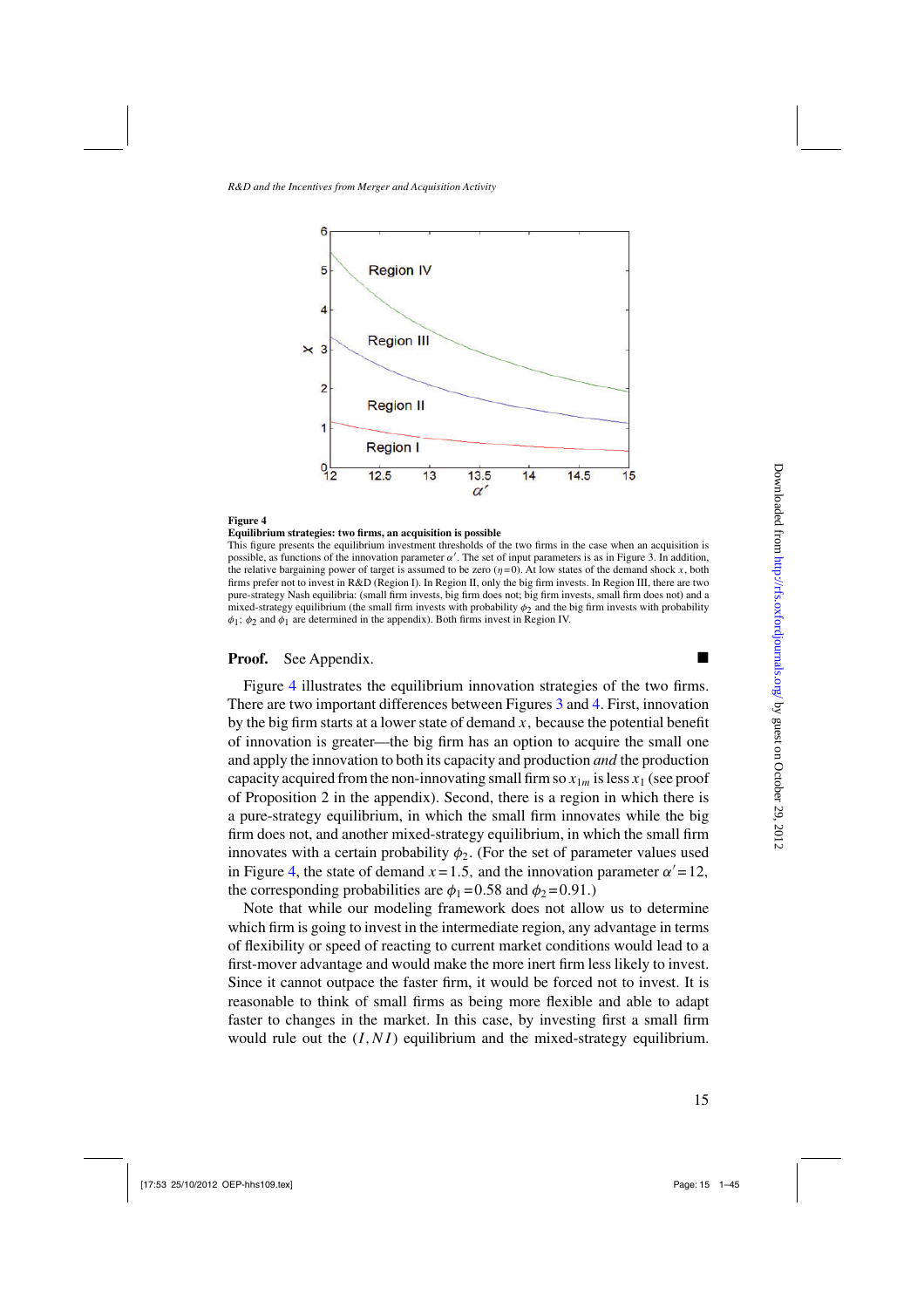<span id="page-15-0"></span>Furthermore, numerical results show that in the mixed-strategy equilibrium, the probability of the small firm investing is typically higher than that of the large firm. On the other hand, for larger, capital-intensive R&D projects, the large firm can potentially commit more capital than the small one and that can give it a competitive edge and result in the (*I,NI* ) outcome.

Overall, by comparing Figures [3](#page-12-0) and [4,](#page-14-0) we conclude that the possibility of takeover intensifies the small firm's R&D investment. Indeed, in region III in Figure [4](#page-14-0) there is no equilibrium in which the small firms invest if takeovers are not allowed (Figure [3\)](#page-12-0), while there are multiple equilibria in this region if takeovers are possible (Figure [4\)](#page-14-0). Furthermore, when we analyze below (in extensions of the model) the case where bargaining power of the target may vary, for some values of the bargaining parameter *η,* there is a region in which (NI,I) is the only equilibrium.

We proceed to analyze the effect of takeover cost  $I_m$  on the dynamics of takeovers. A takeover always results in a reduction in the number of firms and therefore in greater market power and increased combined profits for the combined firms, as the firms can now internalize their pricing decisions. Thus,  $\pi_m(I) > \pi_1(I, I) + \pi_2(I, I)$ . As shown by Proposition [2,](#page-11-0) at high values of *x* both firms optimally decide to innovate even if takeovers are precluded, because the benefit of innovation is proportional to *x.* Given the bargaining power parameter *η*, the fraction of the surplus captured by the large firm is  $\eta(\pi_m(I) - \pi_1(I, I) \pi_2(I, I)$ )*x* and increasing in *x*. Clearly, for

$$
x > \frac{I_m}{\eta(\pi_m(I) - \pi_1(I, I) - \pi_2(I, I))},
$$

the takeover benefit outweighs the cost and the large firm initiates the takeover. On the other hand, for very low  $x$  the benefit of the takeover is not enough to compensate for the cost. Thus, if  $x < \frac{I_m}{\eta(\pi_m(NI) - \pi_1(NI, NI) - \pi_2(NI, NI))}$ , takeover does not occur. This leads to the procyclicality of takeovers. Takeovers always happen at sufficiently high values of *x* and never happen at low *x,* as long as the takeover cost  $I_m$  is positive. This logic is summarized in Proposition 4 and is illustrated in Figure [5.](#page-16-0)

**Proposition 4.** If  $I_m > 0$ , then takeovers are procyclical.

This result is consistent with the large theoretical literature on acquisitions and capital reallocation (e.g., [Lambrecht 2004;](#page-43-0) [Morellec and Zhdanov 2005;](#page-43-0) [Eisfeldt and Rampini 2006](#page-42-0)[\) and supported by empirical evidence \(](#page-43-0)Mitchell and Mulherin [1996;](#page-43-0) [Maksimovic and Phillips 2001](#page-43-0); [Harford 2005\)](#page-43-0). Figure [5](#page-16-0) plots the demand threshold,  $\bar{x}$ , at which the acquisition just becomes profitable, as a function of the acquisition cost  $I_m$ . We solve the model numerically for positive values of  $I_m$ . Acquisition is optimal for the states of demand exceeding  $\bar{x}$ . As Figure [5](#page-16-0) shows, acquisitions are procyclical and acquisition thresholds increase in the cost of merger  $I_m$ . Note that in general there are two acquisition thresholds that divide the space  $(x, I_m)$  into three different regions. In the bottom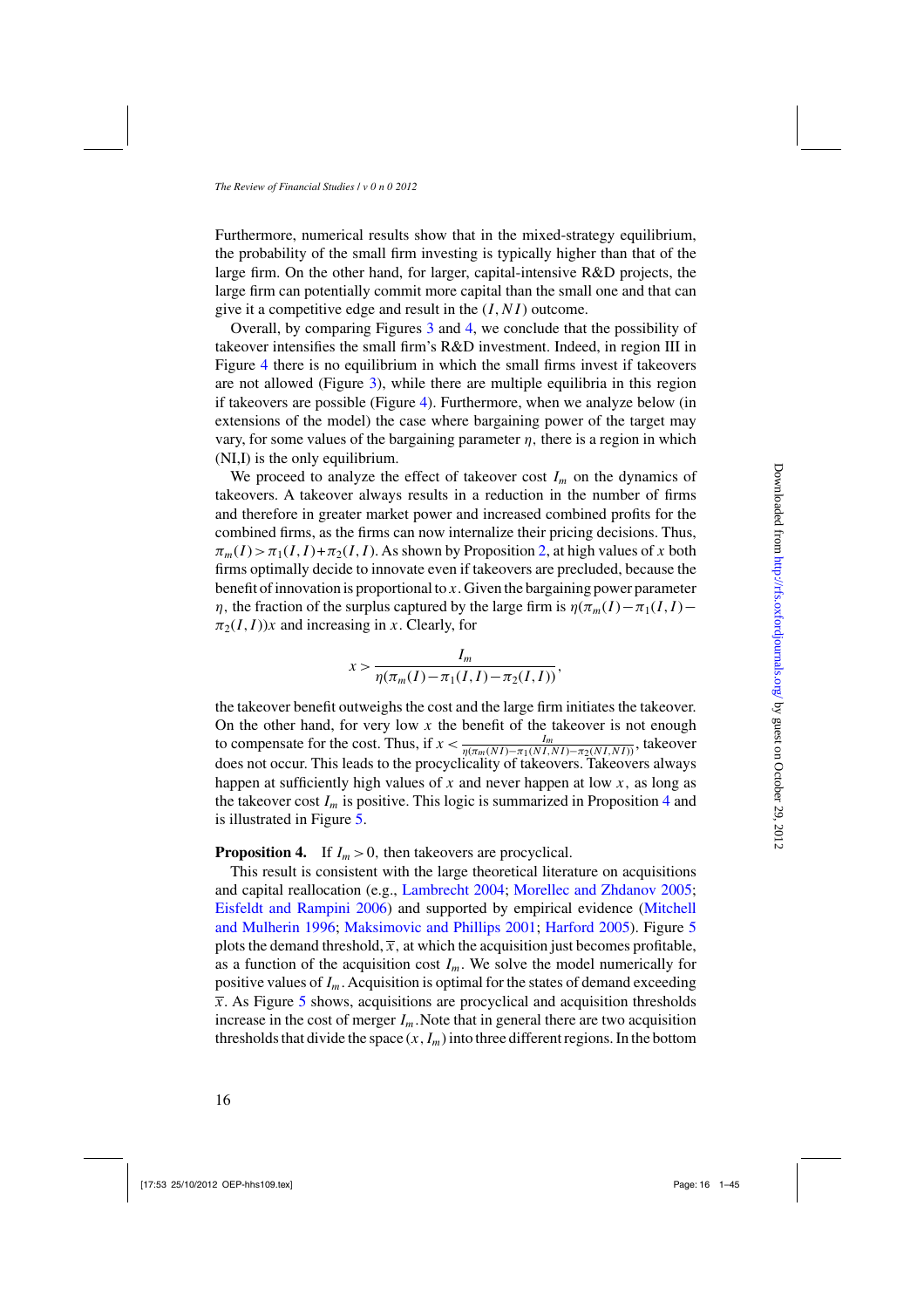<span id="page-16-0"></span>

#### **Figure 5 Acquisition thresholds**

This figure presents the equilibrium acquisition strategy as a function of the demand shock *x* and the takeover cost *I<sub>m</sub>*. The set of input parameters is as in Figure [3.](#page-12-0) Above the higher boundary (Region III), an acquisition occurs with certainty. Between the lower and the upper thresholds (Region II), an acquisition is optimal only if the small firm obtains the innovation. Below the lower threshold (Region I) acquisition never occurs. Thus, the probability of an acquisition is positively related to the state of the demand shock *x* and acquisitions are procyclical.

region (region I), acquisitions never occur. The cost of merger is too high in that region for an acquisition to be optimal. In the top region (region III), acquisitions occur with probability one. In that region, even if the big firm develops the innovation it still wishes to acquire the small one because it can apply the innovation to its capital stock as well. On the other hand, it will also benefit from reduced industry competition. In the middle region (region II), an acquisition occurs only if the small firm has successfully developed the innovation. Because of the relatively large cost of an acquisition, the big firm does not find it optimal to acquire the small one if the former has accessed the innovation through its own R&D program. It can commercialize without performing an acquisition. By contrast, if the small firm obtains the innovative technology, the big firm has more incentives to initiate an acquisition, because it will also result in gaining access to the innovation. Note that in our model a merger always has a positive effect on the combined profit of the merged entity even if the innovation is not commercialized. This pure market power effect arises because competition becomes less intense following the merger and the equilibrium profits rise. Therefore, even in the absence of innovation, takeovers occur with 100% certainty at very high states of *x*.

#### **1.3 Extensions of the model**

In this section, we allow for varying bargaining power of the small firm and for multiple small firms and analyze the effect of these features on firm incentives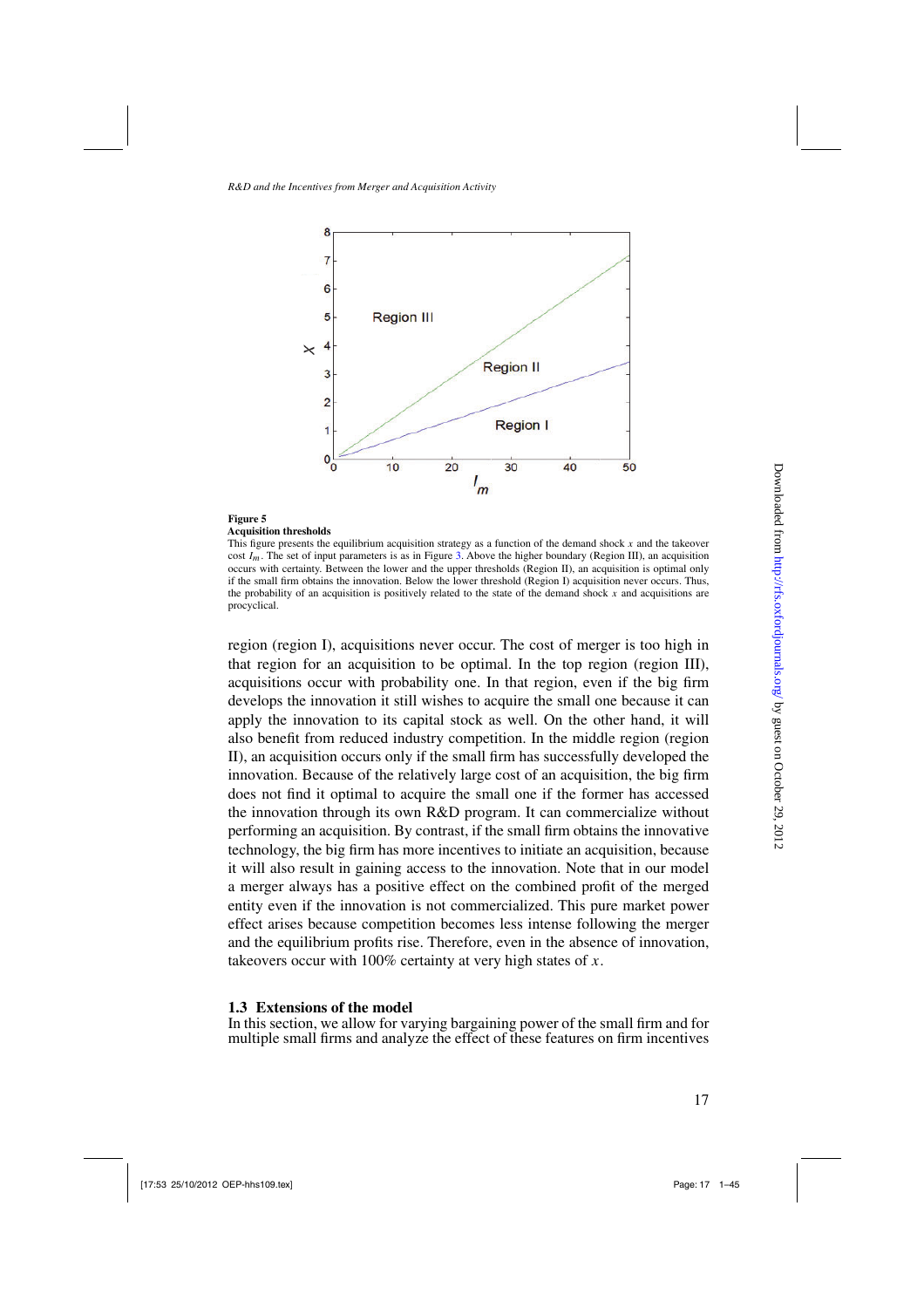<span id="page-17-0"></span>to invest in R&D. We start with the analysis of varying bargaining power. For our analysis, it is convenient to introduce the following notations:

$$
RD
$$
\n
$$
x_{1\eta} = \frac{RD}{\eta(\pi_1(I, NI) - \pi_1(NI, NI)) + (1 - \eta)(\pi_m(I) - \pi_m(NI) + \pi_2(NI, NI) - \pi_2(I, NI))}
$$
\n
$$
x_{5\eta} = \frac{2 \, RD}{(1 - \eta)[\pi_2(NI, I) - \pi_2(I, NI)] + \eta[\pi_1(I, NI) - \pi_1(NI, I)]}
$$
\n
$$
x_{2\eta} = \frac{RD}{(1 - \eta)(\pi_2(NI, I) - \pi_2(NI, NI)) + \eta(\pi_m(I) - \pi_m(NI) + \pi_2(NI, NI) - \pi_2(I, NI))}.
$$

Proposition 5 establishes the equilibrium R&D strategies of the two firms if an acquisition is possible and the small firm has positive bargaining power.

**Proposition 5.** Assume  $0 < \eta < 1$  (the small firm captures a fraction of the takeover surplus). Also assume that the following inequalities hold:<sup>19</sup>  $x_{2n}$  <  $x_{5n}$  and  $x_{1n} < x_{5n}$ . If takeovers are possible, then the following are the Nash equilibria in pure strategies:

- a) If  $x_{1\eta} < x_{2\eta}$ , then if  $x < x_{1\eta}$ , the only Nash equilibrium is  $(NI, NI)$ (no firm invests). If  $x_{1n} < x < x_{2n}$ , the only Nash equilibrium is  $(I, NI)$ (only big firm invests). If  $x_{2n} < x < x_{5n}$ , then there are two pure-strategy Nash equilibria:  $(NI, I)$  (small firm invests and big firm does not) and  $(I, NI)$  (big firm invests and small firm does not). In addition, there is a mixed-strategy equilibrium in which the big firm invests with probability *p*<sub>1</sub> and the small firm invests with probability *p*<sub>2</sub>. If  $x > x_{5n}$ , the only equilibrium is  $(I, I)$  (both firms invest).
- b) If  $x_{2n} < x_{1n}$ , then if  $x < x_{2n}$ , the only Nash equilibrium is  $(NI, NI)$  (no firm invests). If  $x_{2\eta} < x < x_{1\eta}$ , the only Nash equilibrium is  $(NI, I)$  (only small firm invests). If  $x_{1n} < x < x_{5n}$ , then there are two pure-strategy Nash equilibria:  $(NI, I)$  (small firm invests and big firm does not) and  $(I, NI)$  (big firm invests and small firm does not). In addition, there is a mixed-strategy equilibrium in which the big firm invests with probability *p*<sub>1</sub> and the small firm invests with probability *p*<sub>2</sub>. If  $x > x_{5n}$ , the only equilibrium is  $(I, I)$  (both firms invest).

### **Proof.** See Appendix.

**Corollary 6.**  $x_{5n}$  is decreasing in *η*; furthermore, if  $\pi_m(I) - \pi_m(NI)$  $\pi_1(I, NI) - \pi_1(NI, NI)$ , then  $x_{1\eta}$  is increasing in  $\eta$  and  $x_{2\eta}$  is decreasing in  $\eta$ .

**Proof.** The first statement follows from Lemma 1 d). The last two statements follow from Lemma 1 a) and b) and the definitions of  $x_{1n}$  and  $x_{2n}$ . ■

<sup>&</sup>lt;sup>19</sup> These inequalities hold for a large set of reasonable parameter values. See the online appendix for a discussion.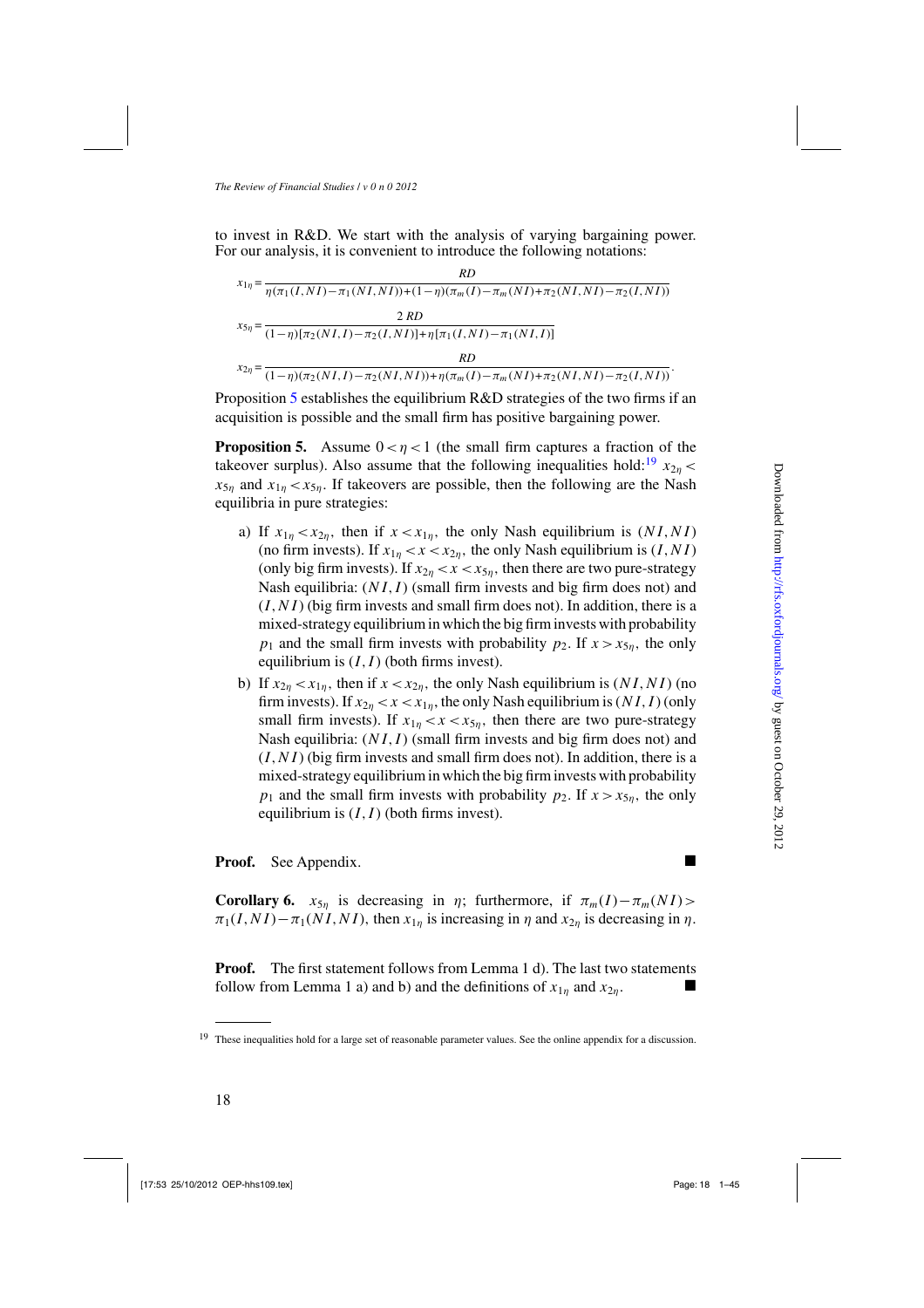<span id="page-18-0"></span>Corollary 6 implies that the small firm invests more aggressively as its bargaining power, *η*, increases. When *η* goes up,  $x_{2n}$  declines. Note that  $x_{2n}$ is the border of the region in which there are equilibria with the small firm investing, so this region expands downward when *η* increases. Furthermore, as seen in Figure A.1 of the online appendix, for low enough  $\eta$ ,  $x_{2n}$  falls below  $x_{1n}$ and there appears a region in which the only equilibrium entails the small firm investing.At higher states of demand, the small firm is again more aggressive as  $x_{5n}$  is decreasing in *η*. The big firm responds to a greater bargaining power of the small firm in a different way: on one hand, it invests more aggressively at higher states of demand  $(x_{5n}$  goes down); on the other, it invests less aggressively at low states of demand  $(x_{1n}$  goes up). Because it has to share the takeover surplus with the small firm, it becomes less motivated to invest when expected profits are low.



#### **Figure 6**

#### **Equilibrium strategies: two firms with target bargaining power**

Figure 6 presents the equilibrium investment thresholds of the two firms in the case when an acquisition is possible, as functions of the innovation parameter  $\alpha'$ . The set of input parameters is as follows:  $K_1 = 10$ ,  $K_2 = 1$ ,  $\gamma = 0.5$ ,  $\alpha_1 = \alpha_2 = 10$ ,  $\alpha' = 15$ ,  $RD_1 = RD_2 = 15$ . In addition, the relative bargaining power of target shareholders *η*= 0*.*5. In Region II, only the big firm invests. In Region III, there are three Nash equilibria: two pure-strategy ones (small firm invests, the big firm does not; big firm invests, small firm does not) and a mixed-strategy equilibrium. Both firms invest in Region IV. It follows from comparing with Figure 4 that greater bargaining power of the potential target (small firm) increases its innovation incentives.

Figure 6 shows the equilibrium R&D strategies of the firms when the small firm has greater bargaining power and captures a fraction of acquisition surplus,  $\eta = 0.5$ .

There are two important differences between Figure  $4 (n=0)$  $4 (n=0)$  and Figure 6 (*η*= 0*.*5). First, the intermediate region (region III) is much wider. Since the small firm gets a share of the acquisition benefit, it is more motivated to engage in R&D, so it could sell out to the big firm at a higher price. Because of a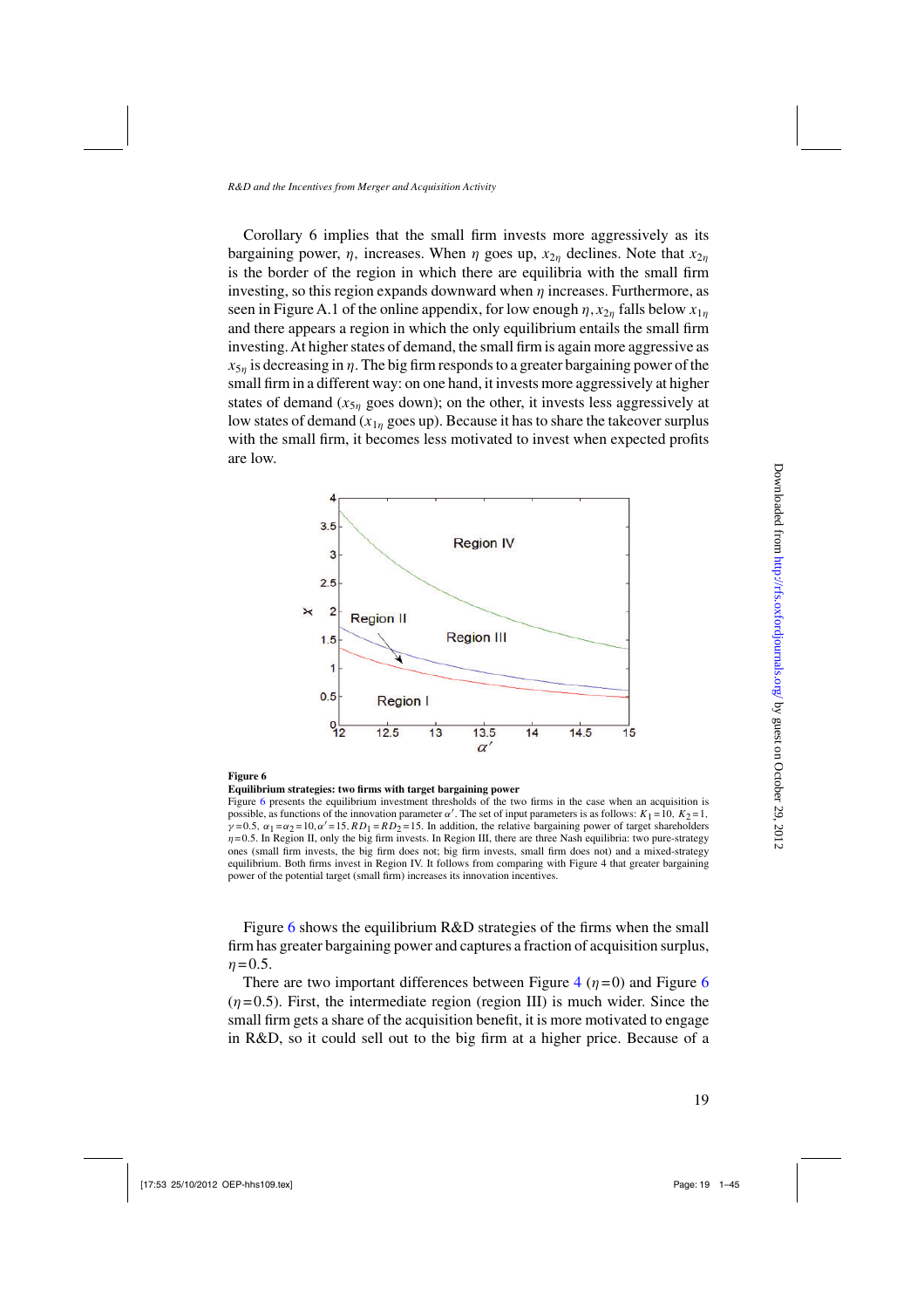high potential payoff in the event of successful innovation and subsequent acquisition, the small firm is motivated to pursue an aggressive R&D strategy. Second, the boundary at which both firms decide to invest in R&D shifts down, consistent with Corollary 6.

In addition, we show in section 2 of the online appendix that further increasing the bargaining power of the small firm gives rise to a new region in which the only equilibrium is the one in which only the small firm invests (and the big firm does not; see Figure A1 in the online appendix).

Finally, we consider the case when there are multiple small firms and one large firm. Due to the complexity of this case, we solve it numerically. We analyze this case in section 3 of the online appendix. Analysis of this case gives us two new results. First, the aggregate investment in R&D is higher when there are two small firms in the industry than when there is only one small firm. Second, and more importantly, a small firm has a stronger motivation to engage in R&D and get a better chance of being acquired by the larger firm. A small firm that does not become a takeover target will face intensified competition with the bigger entity (formed in result of the acquisition of its rival) that also commercializes the new technology. While it faces potential competition in the R&D market with the other small firm, it has a stronger incentive to become a takeover target and to avoid becoming an outsider. On the other hand, the big firm is less motivated to invest when there are two small firms, given more aggressive investment in R&D by the small firms and because it has a lower probability of success facing competition with two firms. Therefore, the big firm prefers to let one of them develop an innovative technology and consequently acquire the innovation through an acquisition. As a consequence, there exists a region that is shown graphically in which in the only pure-strategy equilibrium, both small firms invest, while the big firm does not.

#### **1.4 Discussion of modeling assumptions**

In this section, we discuss the main modeling assumptions that we have made in the paper. We also discuss the potential limitations, robustness, and extensions of these assumptions.

First, we assume in our analysis that the amount of R&D spending is fixed and also that it is the same for the large and the small firm. An interesting extension would be to examine continuous investment whereby each extra dollar spent on R&D increases the probability of success. Incorporating this assumption would, however, make the model much more complex. We believe, however, that our major qualitative results will still obtain in this case. R&D will still be procyclical (though the relation between R&D spending and *x* will be continuous and not binary as in our model). If acquisitions are allowed, then the same economic mechanism will apply and the big firm will have less incentives to invest in R&D at intermediate demand states as it will have an option to obtain access to innovation through acquisition. At high levels of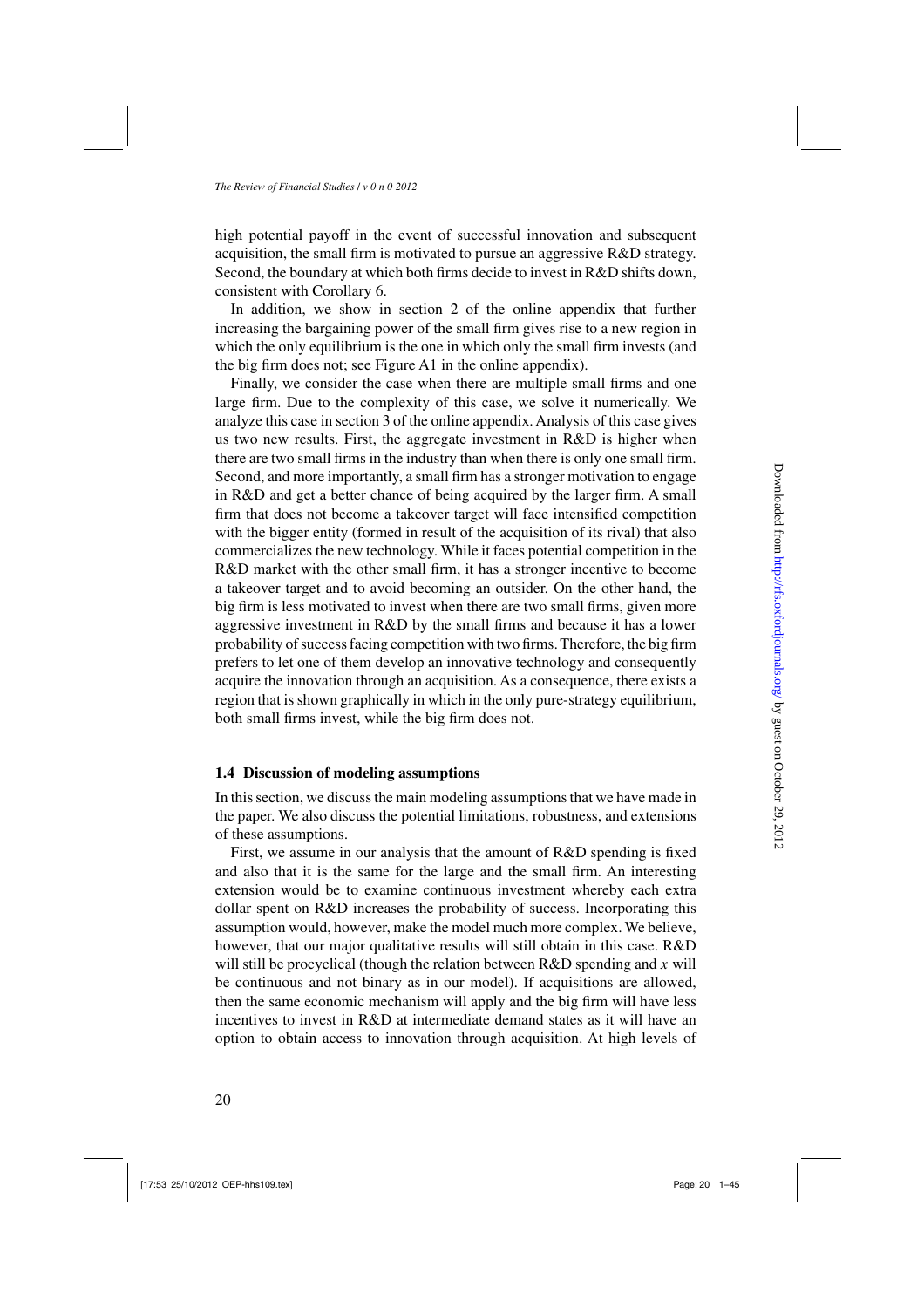demand, big and small firms will invest in R&D given the large gains from successful innovation.

Second, we assume that the probability of successful innovation equals 1*/n,* where *n* is the number of firms that invest in R&D. As shown in the online appendix, our general results hold if the probability of successful innovation by a firm is independent of the number of other firms that invest in R&D. We thank the referee for suggesting this alternative specification.

Third, we need to impose some restrictions on parameter values to be able to analytically prove some of our results. However, further analysis shows that our results are robust to reasonable variations of parameter values. We present this additional analysis in the online appendix.

Finally, in generating our predictions, we implicitly assume that a wide range of the values of  $x$  is feasible so there is a positive probability of finding the firm in various regions in Figures [3,](#page-12-0) [4,](#page-14-0) and [6.](#page-18-0) Thus, substantial variation in demand is required to generate the full spectrum of our predictions.

### **1.5 Predictions of the model**

Below we summarize the empirical predictions we generate with the model. We test these predictions in the empirical section of this paper.

P1. *Acquisitions are procyclical.*

This result is illustrated in Figure [5](#page-16-0) and follows from the fact that equilibrium profits as well as the benefit of acquisitions are increasing in the demand level *x.* It is supported by Proposition [4.](#page-15-0)

P2. *Firm R&D is procyclical.*

This prediction follows from Propositions [2](#page-11-0) and [3](#page-13-0) and is illustrated in Figures [3](#page-12-0) and [4.](#page-14-0) Higher values of demand make it more attractive for firms to invest in R&D either to keep innovation to themselves or to become an attractive acquisition target, if an acquisition is possible.

P3. *Large firms' R&D is less procyclical than small firms' R&D.*

Unlike small firms, large firms may find it disadvantageous to engage in an "R&D race" with small firms at intermediate states of demand, as they can obtain access to innovation by later acquiring a small firm that succeeded in its R&D efforts. It follows from Proposition [2](#page-11-0) that there is a non-monotonic relation between the large firm's investment policy and the state of *x*. This is also illustrated in Figure [4.](#page-14-0) It always invests in regions II and IV in Figure [4,](#page-14-0) never invests in region I, and there are equilibria in region III in which it does not invest either. Furthermore, Propositions [4](#page-15-0) and [5](#page-17-0) show that there exists an intermediate region in which only the big firm invests. A similar situation occurs with two small firms, as illustrated in Figure A.2 of the online appendix. The regions in which the big firm invests alternate with those in which it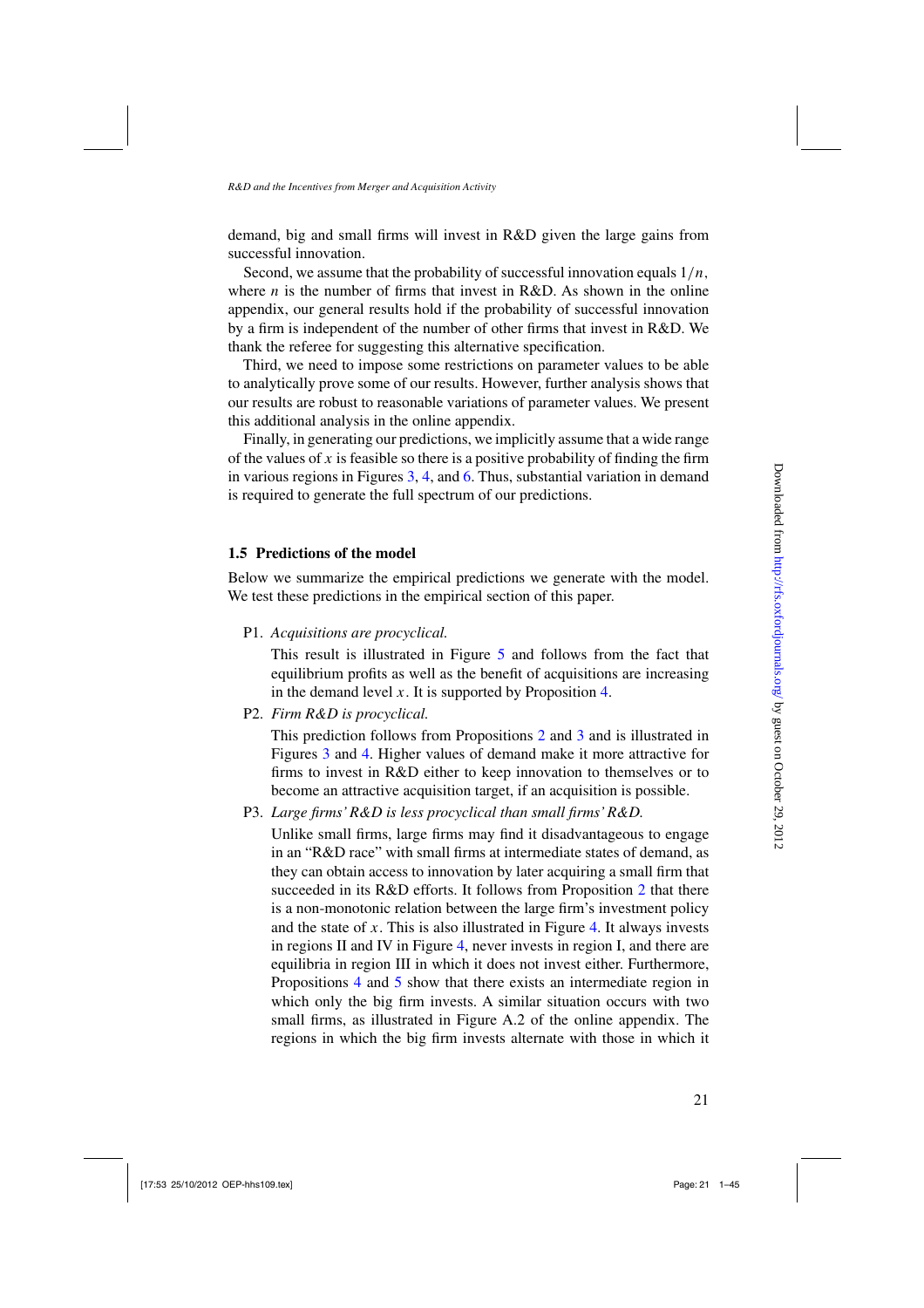does not, giving rise to a non-monotonic relation between demand and the large firm's R&D investment.<sup>20</sup>

P4. *Possibility of being acquired induces innovation efforts by large and small firms, but especially by the small firms.*

This prediction is illustrated in Figures [3](#page-12-0) and [4](#page-14-0) and follows from the fact that the possibility of an acquisition amplifies the potential gain from successful R&D. It follows from Lemma 1, part g, that  $x_2 < x_3$ , so there always exists a region  $(x_2, x_3)$  such that there is no equilibrium with the small firm investing if takeovers are precluded, while there are equilibria in the same region that involve the small firm investing if takeovers are allowed. Thus, possibility of being acquired leads to more R&D by small firms.

P5. *Greater bargaining power of the small firm leads to more aggressive innovation efforts by the small firm.*

This prediction follows from the fact that, having the ability to capture a greater fraction of the acquisition surplus, the small firm will tend to invest in R&D more aggressively to increase the odds of being acquired by the larger firm. This prediction follows from Proposition [5](#page-17-0) and Corollary 6. It is also illustrated in Figure [6](#page-18-0) and Figure A.1 in the online appendix. The region in which only the big firm invests shrinks with increased bargaining power of the small firm, as shown in Figure [6,](#page-18-0) and completely disappears with very high bargaining power of the small firm  $(\eta = 0.9, \text{fig A.1})$ , while the region in which both firms invest expands.

P6. *Increased product market competition leads to more R&D but less so for large firms.*

The intuition for this prediction is similar to that of prediction 3. With more small firms in the industry, big firms become less motivated to invest in their own R&D programs (and face intense competition with small firms) and are more inclined to let small firms innovate and then acquire those that innovate successfully. This result is illustrated in Figure A.2 of the online appendix. We show that small firms invest more aggressively when facing competition with another small firm in both R&D and acquisition markets. The regions with at least one equilibrium in which a small firm invests expand. In addition, there emerges a region in which in the only pure-strategy Nash equilibrium, both small firms invest, while the big firm does not.

<sup>&</sup>lt;sup>20</sup> To generate this prediction, we implicitly assume that a wide range of the values of  $x$  is feasible, including those in regions I–IV in Figure [4.](#page-14-0) Thus, a substantial variability of demand conditions is necessary for the mechanisms in our model to work. We thank the referee for pointing this out.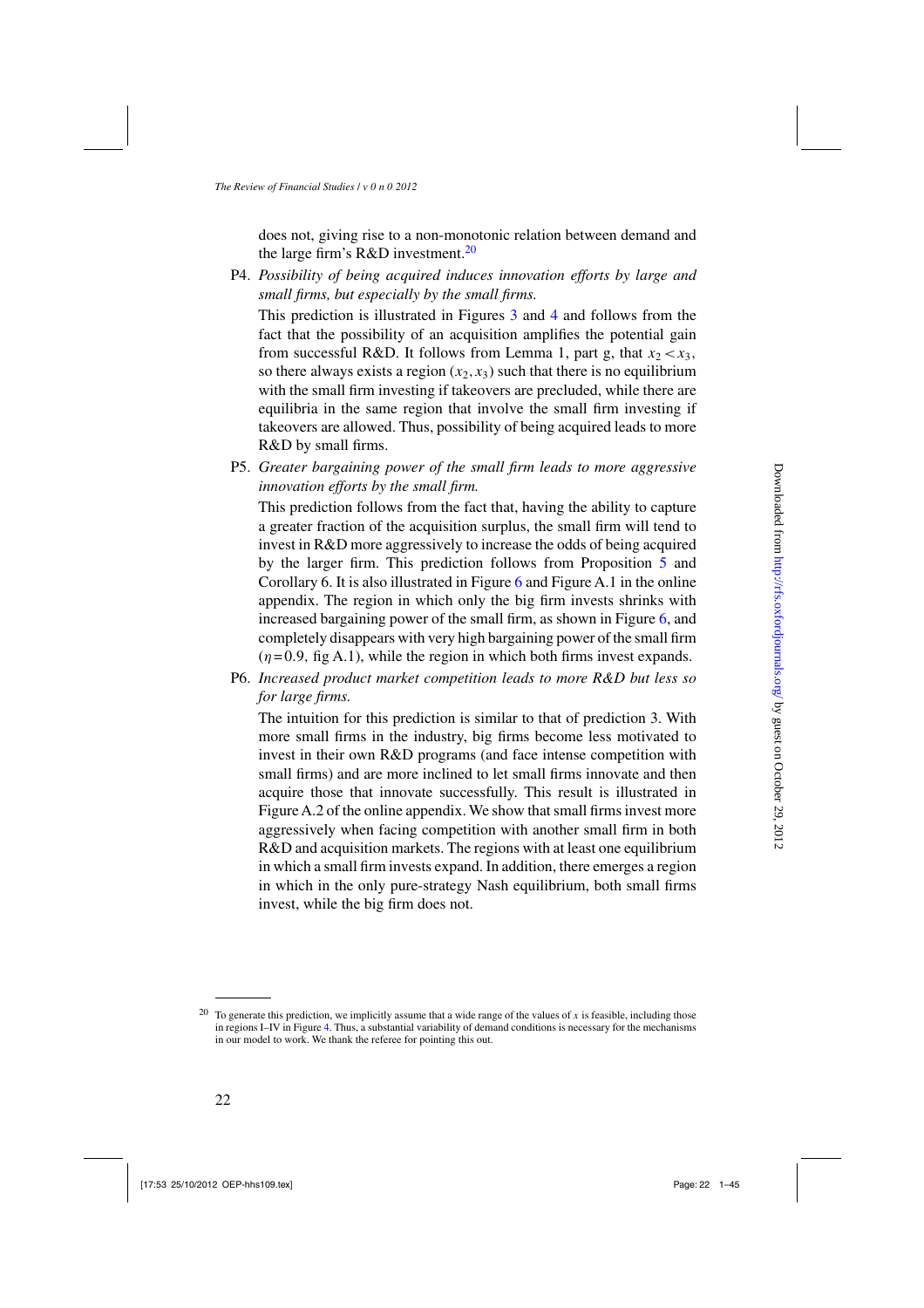# **2. Data and Empirical Methodology**

# **2.1 Sample**

Our data come from the merged CRSP-Compustat Database, the Securities Data Corporation (SDC), the St. Louis Federal Reserve Economic Database (FRED), and the Census of Manufactures. We start with the merged CRSP-Compustat Database and exclude companies in the financial (SIC codes 6000 to 6999) and utilities (SIC codes 4900 to 4999) industries. Our initial sample includes 12,941 firms operating in 181 different three-digit SIC industries and 117,151 firm-year observations during the period 1984–2006. We merge with these data a sample of mergers and acquisitions from Securities Data Corporation (SDC) from the same period of time. We also drop companies for which we are unable to compute acquisition liquidity or our main control variables. Our final sample of firms with matched industry demand data, and with lagged and contemporaneous non-zero assets, includes 11,288 firms with 84,471 firm-year observations.

Table [1](#page-23-0) presents the summary statistics for our main variable, *annual R&D expenditures scaled by sales*, <sup>21</sup> and also the annual acquisition rate by different size groups. Panel A shows that the highest R&D activity as a percentage of sales is concentrated among firms with below-median size. R&D for firms between the 25th and 50th percentiles of market capitalization is 2.4% of sales. Given that market capitalization reflects growth options and R&D may capture many growth options, the fact that R&D is very low at the lowest size decile is not surprising.At the highest size decile, R&D is also a low fraction of stock market capitalization, consistent with many growth options being already exercised for these large firms. Panel B shows the acquisition rates of firms based on their stock market capitalization. Firms in the lowest size groups are more likely to be acquired.

# **2.2 Identification strategy: Acquisition activity and industry demand and supply**

In our analysis, we wish to examine the effect of expected acquisition activity on firm R&D. We face a fundamental identification problem that R&D and acquisitions may both result from fundamental demand conditions. Firms conduct R&D not just because they may sell out to another firm but also because of fundamental demand conditions. Acquisitions as well also respond to these fundamental demand conditions. Thus, to separate out the effect of expected acquisition activity on R&D, we have to control for industry demand and also find exogenous asset liquidity shift variables or instruments that

<sup>&</sup>lt;sup>21</sup> We note that the distribution of R&D/Sales is skewed to the right, with many firms reporting zero R&D. We examined whether this had an effect on our regression results and found that it did not. Our results hold using quantile regressions at the 50th (median regression) and 75th percentiles, and the results with these quantile regressions are actually slightly stronger than the results we report. We also examine R&D scaled by assets, and our results, including later regression results, are robust to this alternative scaling.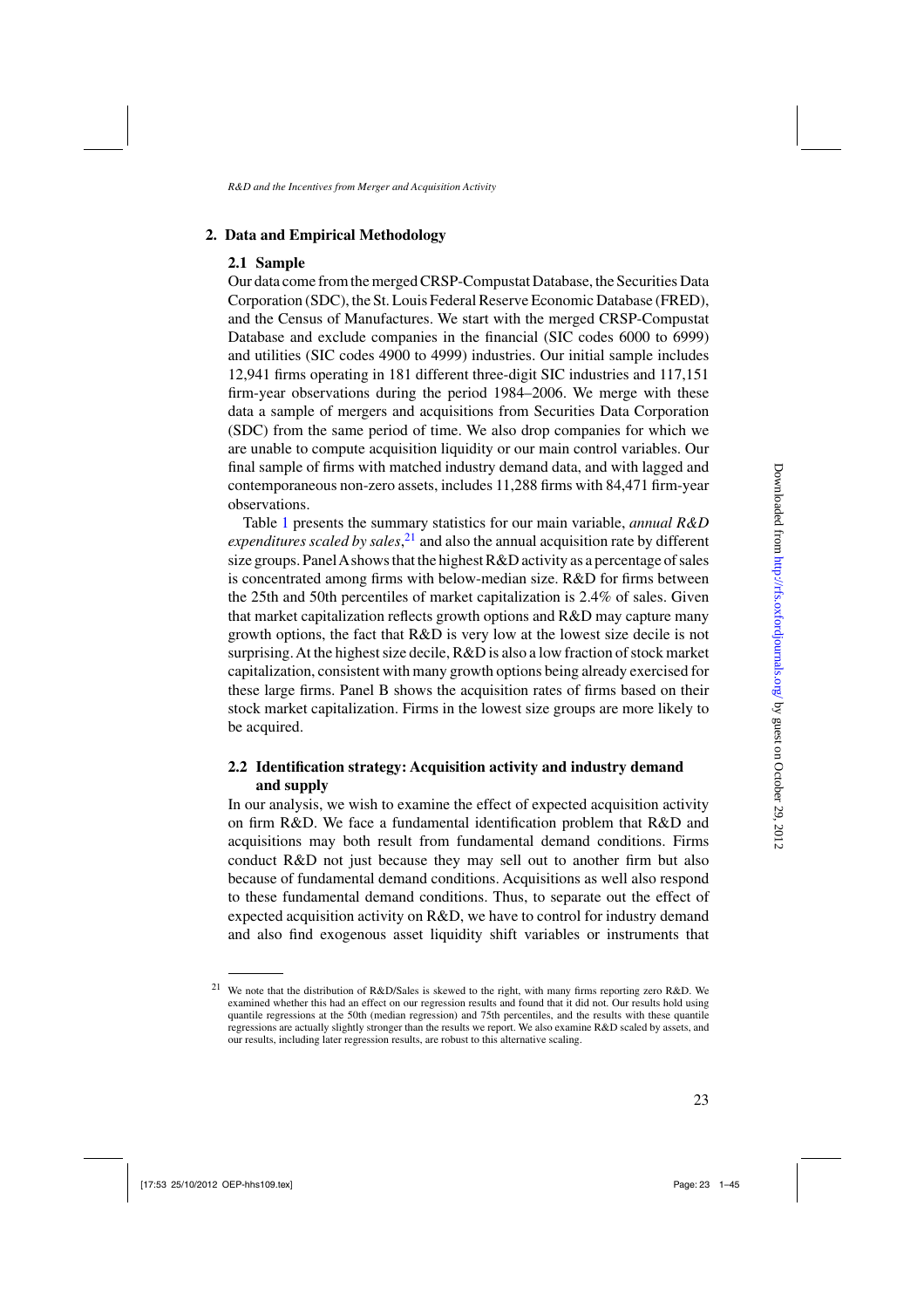<span id="page-23-0"></span>

| <b>Table 1</b> |                                                   |  |
|----------------|---------------------------------------------------|--|
|                | <b>R&amp;D</b> and acquisition summary statistics |  |

Panel A: R&D/Sales

| Variable                                         | Mean  | Median | Std. Dev. | N     |
|--------------------------------------------------|-------|--------|-----------|-------|
| R&D/Sales, size $< 10\%$                         | 0.266 | 0.000  | 1.716     | 7348  |
| R&D/Sales, $10\% <$ size $< 25\%$                | 0.487 | 0.016  | 2.793     | 11018 |
| R&D/Sales, $25\% <$ size $< 50\%$                | 0.669 | 0.024  | 3.125     | 18381 |
| R&D/Sales, $50\% <$ size $< 75\%$                | 0.450 | 0.015  | 2.324     | 18381 |
| R&D/Sales, $75\% <$ size $< 90\%$                | 0.153 | 0.001  | 1.063     | 11019 |
| R&D/Sales, $90\% <$ size $< 100\%$               | 0.056 | 0.004  | 0.271     | 7348  |
| Panel B: Acquisition rate                        |       |        |           |       |
| Annual acquisition rate, size $< 10\%$           | 0.162 | 0.186  | 0.087     | 23    |
| Annual acquisition rate, $10\% <$ size $< 25\%$  | 0.099 | 0.098  | 0.026     | 23    |
| Annual acquisition rate, $25\% <$ size $< 50\%$  | 0.095 | 0.097  | 0.026     | 23    |
| Annual acquisition rate, $50\% <$ size $< 75\%$  | 0.086 | 0.080  | 0.025     | 23    |
| Annual acquisition rate, $75\% <$ size $< 90\%$  | 0.070 | 0.071  | 0.034     | 23    |
| Annual acquisition rate, $90\% <$ size $< 100\%$ | 0.055 | 0.051  | 0.028     | 23    |

Table 1 reports summary statistics for R&D scaled by sales and number of acquisitions by year for different size groups. After assigning firms to size groups by year, we average the rates by year and then average over all the years in our data. Size is defined as the log of the market equity value.

affect acquisition activity but do not affect firm-level corporate R&D. We thus construct several different measures of industry asset liquidity. We also construct the direct probability that a firm is a target using an instrumental variable approach. Thus, we do not rely solely on exogenous variables or our instrumental variable approach. This dual approach provides reassurance that our results are robust to different methods to control for endogeneity.

To begin, we discuss our controls for fundamental industry demand conditions. We then discuss our measures of acquisition activity and liquidity in the market for acquisitions. Finally, we discuss our instrumental variable regression approach where we endogenize the probability that a firm is an acquisition target and the instruments we use to help with identification.

**2.2.1 Industry demand conditions.** To capture industry demand, we use measures of downstream demand that we obtain from the Federal Reserve on the value of industrial production seasonally by industry, converted into four digit SIC codes. The industrial production data are publicly available series available from the Federal Reserve based on data from the Census Bureau.<sup>22</sup> We aggregate these measures to the three-digit level and then calculate the annual change for each year. We then link these data to each industry by "downstream" industries using the input output matrix of the U.S. economy from the Bureau of EconomicAnalysis in the closest lagged census year (this matrix is published every five years) using the Bureau of Economic Analysis "use" tables, where

<sup>&</sup>lt;sup>22</sup> These data are available at [http://www.federalreserve.gov/releases/g17/table1\\_2.htm,](http://www.federalreserve.gov/releases/g17/table1protect LY1	extunderscore 2.htm) starting from the year 1919.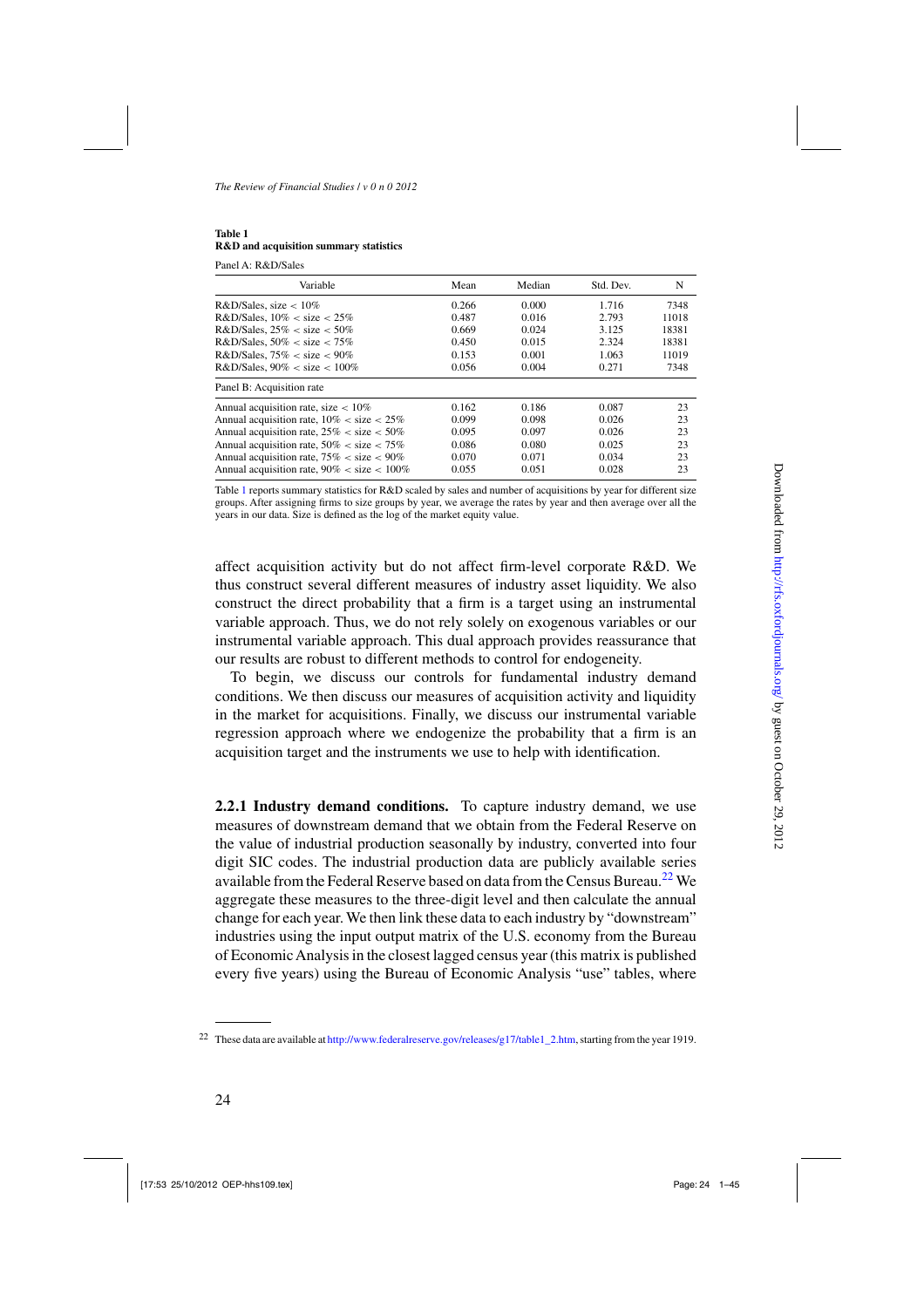a downstream industry is one that uses  $1\%$  or more of the industry's output.<sup>23</sup> Given that most industries sell to multiple downstream industries, to construct our final measure of changes in demand we weight the percentage change of each downstream industry by the percentage sold to that industry at the three-digit level. For industries that sell directly to consumers, we use the change in consumer income in real dollars. For industries that sell directly to the government, we use the change in government military expenditures in real dollars as the downstream demand index, as military expenditures are plausibly exogenous to each industry's shipments itself.

We construct two measures of demand changes using these data. First, following [Maksimovic and Phillips](#page-43-0) [\(2001](#page-43-0)), *Vdshock* is the detrended annual percentage change in the downstream industry using the input-output matrix. To detrend this variable, we regress it on industry and year fixed effects indicator variables and then take the residual from this regression. The detrended variable represents the "shock" or unanticipated change to demand. *Vexpand* is a "discretized" version of *Vdshock,* which equals one when *Vdshock* is positive and zero otherwise. We use both variables in our tests because of potential non-linearities in the effect of increases in demand on R&D. In our model, the response of R&D intensity to changes in demand is highly non-linear.

**2.2.2 Industry acquisition activity.** Our first measure of *expected* asset liquidity in the market for acquisitions is a *three-year lagged average measure of industry asset transactions*, broken up into inside and outside industry transactions. It follows Schlingemann, Stulz, and Walkling (SSW) [\(2002\)](#page-43-0) in that SSW examine how a firm's probability of selling is related to overall industry acquisition activity. We differ from SSW as we average the lagged industry M&A activity to capture what a firm might expect will be the potential market for its assets, following [Ortiz-Molina and Phillips](#page-43-0) [\(forthcoming\)](#page-43-0), who examine the effect of inside liquidity on a firm's cost of capital. This measure captures the *historical liquidity* of an industry's assets using the value of past M&A activity in the firm's industry over the last three years (we also examine the last five years, and our results are robust to this change). [Shleifer and Vishny](#page-44-0) [\(1992\)](#page-44-0) argue that a high volume of transactions in an industry is evidence of high liquidity because the discounts that sellers must offer to attract buyers are smaller in more active resale markets.

We thus obtain the value of all M&A activity involving publicly traded targets in each three-digit SIC industry and in each year from the Securities Data Corporation (SDC).We include both mergers and acquisitions of assets. For full firm purchases, deal value is the purchase price paid to target shareholders. For acquisition of assets, deal value is the reported purchase price. Acquisitions

<sup>&</sup>lt;sup>23</sup> Input output tables are from the Bureau of Economic Analysis Web site and are publicly available at http:// www.bea.gov/industry/#io. The latest input-output table at the time of our analysis is for 2007. We match these data into SIC codes using publicly available correspondence tables.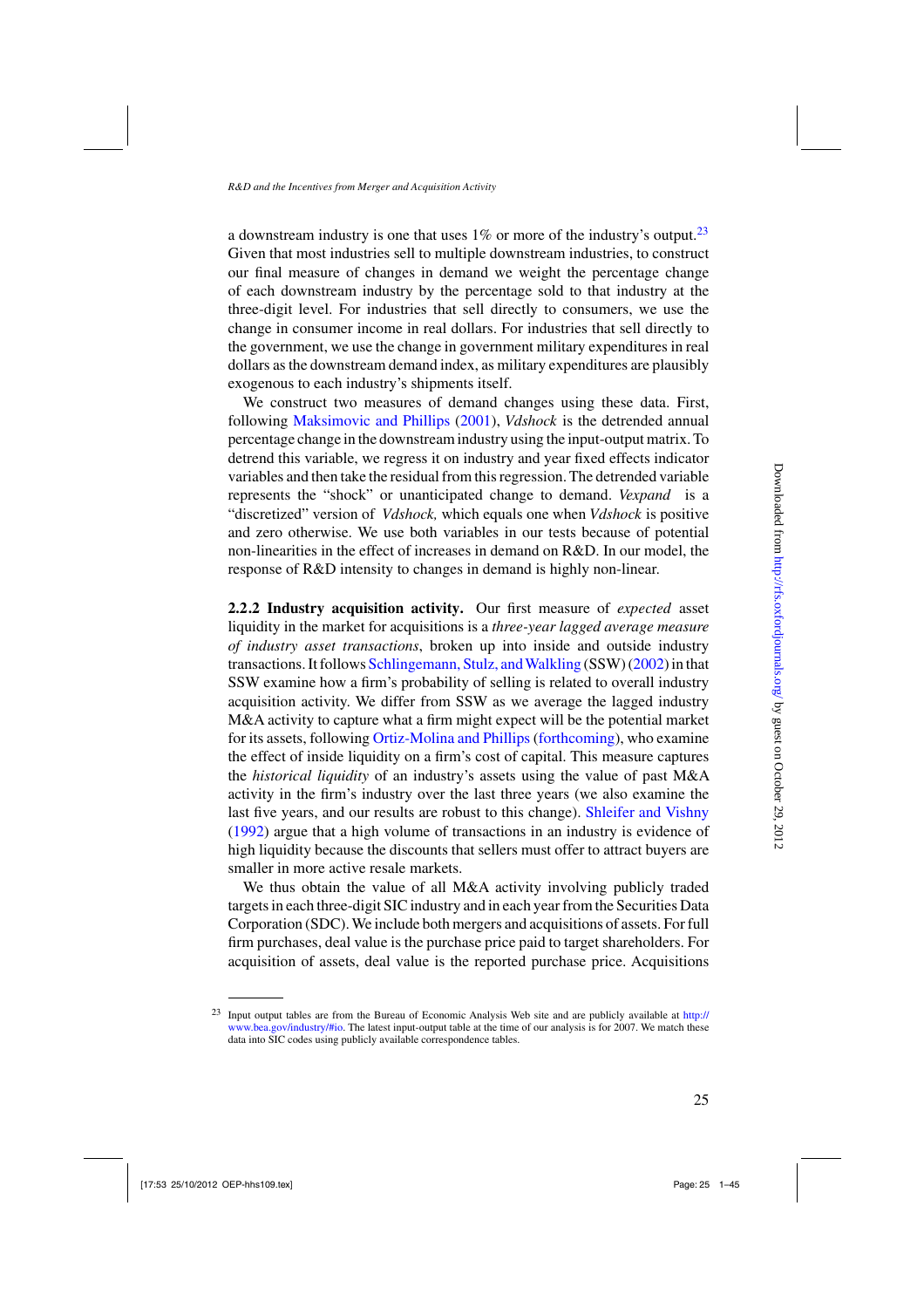of assets are important conceptually and economically to our argument. Conceptually there are many firms who develop R&D in divisions and then sell that division. In our sample, overall acquisitions of assets are particularly important as they comprise approximately 75% of the total deals by number.

If SDC does not report corporate transactions in an industry-year, we set the value of transactions equal to zero. We then scale the value of transactions in the industry by the total book value of assets in the industry, and average this ratio over the past three years, not including the contemporaneous year. To compute the value of the assets in each industry, we sum the assets in the industry reported by single-segment firms and the segment-level assets reported by multiple-segment firms in the Compustat segment data, breaking up the multiple-segment firms into their component industries using the value of reported assets by their component industries. Averaging over past years smooths the temporary ups and downs in M&A activity and allows us to better capture the intrinsic saleability of an industry's assets. $24$ 

We decompose our measure of asset liquidity to distinguish between inside buyers of assets–those who operate in the same three-digit SIC industry as the target–and outside buyers–those who do not currently operate in the industry. We use the Compustat Segment tapes to further refine this calculation following [Ortiz-Molina and Phillips](#page-43-0) [\(forthcoming](#page-43-0)). We classify a purchase as an inside purchase if the buyer has any segments with the same three-digit SIC code as the assets purchased–checking over each reported SIC code of the target if the target reports multiple SIC codes. *Inside Industry M&A* is the value of M&A activity in the industry involving acquirers that operate within the industry, scaled by the book value of the assets in the industry. *Outside Industry M&A* is the value of M&A activity in the industry involving acquirers that operate outside the industry, scaled by the book value of the assets in the industry. Both of these variables are again averaged over the past five years.

We also calculate the cumulative abnormal announcement return to past targets in each industry in the prior year as an additional measure of what a target firm might expect to receive if they receive a buyout offer. We calculate the cumulative abnormal return for each past deal in the industry and average over all deals in each industry at the three-digit SIC code level. Excess returns are cumulated from 30 days prior to the announcement date of each deal to 10 days post-deal. Parameters of the market model  $(\alpha, \beta)$  used to calculate excess returns are estimated from regressions of each stock return on the S&P market return using trading days -255 to - 31 prior to the announcement date.

**2.2.3 The probability of being a target.** Our second main measure of *expected* asset liquidity in the market for acquisitions is a firm's individual

<sup>24</sup> Our analysis is unaffected if we use five years of M&A data instead of three years. We have calculated the persistence of lagged industry M&A and found it to be very persistent. The correlation between 1 and 3-years lagged inside industry M&A activity is 0.752. The correlation between 1- and 5-year inside M&A activity is 0.640. The correlation between 3- and 5-year lagged inside industry M&A activity is .898.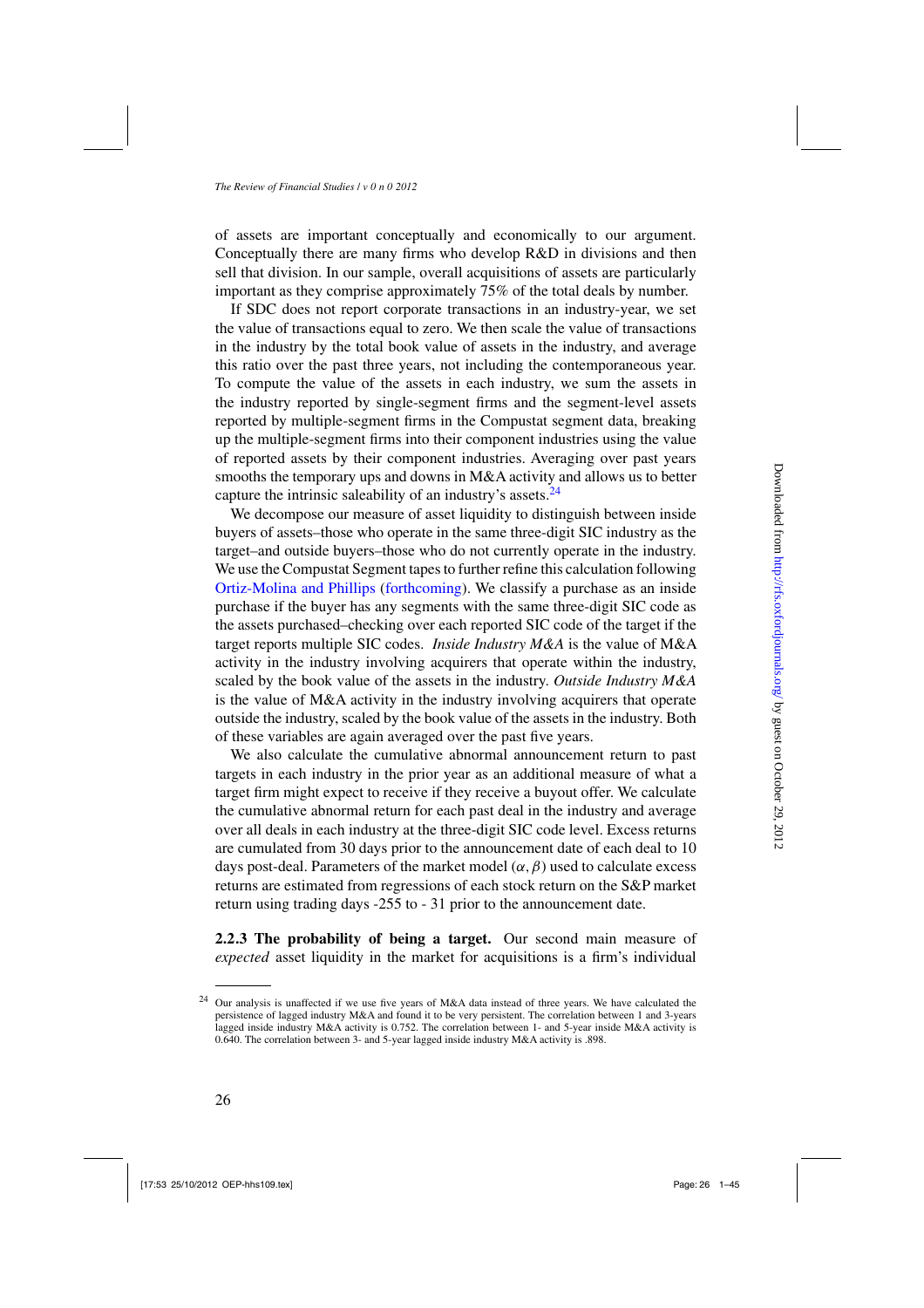probability of being an acquisition target. We thus include the target dummy variable in the R&D regressions and instrument this endogenous variable using as an instrument a measure of the unexpected mutual fund flow following [Edmans, Goldstein, and Jiang](#page-42-0) [\(2012](#page-42-0)). This method is analogous to a two-stage least squares method, where the first stage is a linear probability model of the probability a firm is a target.

We use this second approach as there is the concern that the previous lagged industry acquisition activity may itself be caused by something fundamental that is driving both industry acquisition activity and R&D. For example, if demand shocks are persistent, they may affect both the probability of a merger (historically) and may continue to affect the demand for the product. The IV approach combined with the industry lagged fundamentals provides additional confidence in our results and conclusions.

The unexpected mutual flow variable captures the pricing pressure from changes in mutual fund holdings that are caused by redemptions that induces the mutual fund to sell stocks. This unexpected mutual fund flow has been shown to have persistent valuation effects that [Edmans, Goldstein, and Jiang](#page-42-0) [\(2012](#page-42-0)) show extend up to 24 months. It is likely to be exogenous to fundamentals but may impact acquisition likelihood through a firm's discount from fundamentals as it captures deviations from predicted valuation that are caused by investors redeeming mutual fund shares that subsequently cause the mutual funds to sell stocks. The mutual fund flow instrument has been used successfully recently by [Edmans, Goldstein, and Jiang](#page-42-0) [\(2012](#page-42-0)) as an exogenous instrument that affects firm's acquisition probability through the discount or valuation channel. We test in the next section whether this variable affects firm R&D only through the probability of an acquisition and find that this is indeed the case. $25$ 

We estimate the regression using an instrumental variable approach (see command ivreg2 in Stata). In unreported results, we also used a two-step generalized method of moments (GMM) approach and obtained similar results. Standard errors are estimated that allow for heteroscedasticity and industryyear clustering of the errors. While we use a single-equation instrumental variable approach, for general interest and to motivate the other control variables for the R&D regression, we also use the results of the first-stage target prediction model using a linear probability model. The variables used in this targ[et prediction model include variables motivated by](#page-42-0) Ambrose and Megginson [\(1992](#page-42-0)), [Maksimovic and Phillips](#page-43-0) [\(2001\)](#page-43-0), and [Harford](#page-43-0) [\(2005\)](#page-43-0), as well as the mutual fund flow instrument excluded from the R&D regressions.

<sup>25</sup> [Edmans, Goldstein, and Jiang](#page-42-0) [\(2012](#page-42-0)) show that *Mfflow* only affects takeovers indirectly, through its effect on firm valuation. It is still a valid instrument for our purpose as long as it is exogenous to fundamentals but affects takeover probability either directly or indirectly.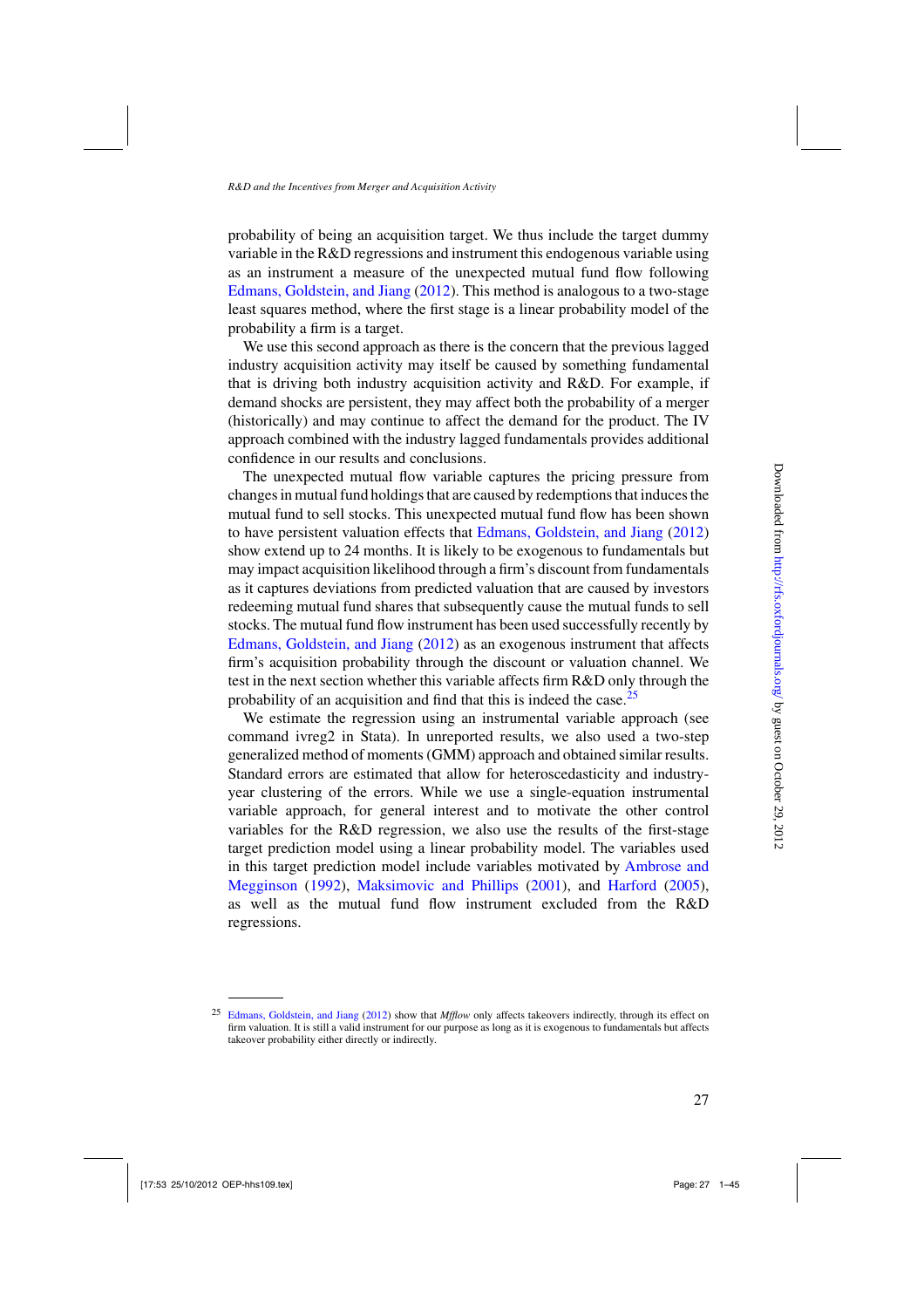**2.2.4 Control variables.** The firm-specific control variables included in both the target prediction regression and the R&D regressions follow the basic specification of [Ambrose and Megginson](#page-42-0) [\(1992](#page-42-0)) and [Harford](#page-43-0) [\(2005\)](#page-43-0). We lag these variables one period. These control variables include *Log(Cash/Sales),* which is the natural log of the ratio of cash to sales, *NWCNA,* which is net working capital divided by sales, *Tangibility,* which is the proportion of tangible assets, and the *P-E ratio,* which is the price-to-earnings ratio. The *institutional ownership* variable follows [Edmans, Goldstein, and Jiang](#page-42-0) [\(2012](#page-42-0)). Institutional ownership is the percentage of stock owned by institutional investors.

We also include an economy-wide variable to the supply of capital. We use the spread between the rate on commercial & industrial (C&I) loans and the Fed funds rate as a measure for aggregate liquidity following [Harford](#page-43-0) [\(2005\)](#page-43-0) and also shown by [Maksimovic, Phillips, and Yang](#page-43-0) [\(forthcoming\)](#page-43-0) to affect both private and public merger waves. [Lown et al.](#page-43-0) [\(2000](#page-43-0)) find that this spread is strongly correlated with the tightening of liquidity measured from the Federal Reserve Senior Loan Officer (SLO) survey. We also control for industry competition and firm misvaluation or unexplained valuation. Our measure of industry competition is based on the Census Herfindahls as updated and extended to non-manufacturing industries by [Hoberg and Phillips](#page-43-0) [\(2010a\)](#page-43-0). The variable *"compete"* is equal to one minus the Herfindahl index. We also examine if our results are robust to the text-based industry concentration measure developed in [Hoberg and Phillips](#page-43-0) [\(2011](#page-43-0)). This later measure is only available for years 1997 onward, and thus these results are only available for a subset of our sample period.

In addition, several authors have also recently argued that a significant fraction of merger activity of public firms can be explained by misvaluation or unexplai[ned valuation. For example,](#page-43-0) Rhodes-Kropf, Robinson, and Viswanathan (RKRV) [\(2005\)](#page-43-0) argue that while economic shocks might be fundamental determinants of merger activity, misvaluation by public markets may determine who buys whom and how mergers are clustered in time. We adopt a variant of the RKRV measure of firm- and industry-specific unexplained valuation and check whether the addition of this variable affects our findings. We label this variable in our tables *UV, RKRV* to indicate that it is unexplained valuation based on the RKRV model. To calculate the measures of unexplained valuation, we use model (3) from RKRV, as updated by [Hoberg and Phillips](#page-43-0)  $(2010a)$  $(2010a)$ <sup>26</sup> First, we regress log market value of equity on log book value of equity, net income, an indicator for negative net income, and leverage ratio by industry using a historical lagged 10-year rolling window. Following Hoberg and Phillips, we use only lagged data in the calculation of these

<sup>&</sup>lt;sup>26</sup> As discussed by [Rhodes-Kropf, Robinson, and Viswanathan](#page-43-0) [\(2005](#page-43-0)), the key to investigating these effects is obtaining a good measure of misvaluation. Just using reported Tobin's q cannot distinguish fundamental value from potential misvaluation. Measures of misvaluation are of necessity valuation anomalies relative to a model of market expectations. While intended to measure misvaluation, they may also pick up the market's expectation of future performance.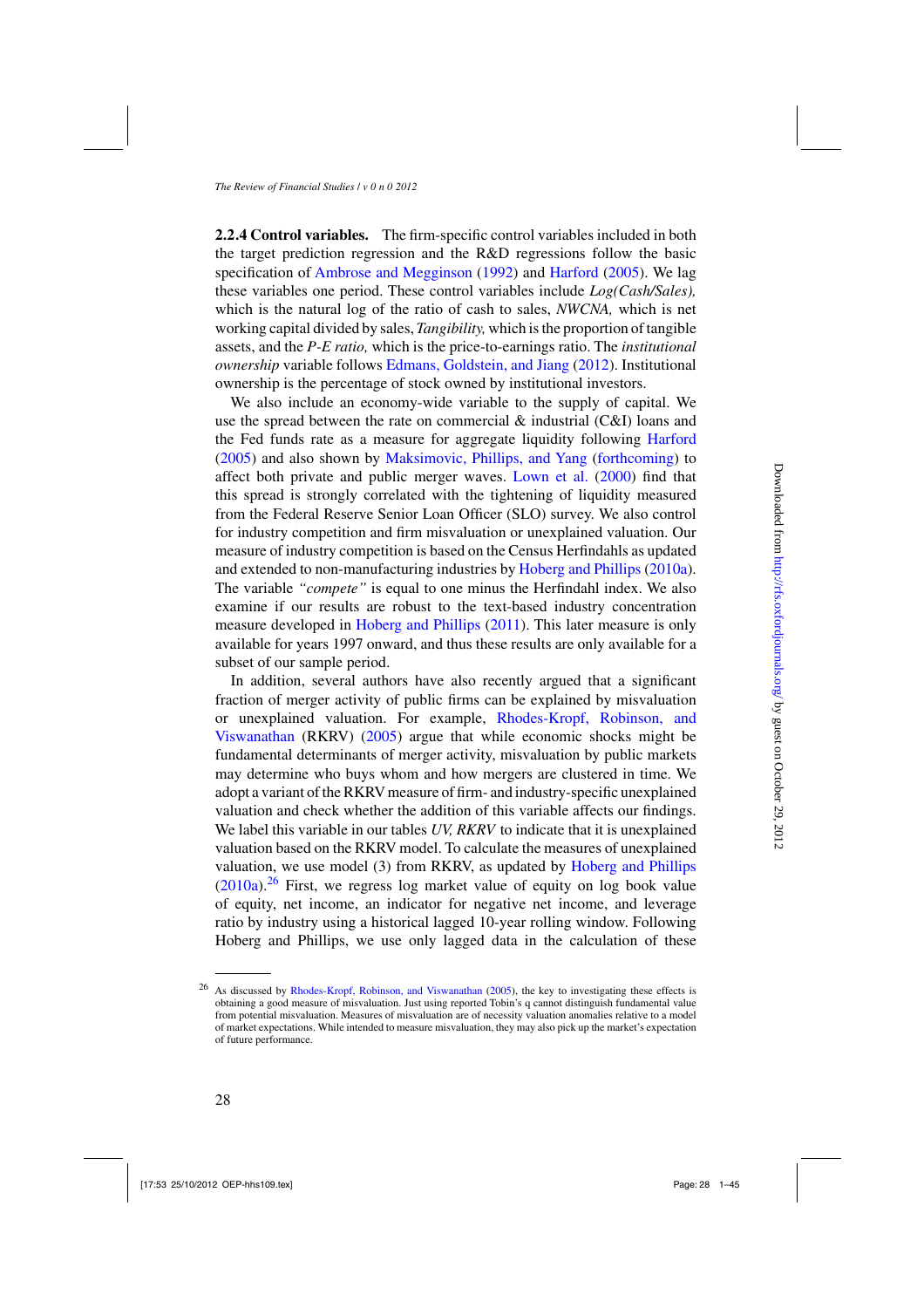coefficients to avoid any look-ahead bias. Then, we use the estimated industryspecific regression coefficients to compute the predicted market value of equity, assuming that a firm's market value at time *t* is a function of its current characteristics and the industry-specific value of characteristics estimated from past years. The unexplained valuation measure is then the difference between the actual valuation and the predicted valuation both at time *t*. For robustness we also calculate a second unexplained valuation measure using the valuation model from the Pastor and Veronesi (2003) (PV), model 1, as described in [Hoberg and Phillips](#page-43-0) [\(2010a](#page-43-0)). In our tables, this variable is reported as *UV, PV*. *Firm-level UV, PV* is the firm-level unexplained valuation computed based on the PV model. *Firm-level UV, RKRV* is the firm-level unexplained valuation computed based on the RKRV model. *Industry-level UV, RKRV* and *Industrylevel UV, PV* are the industry-level unexplained valuation variables based on RKRV and PV, respectively.<sup>27</sup>

### **2.3 Summary statistics**

Table [2](#page-29-0) presents summary statistics for our sample of Compustat Firms.

Our demand variables are presented in the first group. We present the detrended annual percentage change (*Vdshock*) in the downstream industry and also its discretized version (*Vexpand*). We study the effect of both demand shock variables in our regressions.

The second group of variables in Table [2](#page-29-0) represents measures of the liquidity in the market for mergers. *Industry M&A Activity* is the asset liquidity measure capturing the value of M&A activity in the industry, while. *Inside Industry M&A* is the value of M&A activity involving acquirers from the same industry. *Outside Industry M&A* is the value of M&A activity involving acquirers operating outside the industry. *Cum. Abn. announcement return* is the industry-level mean abnormal announcement returns to acquisition targets in the previous year.

The third group of variables in Table [2](#page-29-0) is our unexplained valuation variables which may capture either unexplained future growth prospects or misvaluation. The last group of variables is our ownership and the instruments for the target instrumental variabl[e regression, unexpected mutual fund flow, from](#page-42-0) Edmans, Goldstein, and Jiang [\(2012](#page-42-0)).

# **3. Firm R&D Multivariate Results**

### **3.1 R&D and industry M&A activity**

We now turn to our main results where we examine firm-level R&D. We examine R&D scaled by sales. We examine whether industry merger activity affects firm R&D. We include variables capturing size, demand changes, and

In our sample, the correlation between the PV and RKRV measures is 0.93.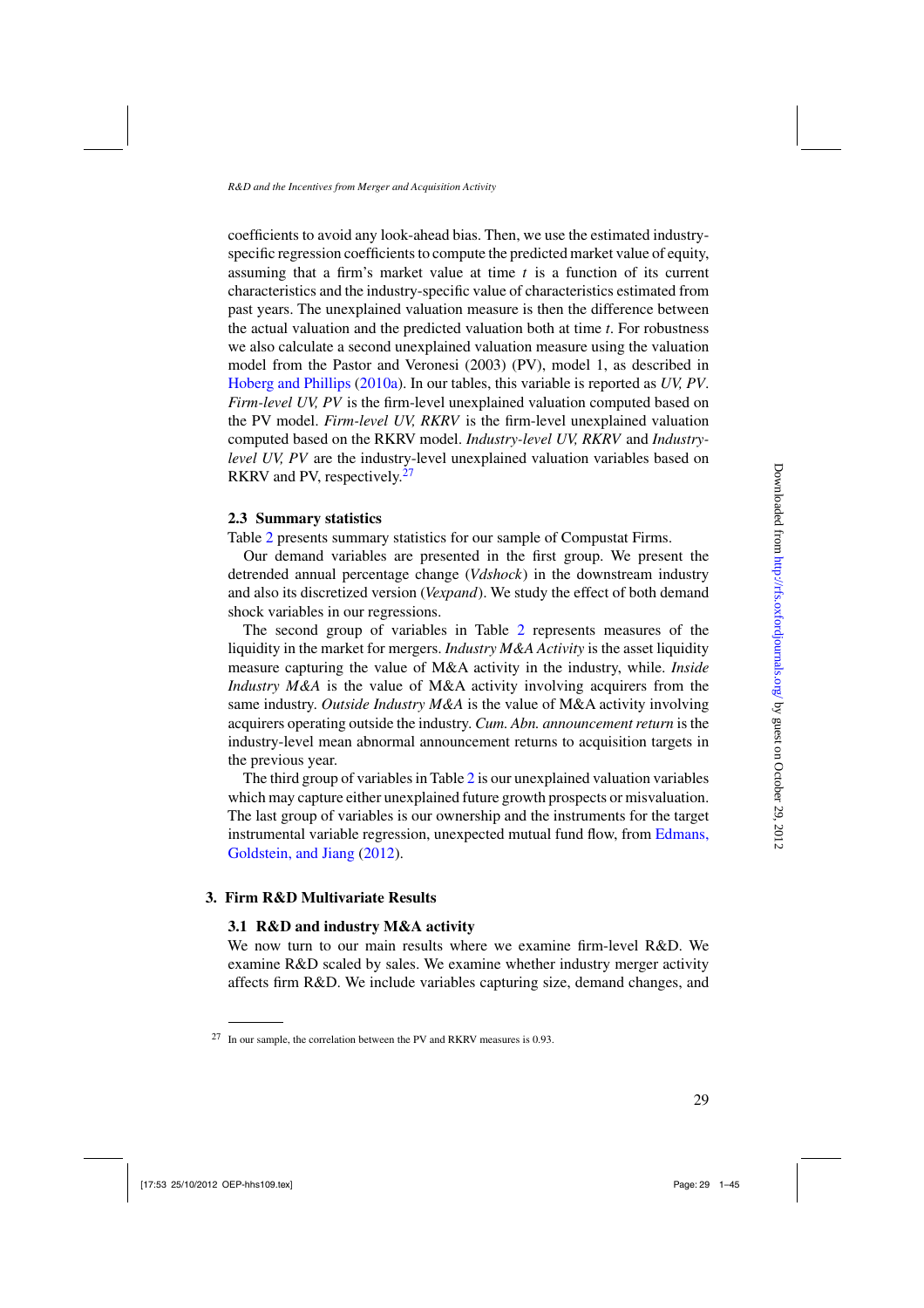<span id="page-29-0"></span>

| Table 2                   |  |
|---------------------------|--|
| <b>Summary statistics</b> |  |

| Variable                      | Mean     | Median                      | Std. Dev. | Min.       | Max.   | N     |
|-------------------------------|----------|-----------------------------|-----------|------------|--------|-------|
|                               |          | Demand and supply variables |           |            |        |       |
| Vdshock                       | 0.050    | 0.047                       | 0.069     | $-0.270$   | 0.903  | 84472 |
| Vexpand                       | 0.823    | 1.000                       | 0.382     | 0.000      | 1.000  | 84472 |
|                               |          | Liquidity variables         |           |            |        |       |
| Industry M&A Activity         | 0.044    | 0.185                       | 0.078     | 0.000      | 1.840  | 81060 |
| Inside industry M&A Activity  | 0.016    | 0.005                       | 0.030     | 0.000      | 0.214  | 81060 |
| Outside industry M&A Activity | 0.027    | 0.009                       | 0.067     | 0.000      | 1.840  | 81060 |
| C&I spread                    | 1.597    | 1.632                       | 0.252     | 1.160      | 2.120  | 81531 |
| Cum. Abn. announcement return | 0.126    | 0.115                       | 0.152     | $-0.887$   | 3.715  | 84472 |
|                               |          | Valuation variables         |           |            |        |       |
| Firm-level UV, RKRV           | 0.070    | 0.063                       | 0.853     | $-4.795$   | 7.511  | 58788 |
| Firm-level UV, PV             | 0.069    | 0.058                       | 0.827     | $-6.157$   | 13.241 | 57186 |
| Industry-level UV, RKRV       | 0.077    | 0.109                       | 0.318     | $-1.652$   | 1.783  | 77899 |
| Industry-level UV, PV         | 0.077    | 0.111                       | 0.306     | $-2.102$   | 1.601  | 77849 |
|                               |          | Ownership and Instrument    |           |            |        |       |
| Inst. Ownership               | 20.804   | 9.829                       | 24.818    | 0.000      | 99.995 | 84472 |
| <b>Mfflow</b>                 | $-1.032$ | $-0.167$                    | 2.996     | $-319.331$ | 0.000  | 41120 |

Table 2 reports summary statistics for the main variables. *Vdshock* is a de-trended demand shock variable constructed from the input-output matrix. *Vexpand* is a discretized version of *Vdshock*. *Industry M&A activity* is the lagged asset liquidity measure constructed based on [Schlingemann, Stulz, and Walkling](#page-43-0) [\(2002](#page-43-0)). *Age* is time in 100s of years since the founding year, incorporation year (if founding is missing), or the first year the firm appears in CRSP tapes (if both founding and incorporation years are missing). *Inside Industry M&A* is the value of M&A activity involving acquirers from the same industry. *Outside Industry M&A* is the value of M&A activity involving acquirers operating outside the industry. *Cum. Abn. announcement return* is industry-level mean abnormal target announcement returns to acquisitions in the previous year. *C&I spread* is the commercial and industrial loan spread. *Firm-level UV, PV* is the firm-level unexplained valuation computed from the Pastor and Veronesi (PV) model. *Firm-level UV, RKRV* is the firm-level unexplained valuation computed from the Rhodes-Kropf, Robinson, and Viswanathan (RKRV) model. *Industry-level UV, RKRV,* and *Industry-level UV, PV* are the industry-level unexplained valuation variables. *Inst. Ownership* is the percentage of common equity owned by institutional investors. *Mfflow* is the unexpected mutual funds flow variable.

variables capturing both the liquidity and competitiveness of industries. We test the predictions outlined earlier in section 1.5 from the model. We examine two different demand shock variables, *"Vexpand"* in Panel A and *"Vdshock"* in Panel B. We interact these demand variable with firm size to test Predictions 2 and 3.

Table [3](#page-30-0) presents results for *inside* industry M&A activity. Table [3,](#page-30-0) Panel A, shows that R&D increases with demand but less so for large firms, as is evident by the negative coefficient on the demand shock variable interacted with size. Thus, small firms' R&D is more sensitive to demand. The results in Panel B also show overall similar results.

Table [3](#page-30-0) also shows that M&A activity affects firm R&D in several ways. First, the value of M&A activity increases firm R&D, as shown by the positive coefficients on the inside industry M&A activity measure. Second, the interaction between inside industry M&A activity and size is negatively related to firm R&D. Thus, large firms increase their R&D less than small firms in industries with high acquisition activity. These results are consistent with our Prediction 5 that greater bargaining power increases firm R&D, particularly for small firms.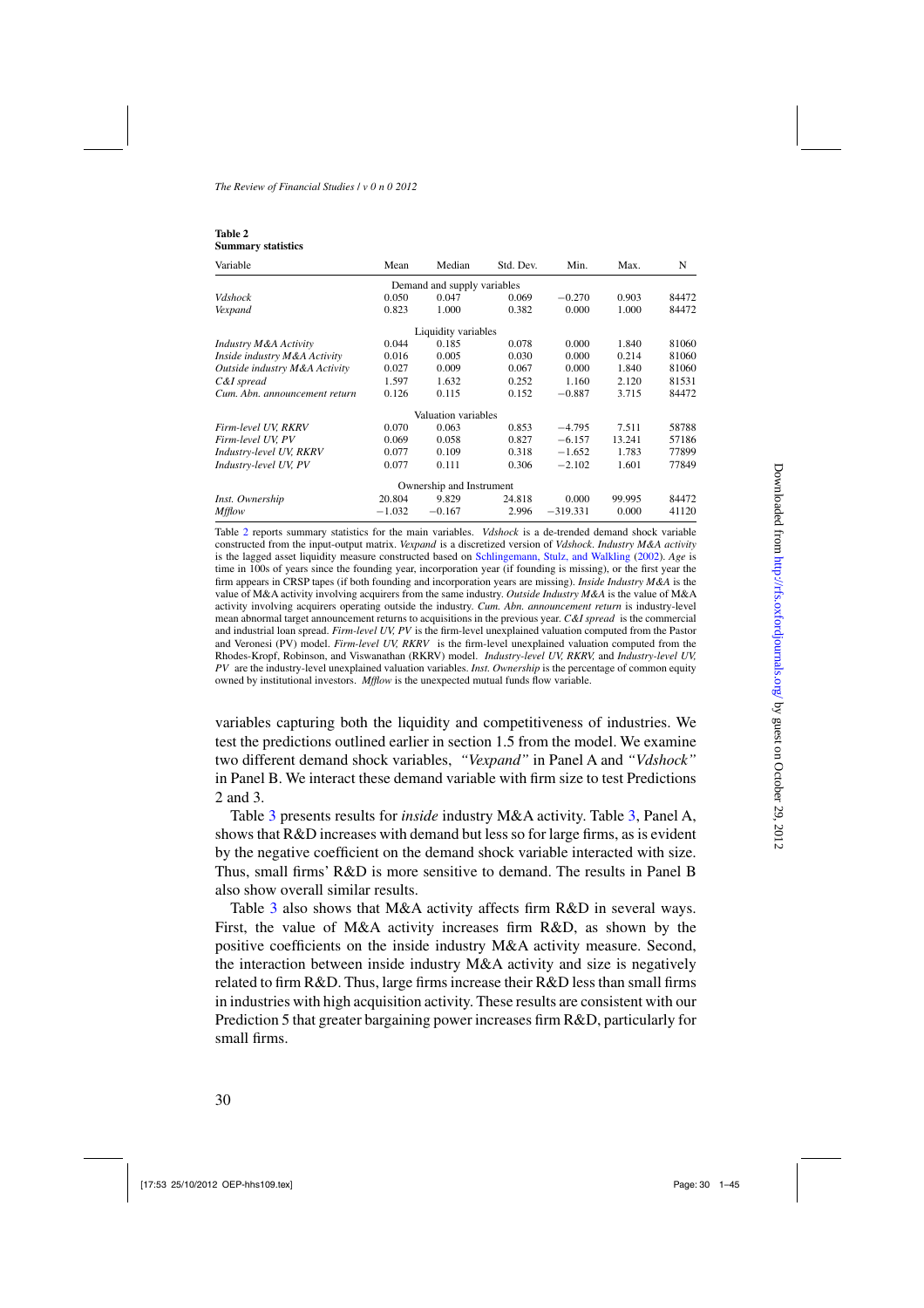#### <span id="page-30-0"></span>**Table 3 R&D regressions with inside industry M&A activity**

Panel A: Regressions with Vexpand

| Independent<br>variable           |                       |                        |                        | Dependent variable :<br>R&D expenditures scaled by sales |                        |                                 |                                  |
|-----------------------------------|-----------------------|------------------------|------------------------|----------------------------------------------------------|------------------------|---------------------------------|----------------------------------|
| Vexpand                           | $0.350***$<br>(0.100) | $0.327***$<br>(0.096)  | $0.656***$<br>(0.135)  | $0.537***$<br>(0.123)                                    | $0.508***$<br>(0.128)  | $0.497***$<br>(0.131)           | $0.454***$<br>(0.126)            |
| Log(net assets)                   |                       | $-0.117***$<br>(0.017) | $-0.056***$<br>(0.011) | $-0.038***$<br>(0.009)                                   | $-0.029***$<br>(0.009) | $-0.043***$<br>(0.011)          | $-0.124***$<br>(0.025)           |
| Age                               |                       | $-0.249***$<br>(0.042) | $-0.249***$<br>(0.042) | $-0.220***$<br>(0.036)                                   | $-0.218***$<br>(0.036) | $-0.159***$<br>(0.033)          | $-0.194***$<br>(0.036)           |
| Vexpand*Log(net assets)           |                       |                        | $-0.075***$<br>(0.019) | $-0.063***$<br>(0.018)                                   | $-0.055***$<br>(0.016) | $-0.055***$<br>(0.017)          | $-0.052***$<br>(0.015)           |
| Inside industry<br>M&A Activity   |                       |                        |                        | $6.825**$<br>(2.941)                                     | $6.305**$<br>(2.928)   | $6.229**$<br>(2.828)            | $5.065*$<br>(2.920)              |
| Ins $M&A * Log(net \; assets)$    |                       |                        |                        | $-0.665**$                                               | $-0.621**$             | $-0.620**$                      | $-0.514**$                       |
| Compete                           |                       |                        |                        | (0.279)                                                  | (0.285)                | (0.261)<br>$0.017**$<br>(0.007) | (0.252)<br>$0.113***$<br>(0.027) |
| Compete*Log(net assets)           |                       |                        |                        |                                                          |                        |                                 | $-0.016***$<br>(0.004)           |
| Firm-level UV, PV                 |                       |                        |                        |                                                          | $0.141***$<br>(0.016)  | $0.141***$<br>(0.017)           | $0.143***$<br>(0.017)            |
| Industry-level UV, PV             |                       |                        |                        |                                                          | $-0.139$<br>(0.116)    | $-0.133$<br>(0.109)             | $-0.130$<br>(0.126)              |
| C&I spread                        |                       |                        |                        |                                                          |                        |                                 | $0.423*$<br>(0.254)              |
| <i><b>Observations</b></i>        | 84,471                | 84,459                 | 84,459                 | 81,047                                                   | 56,934                 | 51,001                          | 49,233                           |
| R-squared                         | 0.017                 | 0.033                  | 0.034                  | 0.037                                                    | 0.034                  | 0.052                           | 0.047                            |
| Adj. R-squared                    | 0.0165                | 0.0326                 | 0.0333                 | 0.0369                                                   | 0.0340                 | 0.0517                          | 0.0462                           |
| Control variables                 | No                    | No                     | No                     | No                                                       | No                     | Yes                             | Yes                              |
| Year dummies                      | Yes                   | Yes                    | Yes                    | Yes                                                      | Yes                    | Yes                             | No                               |
| Panel B: Regressions with Vdshock |                       |                        |                        |                                                          |                        |                                 |                                  |
| Vdshock                           | 0.561                 | 0.247                  | 1.078*                 | $1.044**$                                                | 0.708                  | 0.705                           | 0.682                            |
| Log(net assets)                   | (0.435)               | (0.440)<br>$-0.118***$ | (0.594)<br>$-0.109***$ | (0.517)<br>$-0.079***$                                   | (0.543)<br>$-0.066***$ | (0.568)<br>$-0.080***$          | (0.573)<br>$-0.163***$           |
|                                   |                       | (0.017)                | (0.018)                | (0.013)                                                  | (0.013)                | (0.017)                         | (0.033)                          |
| Age                               |                       | $-0.252***$            | $-0.256***$            | $-0.227***$                                              | $-0.227***$            | $-0.162***$                     | $-0.197***$                      |
|                                   |                       | (0.044)                | (0.044)                | (0.038)                                                  | (0.039)                | (0.032)                         | (0.037)                          |
| Vdshock*Log(net assets)           |                       |                        | $-0.195**$<br>(0.099)  | $-0.222***$<br>(0.083)                                   | $-0.149*$<br>(0.079)   | $-0.146*$<br>(0.080)            | $-0.130*$<br>(0.075)             |
| Inside industry                   |                       |                        |                        | $7.274**$                                                | $6.709**$              | $6.598**$                       | 5.461*                           |
| M&A Activity                      |                       |                        |                        | (2.939)                                                  | (2.915)                | (2.830)                         | (2.908)                          |
| Ins $M\&A * Log(net \; assets)$   |                       |                        |                        | $-0.696**$                                               | $-0.649**$             | $-0.655**$                      | $-0.546**$                       |
| Compete                           |                       |                        |                        | (0.272)                                                  | (0.280)                | (0.258)<br>$0.020***$           | (0.253)<br>$0.117***$            |
| Compete*Log(net assets)           |                       |                        |                        |                                                          |                        | (0.007)                         | (0.028)<br>$-0.016***$           |
| Firm-level UV, PV                 |                       |                        |                        |                                                          | $0.141***$             | $0.142***$                      | (0.004)<br>$0.144***$            |
| Industry-level UV, PV             |                       |                        |                        |                                                          | (0.016)<br>$-0.111$    | (0.017)<br>$-0.104$             | (0.017)<br>$-0.065$              |
| C&I spread                        |                       |                        |                        |                                                          | (0.115)                | (0.109)                         | (0.125)<br>$0.423*$<br>(0.256)   |
| <i><b>Observations</b></i>        | 84,471                | 84,459                 | 84,459                 | 81,047                                                   | 56,934                 | 51,001                          | 49,233                           |
| R-squared                         | 0.014                 | 0.031                  | 0.031                  | 0.035                                                    | 0.032                  | 0.050                           | 0.045                            |
| Adj. R-squared                    | 0.0142                | 0.0305                 | 0.0306                 | 0.0345                                                   | 0.0315                 | 0.0494                          | 0.0442                           |
| Control variables                 | No                    | N <sub>o</sub>         | N <sub>o</sub>         | N <sub>o</sub>                                           | N <sub>o</sub>         | Yes                             | Yes                              |
| Year dummies                      | Yes                   | Yes                    | Yes                    | Yes                                                      | Yes                    | Yes                             | No                               |

Table 3 reports estimates from *R&D* regressions. The dependent variable is *R&D* expense scaled by sales in the previous year. *Vdshock* is a de-trended demand shock variable constructed from the input-output matrix. *Vexpand* is a discretized version of *Vdshock*. *Inside industry M&A Activity* is the lagged value of M&A activity involving acquirers from the same industry averaged over the past three years. *Compete* is a measure of industry concentration equaling one minus the Herfindahl index. *Firm-level UV, PV* is the firm-level unexplained computed from the Pastor and Veronesi (PV) model. *Industry-level UV, PV* is the industry-level unexplained valuation variable. *C&I spread* is the commercial and industrial loan spread. Control variables are tangible assets, cash, and net working capital scaled by sales, price-to-earnings ratio, dividend payment dummy, and institutional ownership. Standard errors are clustered by industry-year. \*, \*\*, and \*\*\* indicate statistical significance at the 10%, 5%, and 1% levels, respectively.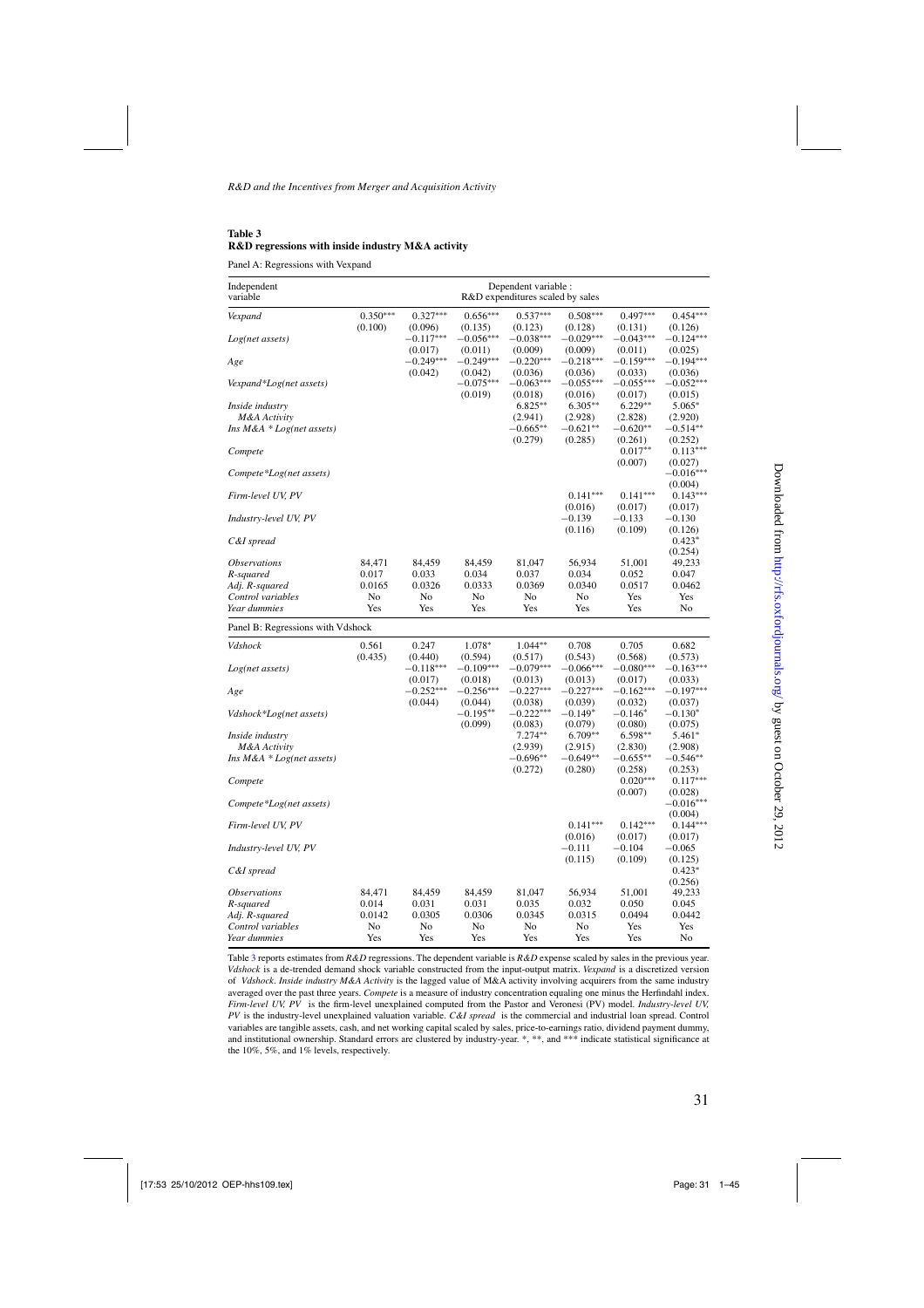We also examine outside industry M&A purchasing activity. In this case, we sum the value of all M&A activity when the acquirer is outside the target's threedigit SIC code. We find that outside M&A activity does not significantly impact R&D, which is consistent with targets getting lower premiums from outside industry purchasers and thus facing lower incentive effects. The coefficients are significantly lower than those for inside M&A activity. For brevity, we do not present these results for outside industry M&A purchasing activity.

The much stronger, significant results for inside industry M&A activity are consistent with firms looking to competitor inside-industry firms as potential acquirers when they evaluate the payoffs of conducting R&D. The overall results are consistent with [Shleifer and Vishny](#page-44-0) [\(1992\)](#page-44-0), who predict that inside industry acquirers are willing to pay more for competitor firms, and with increased competition from potential buyers leading small firms to invest more in R&D.

Our final test is to examine Prediction 6 that product market competition increases firm R&D and more so for small firms. We test this prediction by including the variable *"Compete"* and also interacting it with firm size. We find that product market competition increases firm R&D but less so for large firms. The intuition is that firms have to do more R&D to stay competitive in competitive industries and that small firms incentive to increase R&D is particular large, either because they can sell out to larger firms or because it enables them to survive in the longer run.

The results in Table [3](#page-30-0) are economically significant. For example, a onestandard-deviation decrease in *Size* (log of net assets) results in an increase in the *R&D-to-Sales* ratio by 25.9 percentage points (0.259). Increasing *Inside industry M&A Activity* by one standard deviation leads 8.1 percentage points more R&D per dollar of sales. Also, firms spend 24.8 percentage points less (.248) on R&D in times of economic expansions (*Vexpand* = 1) than in times when industries are contracting (*Vexpand* = 0).

Table [4](#page-32-0) tests Prediction 5 that the bargaining power of target firms increases potential target firm's R&D. To test Prediction 5, we examine the average cumulative abnormal returns to acquisition announcements in the previous year by other target firms in the same three-digit SIC code industry. The rationale is that abnormal announcement returns to past industry targets are likely to be related to the expected return a target will get if they receive a takeover offer. The returns are likely to be correlated with the probability that a firm is a target, and we thus do not include other M&A activity variables in this regression.

The idea is that following periods of high abnormal returns to other firms' acquisition announcements in their industries, target shareholders may naturally anticipate high returns to their firms and higher bargaining power in the event of an acquisition. This anticipation may encourage potential target firms to intensify their R&D programs in an effort to create a successful innovation and attract potential bidders.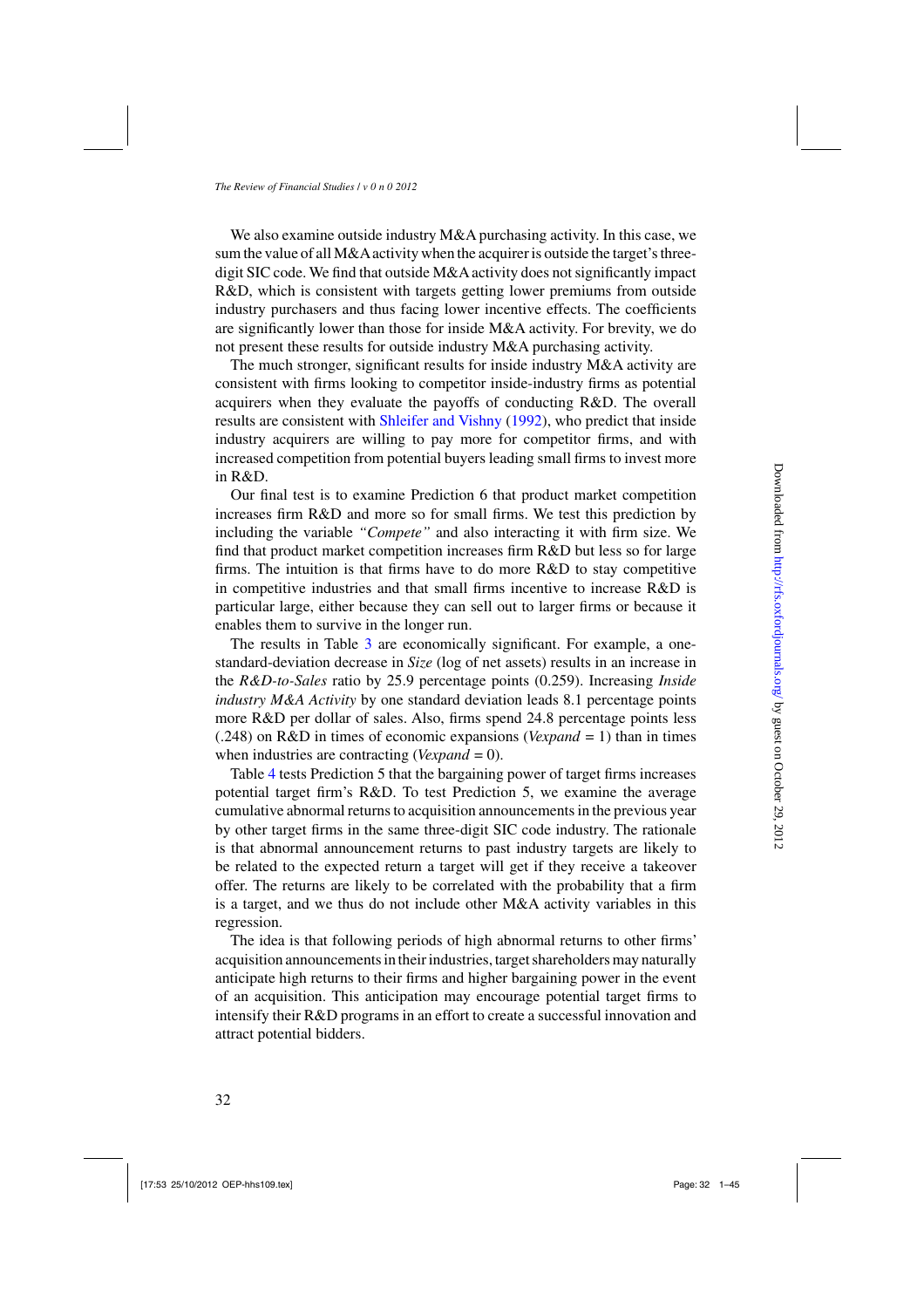| Independent<br>variable        | Dependent variable:<br>R&D expenditures scaled by sales |                        |                                  |                                  |  |
|--------------------------------|---------------------------------------------------------|------------------------|----------------------------------|----------------------------------|--|
| Vexpand                        | $0.189***$<br>(0.065)                                   | $0.112*$<br>(0.061)    |                                  |                                  |  |
| Log(net assets)                | $-0.010$<br>(0.012)                                     | $-0.122***$<br>(0.019) | $-0.037***$<br>(0.009)           | $-0.144***$<br>(0.024)           |  |
| Age                            | $-0.177***$                                             | $-0.231***$            | $-0.180***$                      | $-0.234***$                      |  |
| Vexpand*Log(net assets)        | (0.031)<br>$-0.042***$                                  | (0.039)<br>$-0.033***$ | (0.031)                          | (0.040)                          |  |
| Abn. announcement return       | (0.012)<br>$0.593**$                                    | (0.012)<br>$0.520**$   | $0.579**$<br>(0.267)             | $0.511**$                        |  |
| $(Abn. AR)*Log(net \, assets)$ | (0.271)<br>$-0.086**$                                   | (0.225)<br>$-0.077**$  | $-0.085**$                       | (0.226)<br>$-0.076**$            |  |
| Compete                        | (0.040)                                                 | (0.035)<br>$0.142***$  | (0.039)                          | (0.036)<br>$0.145***$            |  |
| Compete*Log(net assets)        |                                                         | (0.019)<br>$-0.016***$ |                                  | (0.020)<br>$-0.017***$           |  |
| Vdshock                        |                                                         | (0.003)                | 0.447                            | (0.003)<br>0.267                 |  |
| Vdshock*Log(net assets)        |                                                         |                        | (0.508)<br>$-0.152**$<br>(0.065) | (0.462)<br>$-0.129**$<br>(0.061) |  |
| <i><b>Observations</b></i>     | 65,341                                                  | 58,852                 | 65,341                           | 58,852                           |  |
| R-squared                      | 0.140                                                   | 0.147                  | 0.140                            | 0.147                            |  |
| Adj. R-squared                 | 0.138                                                   | 0.145                  | 0.138                            | 0.145                            |  |
| Industry dummies               | Yes                                                     | Yes                    | Yes                              | Yes                              |  |
| Control variables              | Yes                                                     | Yes                    | Yes                              | Yes                              |  |

#### <span id="page-32-0"></span>**Table 4 R&D and abnormal announcement returns**

Table 4 reports estimates from *R&D* regressions. The dependent variable is *R&D* expense scaled by sales in the previous year. *Vdshock* is a de-trended demand shock variable constructed from the input-output matrix. *Vexpand* is a discretized version of *Vdshock*. *Log(net assets)* is the natural log of the asset value. *Age* is time in 100s of years since the founding year, incorporation year (if founding is missing), or the first year the firm appears in CRSP tapes (if both founding and incorporation years are missing). *Abn. AR* is industry-level mean cumulative abnormal announcement returns surrounding acquisition announcements to target firms in the previous year. *Compete* is a measure of industry competitiveness equaling one minus the Herfindahl index. Standard errors are clustered by industry-year. Control variables are tangible assets, cash, and net working capital scaled by sales, price-to-earnings ratio, dividend payment dummy, and institutional ownership. \*, \*\*, and \*\*\* indicate statistical significance at the 10%, 5%, and 1% levels, respectively.

Table 4 shows strong support for Prediction 5. The bargaining power of target firms strongly increases firm R&D as shown by the significant positive coefficients on the lagged cumulative abnormal returns ( *lagCARsic*). The table also shows that this effect is larger for smaller firms as the coefficient on the interaction variable of *"lagCARsic"* with firm size is negative. Overall this table supports the conclusion that small firms' R&D increases strongly when their bargaining power in acquisitions increases.

# **3.2 R&D and the probability of being a target**

In this section, when examining R&D, instead of variables capturing industry M&A activity, we compute a firm-specific measure of the probability a firm is a target. As discussed earlier, there is a potential identification problem given a firm's predicted probability of being a target and its R&D may respond to the same demand changes. We thus reexamine our results using as an instrument unexpected mutual fund redemption flow, *Mfflow*, for an indicator variable "*target*" thus capturing the predicted probability of being a target in the R&D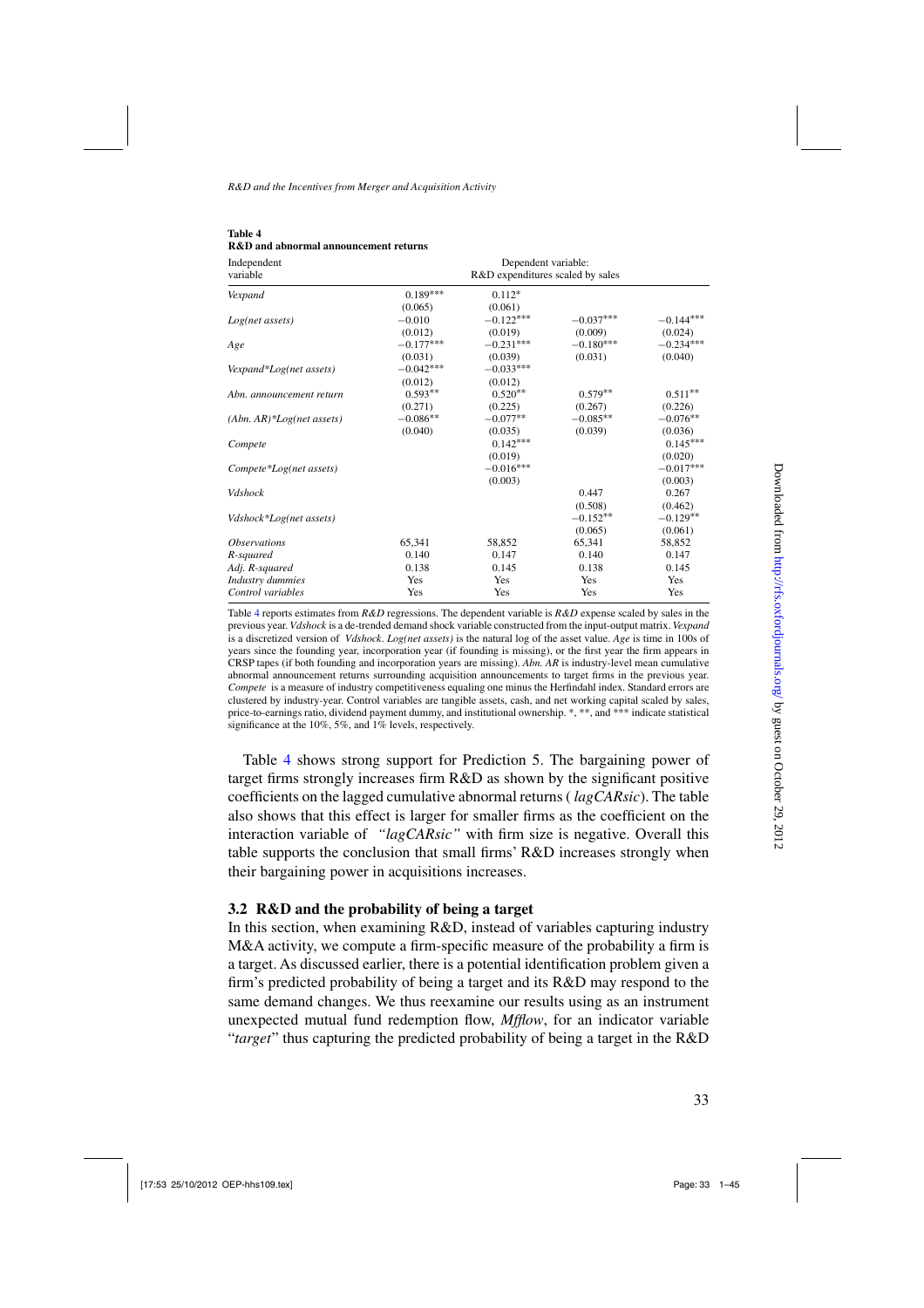regression. The assumption is that the instrument, the unexpected mutual flow variable, only affects R&D by affecting a firm's probability of being a target.

We first report the results of the first-stage regression where we predict the probability of being a target. For all specifications, the dependent variable equals one if the firm was a target in an acquisition attempt in a given year and zero otherwise. In Table [5,](#page-34-0) we estimate a linear probability model to predict the probability of being a target given that we include interaction variables. We also use both fundamental demand and supply variables and other lagged firmspecific variables, L*og(Cash/Sales), NWC,* which is net working capital divided by sales, *Tangibility, P-E ratio*[, following the basic specification of](#page-42-0) Ambrose and Megginson [\(1992\)](#page-42-0) and [Harford](#page-43-0) [\(2005\)](#page-43-0). In the last two specifications, we include the unexpected mutual fund flow, *Mfflow*. 28

Table [5](#page-34-0) shows that coefficients of most variables have the expected signs. The coefficient for*Vdshock* is positive and marginally significant in regressions with no year dummies. *Vdshock* is an annual measure, so inclusion of year dummies makes it insignificant. Size is positively related to the probability of being taken over; however, size interacted with demand shock is negative small firms have a relatively higher probability of acquisition at high industry demand states.

Columns 1 and 2 in Table [5](#page-34-0) use the unexpected valuation from RKRV, and columns 3 through 6 use the unexpected valuation measures based on model 1 in Pastor and Veronesi's (2003) paper, as adapted by [Hoberg and Phillips\(2010a\)](#page-43-0). Industry-level unexplained valuation is positive throughout, perhaps reflecting industries that are viewed as having positive future cash flows or that industries that are more positively "misvalued" may have higher acquisition intensity. However, within industries, firm-level unexplained valuation is negative, as acquirers target relatively undervalued firms. These facts are consistent with RKRV and also [Maksimovic and Phillips\(2001\)](#page-43-0). Finally, the coefficient on C&I spread is negative as expected, as low spreads make debt capital very accessible.

With respect to our controls, the coefficient on institutional ownership for all specifications is positive, consistent with institutional owners facilitating acquisitions, and the evidence in [Ferreira, Massa, and Matos\(2010](#page-42-0)). In columns 5 and 6 in Table [6,](#page-35-0) we report the results that include our instrument, unexpected mutual fund redemption flow. Unexpected mutual fund redemption flow, *Mfflow*, is positive and significantly related to the probability of an acquisition.

We now present the regression for firm R&D with the merger target dummy variable that is instrumented with *Mfflow* and its squared value. We also include all control variables. We estimate the model using a single-equation instrumental variable estimator allowing for the target indicator variable to be

<sup>&</sup>lt;sup>28</sup> We also estimate the IV model using a probit model as the first stage. These results are presented as Tables 3 and 4 of the online appendix. Angrist and Krueger (2001, p. 80) note serious potential concerns with the probit two-stage model, and as such we rely on the linear probability model. The misspecification worry is that the errors are not normal.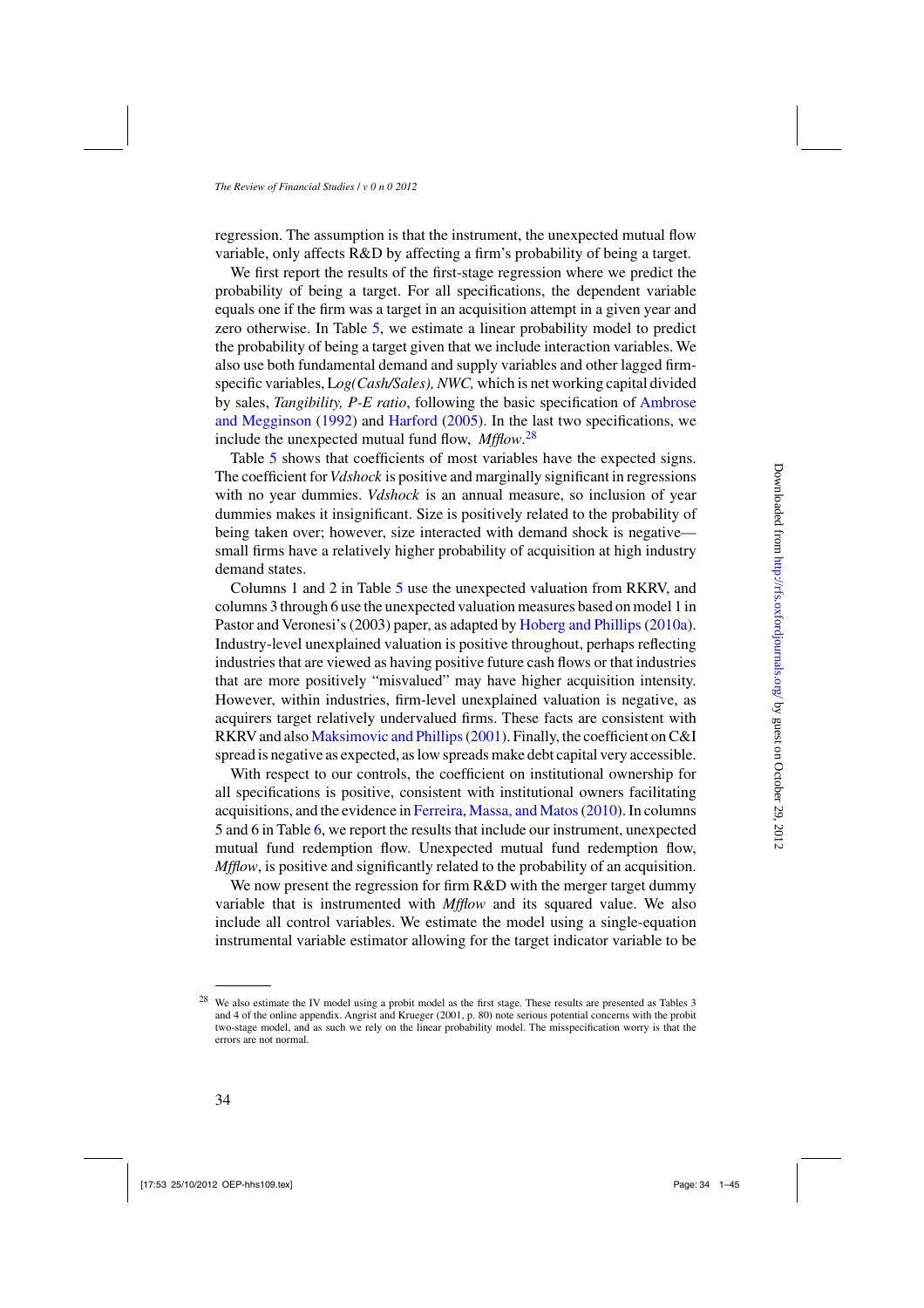<span id="page-34-0"></span>**Table 5 Target prediction regressions**

| Independent<br>variable    |                  | Dependent variable:<br>Target dummy |                  |                  |                  |
|----------------------------|------------------|-------------------------------------|------------------|------------------|------------------|
|                            |                  |                                     |                  |                  |                  |
| Vdshock                    | 0.018<br>(0.071) | 0.080<br>(0.070)                    | 0.023<br>(0.071) | 0.087<br>(0.070) | 0.157<br>(0.136) |
| Log(equity value)          | $-0.002$         | $-0.003$                            | $-0.005*$        | $-0.005$         | $-0.013**$       |
|                            | (0.003)          | (0.003)                             | (0.003)          | (0.003)          | (0.005)          |
| Age                        | $0.087***$       | $0.086***$                          | $0.087***$       | $0.086***$       | $0.073***$       |
|                            | (0.010)          | (0.011)                             | (0.010)          | (0.011)          | (0.012)          |
| Vdshock*Log(equity value)  | $-0.010$         | $-0.015$                            | $-0.011$         | $-0.015$         | $-0.022$         |
|                            | (0.015)          | (0.016)                             | (0.015)          | (0.016)          | (0.025)          |
| Firm-level UV, RKRV        | $-0.013***$      | $-0.012***$                         |                  |                  |                  |
|                            | (0.004)          | (0.004)                             |                  |                  |                  |
| Industry-level UV, RKRV    | $0.026***$       | $0.018**$                           |                  |                  |                  |
|                            | (0.009)          | (0.009)                             |                  |                  |                  |
| C&I spread                 |                  | $-0.048***$                         |                  | $-0.049***$      | $-0.089***$      |
|                            |                  | (0.010)                             |                  | (0.010)          | (0.013)          |
| Compete                    | $0.033***$       | $0.034***$                          | $0.035***$       | $0.036***$       | $0.055***$       |
|                            | (0.003)          | (0.003)                             | (0.003)          | (0.003)          | (0.005)          |
| Compete*Log(net assets)    | $-0.006***$      | $-0.006***$                         | $-0.006***$      | $-0.006***$      | $-0.009***$      |
|                            | (0.001)          | (0.001)                             | (0.000)          | (0.001)          | (0.001)          |
| Cash/Sales                 | $-0.002$         | $-0.001$                            | $-0.001$         | $-0.001$         | $-0.009*$        |
|                            | (0.004)          | (0.004)                             | (0.004)          | (0.004)          | (0.005)          |
| Leverage                   | $0.055***$       | $0.054***$                          | $0.055***$       | $0.054***$       | $0.075***$       |
|                            | (0.008)          | (0.009)                             | (0.008)          | (0.009)          | (0.014)          |
| Net WC/Sales               | 0.014            | 0.019                               | 0.016            | 0.021            | $-0.111**$       |
|                            | (0.019)          | (0.018)                             | (0.019)          | (0.018)          | (0.043)          |
| Tangibility                | $-0.201***$      | $-0.184**$                          | $-0.196**$       | $-0.180**$       | $-1.959***$      |
|                            | (0.076)          | (0.074)                             | (0.077)          | (0.075)          | (0.411)          |
| P/E                        | $-0.084**$       | $-0.069*$                           | $-0.083**$       | $-0.068*$        | $-0.092**$       |
|                            | (0.035)          | (0.036)                             | (0.035)          | (0.036)          | (0.047)          |
| Divd dummy                 | 0.001            | 0.001                               | 0.001            | 0.001            | $-0.002$         |
|                            | (0.005)          | (0.005)                             | (0.005)          | (0.005)          | (0.007)          |
| <b>InstOwn</b>             | $0.001***$       | $0.001***$                          | $0.001***$       | $0.001***$       | $0.001***$       |
|                            | (0.000)          | (0.000)                             | (0.000)          | (0.000)          | (0.000)          |
| Firm-level UV, PV          |                  |                                     | $-0.008**$       | $-0.008**$       | $-0.014***$      |
|                            |                  |                                     | (0.003)          | (0.003)          | (0.005)          |
| Industry-level UV, PV      |                  |                                     | $0.021**$        | 0.013            | 0.016            |
|                            |                  |                                     | (0.009)          | (0.009)          | (0.012)          |
| <b>Mfflow</b>              |                  |                                     |                  |                  | $0.365***$       |
|                            |                  |                                     |                  |                  | (0.129)          |
| <i><b>Observations</b></i> | 49,946           | 47,433                              | 49,840           | 47,329           | 28,575           |
| R-squared                  | 0.086            | 0.078                               | 0.086            | 0.078            | 0.075            |
| Year dummies               | Yes              | No                                  | Yes              | No               | No               |

Table 5 presents results from our target prediction regression estimated with a linear probability model. The dependent variable is the target dummy, equaling one if the firm was a target in an acquisition attempt in a given year, and zero otherwise. *Vdshock* is a de-trended version of demand shock variable constructed from the input-output matrix. *Log(market value)* is the natural log of the market value of equity. *Cash/Sales* is the ratio of cash to sales. *Net WC/ Sales* is the ratio of net working capital to sales. *Tangibility* is the ratio of tangible assets. *P-E ratio* is the price-to-earnings ratio. *Divd dummy* is a dummy variable equaling one for dividend-paying firms and zero otherwise. *Inst. Ownership* is the percentage of common equity owned by institutional investors. *C&I spread* is the commercial and industrial loan spread. *Firm-level UV, PV* is the firm-level unexplained valuation computed from the Pastor and Veronesi (PV) model. *Firm-level UV, RKRV* is the firm-level unexplained valuation computed from the Rhodes-Kropf, Robinson, and Viswanathan (RKRV) model. *Industry-level UV, RKRV* and *Industry-level UV, PV* are the industry-level unexplained valuation variables. Standard errors are clustered by industry-year. \*, \*\*, and \*\*\* indicate statistical significance at the 10%, 5%, and 1% levels, respectively.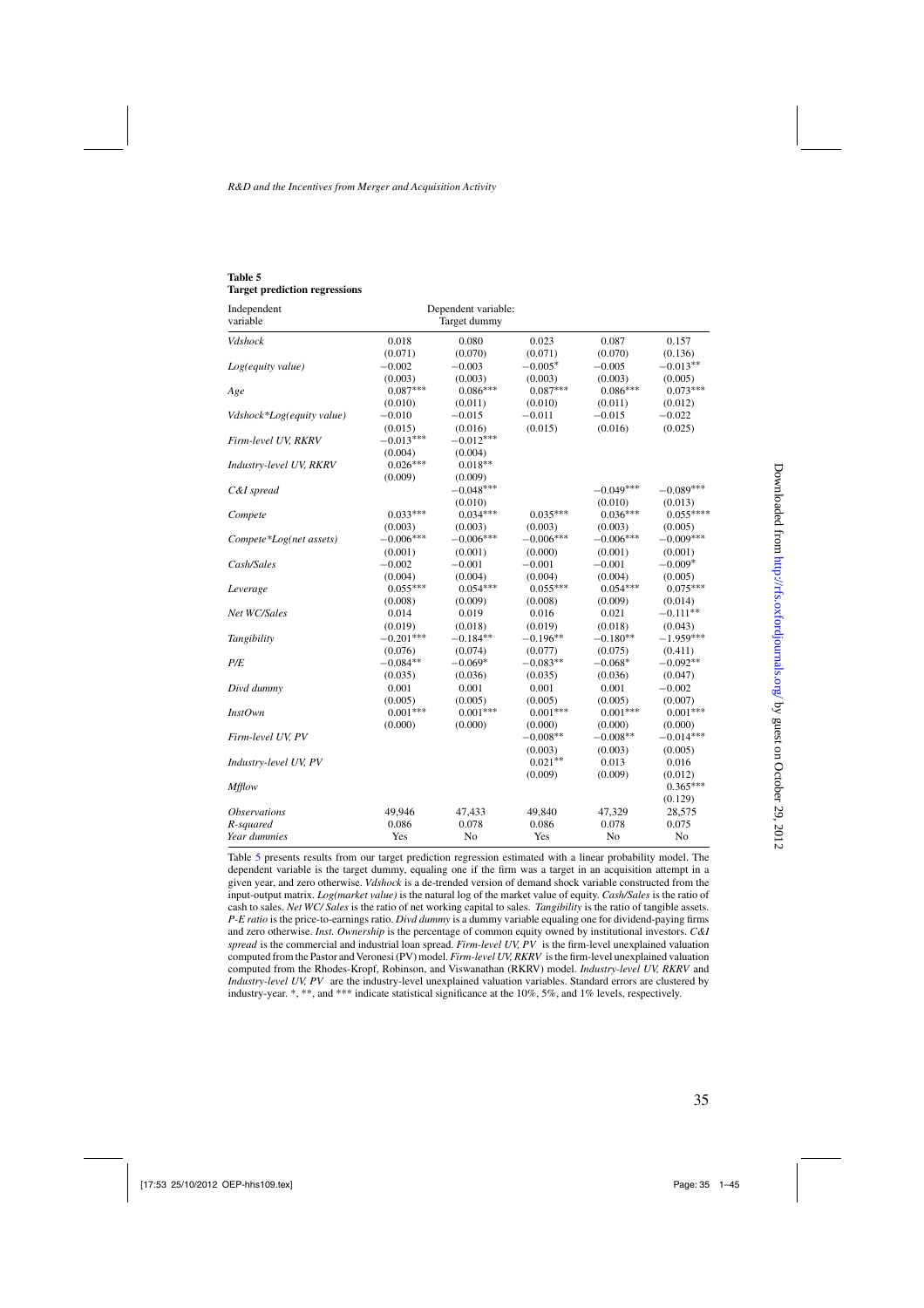<span id="page-35-0"></span>

| Table 6                                                        |  |
|----------------------------------------------------------------|--|
| <b>R&amp;D</b> with instrumented target from mutual fund flows |  |

|                            |             | Dependent variable:<br>R&D expenditures scaled by sales |             |
|----------------------------|-------------|---------------------------------------------------------|-------------|
| Target dummy               | $3.528**$   | 3.896***                                                | $3.764***$  |
|                            | (1.451)     | (1.462)                                                 | (1.394)     |
| Vexpand                    | $0.767***$  | $0.647***$                                              | $0.666***$  |
|                            | (0.241)     | (0.206)                                                 | (0.209)     |
| Log(net assets)            | $-0.316***$ | $-0.305***$                                             | $-0.291***$ |
|                            | (0.078)     | (0.080)                                                 | (0.075)     |
| Age                        | $-0.345***$ | $-0.371***$                                             | $-0.364***$ |
|                            | (0.129)     | (0.128)                                                 | (0.124)     |
| Vexpand*Log(net assets)    | $-0.108***$ | $-0.093***$                                             | $-0.095***$ |
|                            | (0.035)     | (0.031)                                                 | (0.031)     |
| Compete                    | $0.083**$   | 0.041                                                   | 0.044       |
|                            | (0.039)     | (0.039)                                                 | (0.038)     |
| Compete*Log(net assets)    | $-0.010*$   | $-0.004$                                                | $-0.004$    |
|                            | (0.005)     | (0.005)                                                 | (0.005)     |
| Firm-level UV, RKRV        |             | $0.208***$                                              |             |
|                            |             | (0.045)                                                 |             |
| Industry-level UV, RKRV    |             | $-0.188*$                                               |             |
|                            |             | (0.105)                                                 |             |
| Firm-level UV, PV          |             |                                                         | $0.181***$  |
|                            |             |                                                         | (0.039)     |
| Industry-level UV, PV      |             |                                                         | $-0.212**$  |
|                            |             |                                                         | (0.100)     |
| C&I spread                 | $0.908**$   | $0.904***$                                              | $0.872***$  |
|                            | (0.360)     | (0.341)                                                 | (0.332)     |
| <i><b>Observations</b></i> | 46,470      | 44,510                                                  | 44,410      |
| Control variables          | Yes         | Yes                                                     | Yes         |

Table 6 reports estimates from *R&D* regressions using instrumental variable approach and *Mfflow* as an instrument for the target indicator variable and all the control variables from the target prediction regression. The dependent variable is *R&D* expense scaled by sales in the previous year. *Log(net assets)* is the log of the asset value. *Age* is time in 100s of years since the founding year, incorporation year (if founding is missing), or the first year the firm appears in CRSP tapes (if both founding and incorporation years are missing). *Compete* is a measure of industry competitiveness equaling one minus the Herfindahl index. *C&I spread* is the commercial and industrial loan spread. *Firm level UV, RKRV* is the firm-level unexplained valuation computed from the Rhodes-Kropf, Robinson, and Viswanathan (RKRV) model.*Industry-level UV, RKRV* is the industry-level unexplained valuation variable. *C&I spread* is the commercial and industrial loan spread. Control variables include tangible assets, cash, and net working capital scaled by sales, price-to-earnings ratio, dividend payment dummy, and institutional ownership. Standard errors are clustered by industry-year. \*, \*\*, and \*\*\* indicate statistical significance at the 10%, 5%, and 1% levels, respectively.

endogenous. All models are estimated allowing for robust standard errors with industry-year clustering.

Table 6 presents the results using the excluded mutual fund flow instrument, *Mfflow*. The regressions include all control variables that we use in the previous linear probability target model in Table [5.](#page-34-0) The results for all specifications show that firms invest more in R&D when the predicted probability of being acquired is higher. Results in Table 6 show that takeover probability has an economically significant effect on firms' R&D. Thus, a 10-percentage-point increase in the probability of being taken over results in 35.3 to 38.9 percentage points (0.353 in column 1, to 0.389 in column 2) more R&D expenditures per dollar of sales.

Firms also invest more in R&D when there are positive demand realizations, particularly for small firms. Firms also invest more in R&D in more competitive industries but less for large firms. The variables interacted with firm size show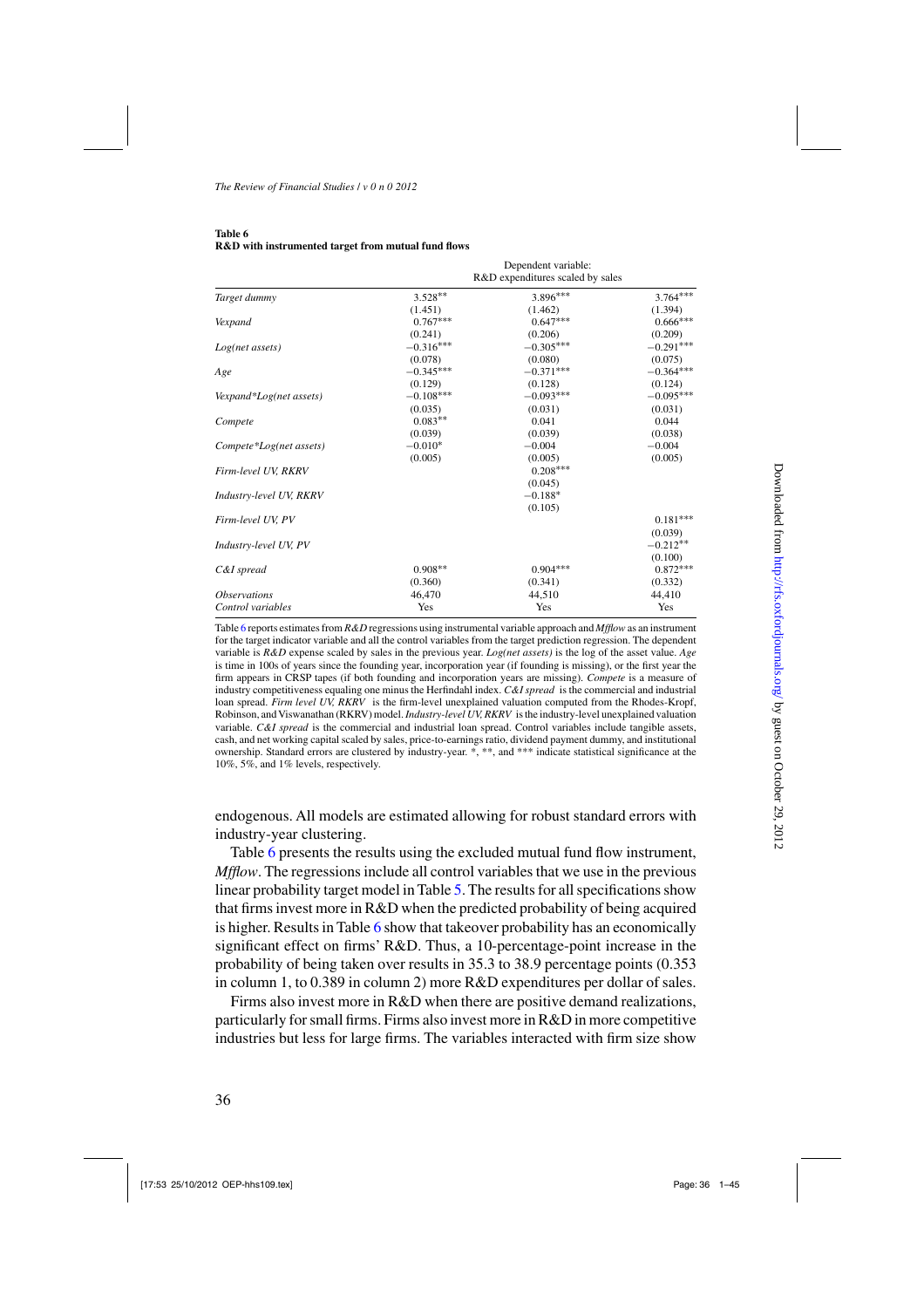| Independent                      |             |             | Dependent variable:              |             |             |             |
|----------------------------------|-------------|-------------|----------------------------------|-------------|-------------|-------------|
| variable                         |             |             | R&D expenditures scaled by sales |             |             |             |
| Target dummy                     | $2.496**$   | $5.008**$   | $4.783**$                        | $2.269**$   | 4.819**     | 4.597**     |
|                                  | (1.110)     | (2.011)     | (1.870)                          | (1.064)     | (1.951)     | (1.814)     |
| Vexpand                          | $0.897***$  | $0.678***$  | $0.699***$                       | $0.868***$  | $0.659***$  | $0.679***$  |
|                                  | (0.239)     | (0.236)     | (0.235)                          | (0.233)     | (0.231)     | (0.230)     |
| Log(net assets)                  | $0.276***$  | 0.104       | 0.124                            | 0.003       | $-0.246*$   | $-0.221*$   |
|                                  | (0.097)     | (0.090)     | (0.086)                          | (0.076)     | (0.138)     | (0.126)     |
| Age                              | $-0.225***$ | $-0.422***$ | $-0.413***$                      | $-0.235***$ | $-0.436***$ | $-0.427***$ |
|                                  | (0.085)     | (0.158)     | (0.151)                          | (0.085)     | (0.160)     | (0.153)     |
| Vexpand*Log(net assets)          | $-0.116***$ | $-0.101***$ | $-0.103***$                      | $-0.112***$ | $-0.097***$ | $-0.099***$ |
|                                  | (0.031)     | (0.036)     | (0.036)                          | (0.030)     | (0.035)     | (0.035)     |
| HP variable comp. measure        | $3.885***$  | $3.799***$  | $3.785***$                       |             |             |             |
|                                  | (1.003)     | (1.096)     | (1.078)                          |             |             |             |
| $HP$ variable* $Log(net$ assets) | $-0.534***$ | $-0.573***$ | $-0.570***$                      |             |             |             |
|                                  | (0.143)     | (0.180)     | (0.175)                          |             |             |             |
| HP fixed comp. measure           |             |             |                                  | $1.574***$  | $1.102***$  | $1.128***$  |
|                                  |             |             |                                  | (0.331)     | (0.305)     | (0.302)     |
| HP fixed*Log(net assets)         |             |             |                                  | $-0.223***$ | $-0.175***$ | $-0.179***$ |
|                                  |             |             |                                  | (0.047)     | (0.051)     | (0.050)     |
| Firm-level UV, RKRV              |             | $0.237***$  |                                  |             | $0.238***$  |             |
|                                  |             | (0.056)     |                                  |             | (0.056)     |             |
| Industry-level UV, RKRV          |             | $-0.140$    |                                  |             | $-0.143$    |             |
|                                  |             | (0.118)     |                                  |             | (0.119)     |             |
| Firm-level UV, PV                |             |             | $0.206***$                       |             |             | $0.207***$  |
|                                  |             |             | (0.048)                          |             |             | (0.048)     |
| Industry-level UV, PV            |             |             | $-0.146$                         |             |             | $-0.150$    |
|                                  |             |             | (0.107)                          |             |             | (0.108)     |
| C&I spread                       | $0.747**$   | $0.958***$  | $0.924***$                       | $0.693**$   | $0.914**$   | $0.880**$   |
|                                  | (0.299)     | (0.368)     | (0.356)                          | (0.290)     | (0.358)     | (0.347)     |
| <i><b>Observations</b></i>       | 46,401      | 39,619      | 39,536                           | 46,420      | 39,647      | 39,564      |
| Control variables                | Yes         | Yes         | Yes                              | Yes         | Yes         | Yes         |

<span id="page-36-0"></span>

| Table 7 |                                                                                   |  |
|---------|-----------------------------------------------------------------------------------|--|
|         | R&D with instrumented target from mutual fund flows and HP concentration measures |  |

Table 7 reports estimates from *R&D* regressions using the instrumental variable approach and *Mfflow* as an instrument for the target indicator variable. The dependent variable is *R&D* expense scaled by sales in the previous year. *Log(net assets)* is the log of the asset value. *Age* is time in 100s of years since the founding year, incorporation year (if founding is missing), or the first year the firm appears in CRSP tapes (if both founding and incorporation years are missing). *HP fixed comp. measure* is 1-Hoberg-Phillips Herfindahl based on fixed industry definitions. *HP variable comp. measure* is 1-Hoberg-Phillips Herfindahl based on variable industry definitions. *C&I spread* is the commercial and industrial loan spread. *Firm-level UV, RKRV (PV)* is the firm-level unexplained valuation computed from the Rhodes-Kropf, Robinson, and Viswanathan (RKRV) model. (Pastor and Veronesi model). *Industry-level UV, RKRV (PV)* is the industry-level unexplained valuation variable. *C&I spread* is the commercial and industrial loan spread. Control variables include tangible assets, cash, and net working capital scaled by sales, price-to-earnings ratio, dividend payment dummy, and institutional ownership. Standard errors are clustered by industry-year. \*, \*\*, and \*\*\* indicate statistical significance at the 10%, 5%, and 1% levels, respectively.

that the effects are stronger for small firms than for large firms as the size interaction variables are negative and significant.

In Table 7, instead of the Census Herfindahl-based competition measure, we estimate the regression using the text-based industry concentration measures developed in [Hoberg and Phillips](#page-43-0) [\(2011\)](#page-43-0). We use their text-based network variable classification, similar to a Facebook circle of friends, where each firm has its own distinct set of competitors. Thus, each firm has its own firm-specific Herfindahl. This measure is only available since 1997, so we use it for the subsample starting in 1997 (resulting in a loss of observations) and we also extrapolate it over the whole sample using the 1997 value for earlier years.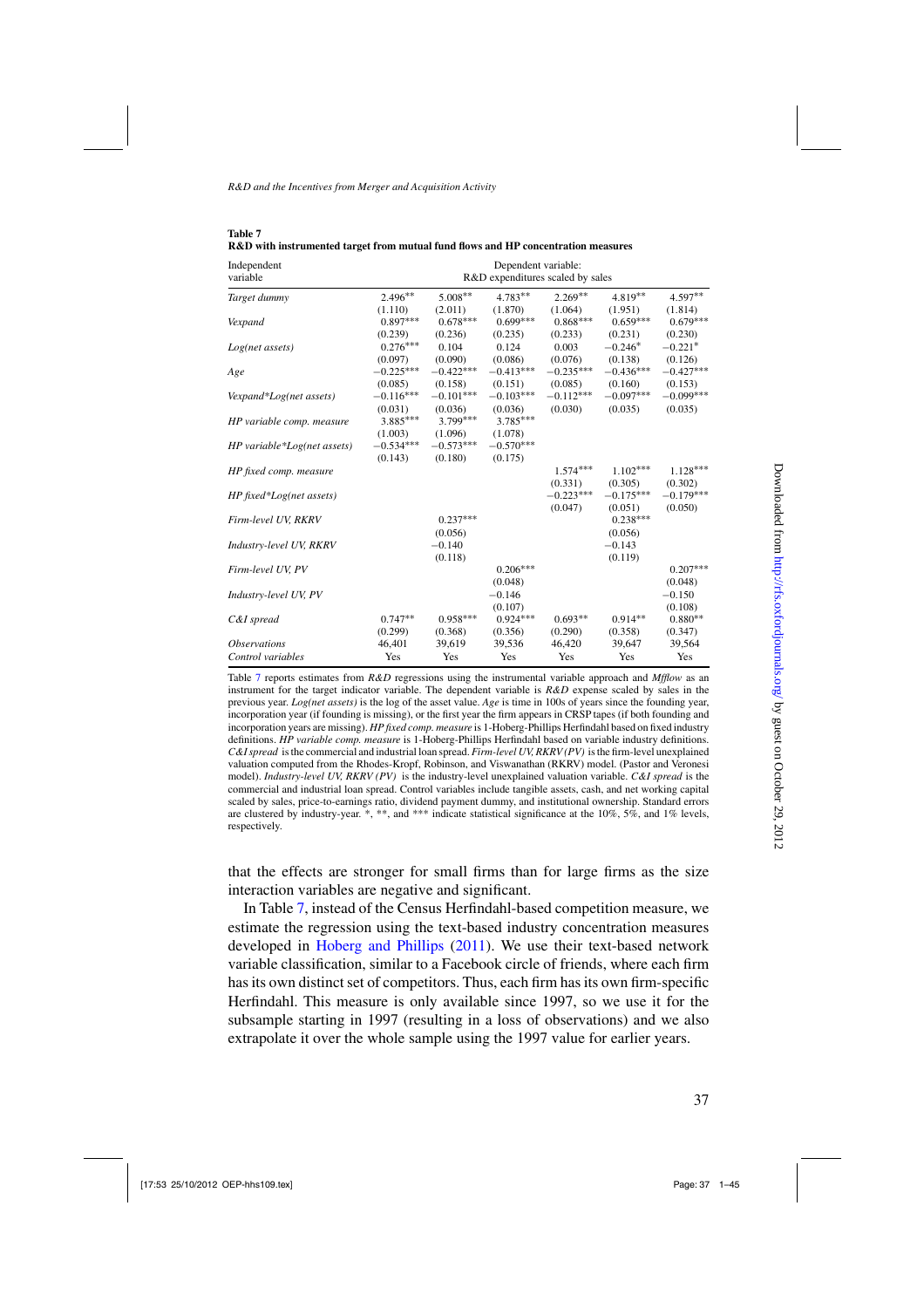Table [7](#page-36-0) shows that results are similar to those presented in Table [6](#page-35-0) across our target prediction dummy, with text-based concentration measures being more significant and precise than the Census Herfindahls used in Table [6](#page-35-0) for all regression specifications. Table [7](#page-36-0) shows that R&D increases with product market competition, but less so for large firms in all specifications. The productmarket competition effect is largest for the HP text-based network industry (TNIC) Herfindahl, consistent with this measure capturing competition that is localized around each firm.

Overall, the results are similar to the previous results that show that industry M&A activity is correlated with R&D. Firms invest more in R&D when the market for acquisitions is stronger as the acquisition market presents an additional way for firms to monetize their investment. Results are stronger in competitive markets as firms are more likely to find a buyer in more competitive markets. The results are also consistent with acquirers buying other firms to differentiate themselves from their competition and to potentially reduce the competition they face.

# **4. Conclusions**

In this paper, we examine how M&A activity and competition affect the decision to conduct R&D and innovate. Our model and empirical tests show that the acquisition market impacts the decision to conduct R&D. We model the incentives for large and small firms to conduct R&D based on their size, the gains of commercialization, and the potential for firms to merge or acquire other firms post-innovation. Our model shows that large firms optimally may decide to let small firms conduct R&D and innovate and then subsequently acquire these small innovative companies. Unlike small firms, large firms may find it disadvantageous to engage in an "R&D race" with small firms at intermediate states of demand, as they can obtain access to innovation by acquiring small innovative firms.

Our results show that the possibility of an acquisition amplifies the potential gains from innovation, particularly for smaller firms. We show that firms' incentives to conduct R&D to innovate increase with industry acquisition activity and more so for small firms than large firms. R&D also varies positively with industry demand and the expected probability that a firm is an acquisition target. Both of these effects are stronger for small firms than for large firms.

We also show that greater bargaining power of small firms, captured by the past target excess returns on acquisition announcements, as well as higher inside asset liquidity in the M&A market, leads to more investment in R&D by small firms. Having the ability to capture a greater fraction of the acquisition surplus provides incentives for firms to increase their investment in R&D to increase the possibility of being acquired. Finally, we show that market structure and competition are important. Increased competition leads to more R&D by firms but less so for large firms.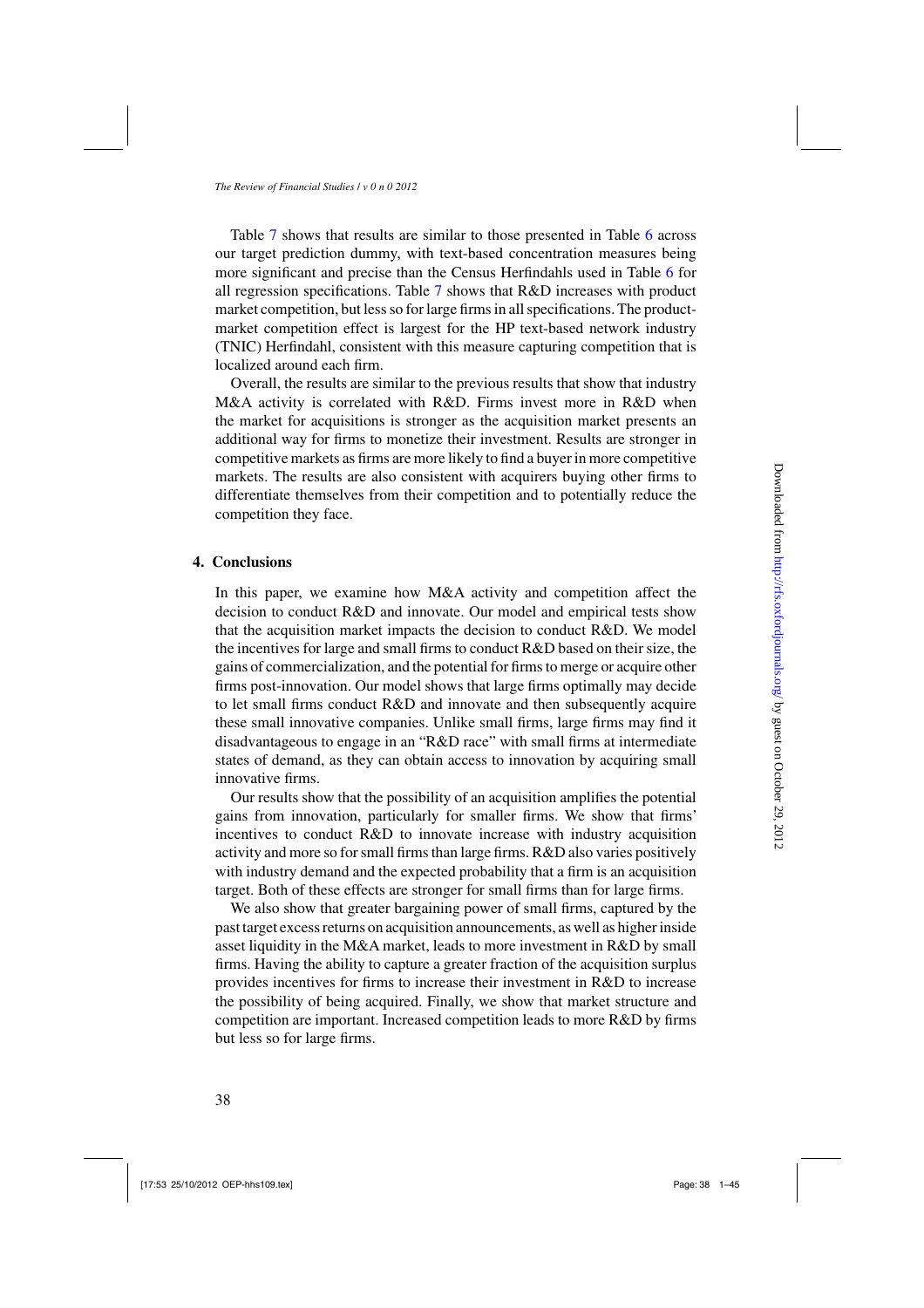We conclude that M&A activity strongly increases firms' incentives to conduct R&D, but less for large firms as they may buy smaller firms for their technology to use it in their existing business. Competition also increases incentives for firms to conduct R&D, especially for small firms.

#### **Appendix**

#### **1. Equilibrium profit functions**

**One small firm: no acquisition: equilibrium profits.** The inverse demand functions [\(5\)](#page-9-0) and [\(6\)](#page-9-0) are linear in prices. We then substitute these functions into profit functions [\(4\)](#page-7-0), differentiate with respect to prices (firms maximize their profits by setting prices competitively), set the derivatives equal to zero, and solve the resulting system of equations. This produces equilibrium prices

$$
p_1 = (-2 + (-1 + \gamma^2) K_1) (\alpha_2 \gamma K_2 + \alpha_1 (-2 + (-2 + \gamma^2) K_2)) \kappa \sqrt{x},
$$
  
\n
$$
p_2 = (-2 + (-1 + \gamma^2) K_2) (\alpha_1 \gamma K_1 + \alpha_1 (-2 + (-2 + \gamma^2) K_1)) \kappa \sqrt{x},
$$

where

$$
\kappa = \left[4 - 2\left(-2 + \gamma^2\right)K_2 + K_1\left(\gamma^4 K_2 + 4(1 + K_2) - \gamma^2(2 + 5K_2)\right)\right]^{-2}.
$$

We then substitute equilibrium prices into inverse demand functions [\(5\)](#page-9-0) and [\(6\)](#page-9-0) to get equilibrium quantities, then into profit functions [\(4\)](#page-7-0) to obtain profits.

The equilibrium profits of the two firms are given by

$$
\pi_1(\alpha_1,\alpha_2) = x\kappa K_1(1+(1-\gamma^2)K_1)(\alpha_2\gamma K_2 + \alpha_1((\gamma^2-2)K_2-2))^2,
$$
  
\n
$$
\pi_2(\alpha_1,\alpha_2) = x\kappa K_2(1+(1-\gamma^2)K_2)(\alpha_1\gamma K_1 + \alpha_2((\gamma^2-2)K_1-2))^2.
$$

**The profit of the merged firm.** The profit of the merged firm is obtained by optimizing over the product prices and is given by

$$
\pi_m(x, \alpha_m) = \frac{\alpha_m^2 x \left[ -2\gamma K_1 K_2 + (1 + K_1) K_2 + (1 + K_2) K_1 \right]}{-4(1 + K_2) + 4K_1((\gamma^2 - 1) K_2 - 1)},
$$
\n(A1)

where  $\alpha_m = \alpha'$  if the merged entity commercializes innovation and  $\alpha_m = \alpha$  otherwise.

**Two small firms, equilibrium profits.** For ease of exposition, we assume  $\alpha_1 = \alpha_2 = \alpha_3 = \alpha$ . When there are two small firms, the profit functions are computed analogously to the case with one small firm and are given by (for  $K_1 = 10, K_2 = 1$ )

$$
\pi_1(\alpha,\alpha,\alpha) = -5\alpha^2 x (1+\gamma)(4-3(-1+\gamma)\gamma)^2(-11+\gamma(-11+20\gamma))\kappa_1,\pi_2(\alpha,\alpha,\alpha) = \pi_3(\alpha,\alpha,\alpha) = -2\alpha^2 x (11+3(2-5\gamma)\gamma)^2(-1-2\gamma+\gamma^3)\kappa_1,
$$

where

$$
\kappa_1 = (44 - 3\gamma(-33 + \gamma(2 + 27\gamma)))^{-2},
$$

if neither firm innovates.

If the big firm innovates,

$$
\pi_1(\alpha', \alpha, \alpha) = 5x(1+\gamma)(-11+\gamma(-11+20\gamma))(2\alpha\gamma(1+\gamma)+\alpha'(-4+(-5+\gamma)\gamma))^2\kappa_1,\pi_2(\alpha', \alpha, \alpha) = \pi_3(\alpha', \alpha, \alpha) = -2x(-1-2\gamma+\gamma^3)(5\alpha'\gamma(1+\gamma)+\alpha(-11+\gamma(-11+10\gamma)))^2\kappa_1.
$$

If one small firm (firm 2) innovates,

$$
\pi_1(\alpha,\alpha',\alpha) = -2.5x(1+\gamma)(-11+\gamma(-11+20\gamma))( \alpha'\gamma(1+\gamma) + 2\alpha(-2+(-2+\gamma)\gamma))^2)\kappa_1,
$$
  
\n
$$
\pi_2(\alpha,\alpha',\alpha) = x(\alpha\gamma(1+\gamma)(-31+3\gamma(-7+10\gamma)) + \alpha'(44+\gamma(88+\gamma(-23+3\gamma(-24+5\gamma))))^2\kappa_2,
$$

where

$$
\kappa_2 = \frac{-2(-1-2\gamma + \gamma^3)}{(4-3(-1+\gamma)\gamma)^2} \kappa_1
$$
  

$$
\pi_3(\alpha, \alpha', \alpha) = x(11+3(2-5\gamma)\gamma)^2 (\alpha'\gamma(1+\gamma) + 2\alpha(-2+(-2+\gamma)\gamma))^2 \kappa_2.
$$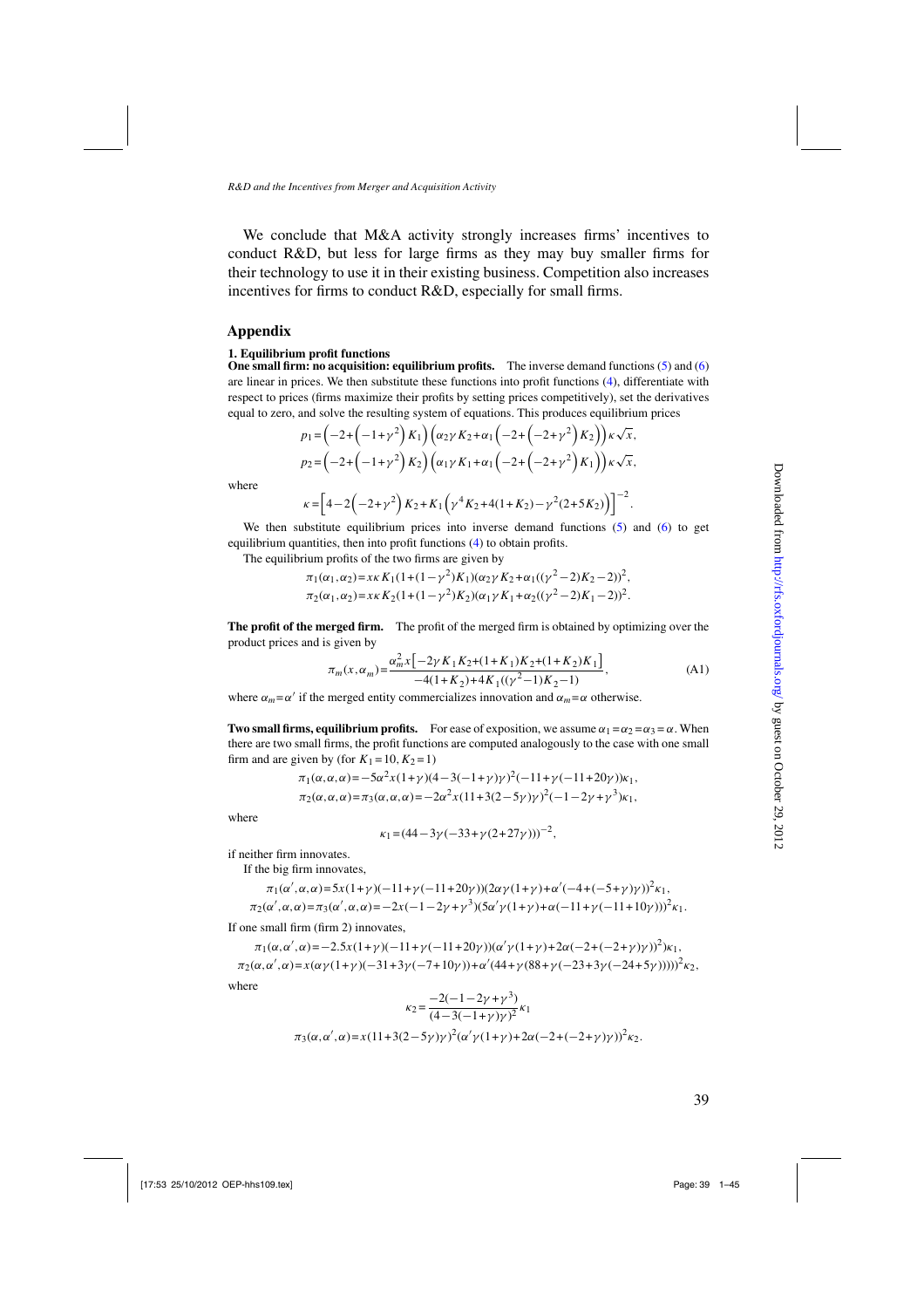#### **2. Proofs Proof of Lemma [1](#page-10-0)**

a) Using the profit functions in the appendix,

$$
\pi_1(I, NI) - \pi_1(NI, NI) = x\kappa K_1 \left( 1 + \left( 1 - \gamma^2 \right) K_1 \right) \left[ \left( \alpha \gamma K_2 + \alpha' \left( \left( \gamma^2 - 2 \right) K_2 - 2 \right) \right)^2 - \left( \alpha \gamma K_2 + \alpha \left( \left( \gamma^2 - 2 \right) K_2 - 2 \right) \right)^2 \right]
$$

and

$$
\pi_1(NI, NI) - \pi_1(NI, I) = x\kappa K_1 \left( 1 + \left( 1 - \gamma^2 \right) K_1 \right) \left[ \left( \alpha \gamma K_2 + \alpha \left( \left( \gamma^2 - 2 \right) K_2 - 2 \right) \right)^2 - \left( \alpha' \gamma K_2 + \alpha \left( \left( \gamma^2 - 2 \right) K_2 - 2 \right) \right)^2 \right].
$$

It is easy to see that the term  $(\alpha_2 \gamma K_2 + \alpha_1 ((\gamma^2 - 2) K_2 - 2))$  is negative for  $\alpha_1 > \alpha_2$ and its absolute value is increasing in  $\alpha_1$  and decreasing in  $\alpha_2$ . Therefore, because  $\alpha' > \alpha$ ,  $\pi_1(I, NI) - \pi_1(NI, NI) > 0$  and  $\pi_1(NI, NI) - \pi_1(NI, I) > 0$ .

b) The proof is identical to the proof of a. Replace  $K_1$  with  $K_2$ .

c)

$$
[\pi_1(I, NI) - \pi_1(NI, NI)] - [\pi_2(NI, I) - \pi_2(NI, NI)] =
$$
  

$$
x\kappa(K_1 - K_2)(\alpha' - \alpha)((4 + 3K_2)(\alpha' + \alpha) + K_1(3(\alpha' + \alpha) + K_2(2.4375\alpha + 2.1875\alpha') > 0.
$$

d)

$$
[\pi_1(I, NI) - \pi_1(NI, I)] - [\pi_2(NI, I) - \pi_2(I, NI)] =
$$
  

$$
x\kappa(K_1 - K_2) \left( \alpha'^2 - \alpha^2 \right) \left( 4 \left( K_2 \left( 1 - \gamma^2 \right) + 1 \right) + K_1 \left( 1 - \gamma^2 \right) \left( 4 + \left( 4 - 3\gamma^2 \right) K_2 \right) > 0
$$

 $bc \text{cause } K_1 - K_2 > 0, \ \alpha'^2 - \alpha^2 > 0, \ 4(K_2(1 - \gamma^2) + 1) > 0, \ \text{and } 4 + (4 - 3\gamma^2)K_2 > 0.$ e) Using the profit functions derived above,

$$
\frac{\pi_1(I,NI) - \pi_1(NI,I)}{2(\pi_2(NI,I) - \pi_2(NI,NI))} =
$$
\n
$$
\frac{K_1(-1+(-1+\gamma^2)K_1)(4+K_2(8-4\gamma^2+(4-5\gamma^2+\gamma^4)K_2))(\alpha+\alpha')}{2(-2+(-2+\gamma^2)K_1)K_2(-1+(-1+\gamma^2)K_2)(-2(\alpha+\alpha')+K_1(\alpha(-2+\gamma(2+\gamma))+(2+\gamma^2)\alpha') )}.
$$

For  $\gamma = 0.5$  and  $K_2 = 1$ , this expression is equal to

$$
\frac{\pi_1(I,NI) - \pi_1(NI, I)}{2(\pi_2(NI, I) - \pi_2(NI, NI))} = \frac{3.94643(1 + 0.75K_1)K_1(\alpha + \alpha')}{(2 + 1.75K_1)(K_1(0.75\alpha + 1.75\alpha') + 2(\alpha + \alpha'))}.
$$

Now let us consider the limit

$$
\lim_{K_1 \to \infty} \frac{\pi_1(I, NI) - \pi_1(NI, I)}{2(\pi_2(NI, I) - \pi_2(NI, NI))} = \frac{1.6913(\alpha + \alpha_i)}{0.75\alpha + 1.75\alpha_i}
$$

*.*

It follows that  $\frac{\pi_1(I, NI) - \pi_1(NI, I)}{2(\pi_2(NI, I) - \pi_2(NI, NI))} > 1$  iff *αi* < 16*.*03*α*. Therefore, as long as *αi* < 16*.*03*α*, there exists  $μ > 1$  such that for  $K_1/K_2 > μ$   $\frac{π_1(1,N1)-π_1(NI,I)}{2(π_2(NI,I)-π_2(NI,NI))} > 1$ , because clearly  $\frac{\pi_1(I, NI) - \pi_1(NI, I)}{2(\pi_2(NI, I) - \pi_2(NI, NI))}$  is a continuous function of  $K_1$ .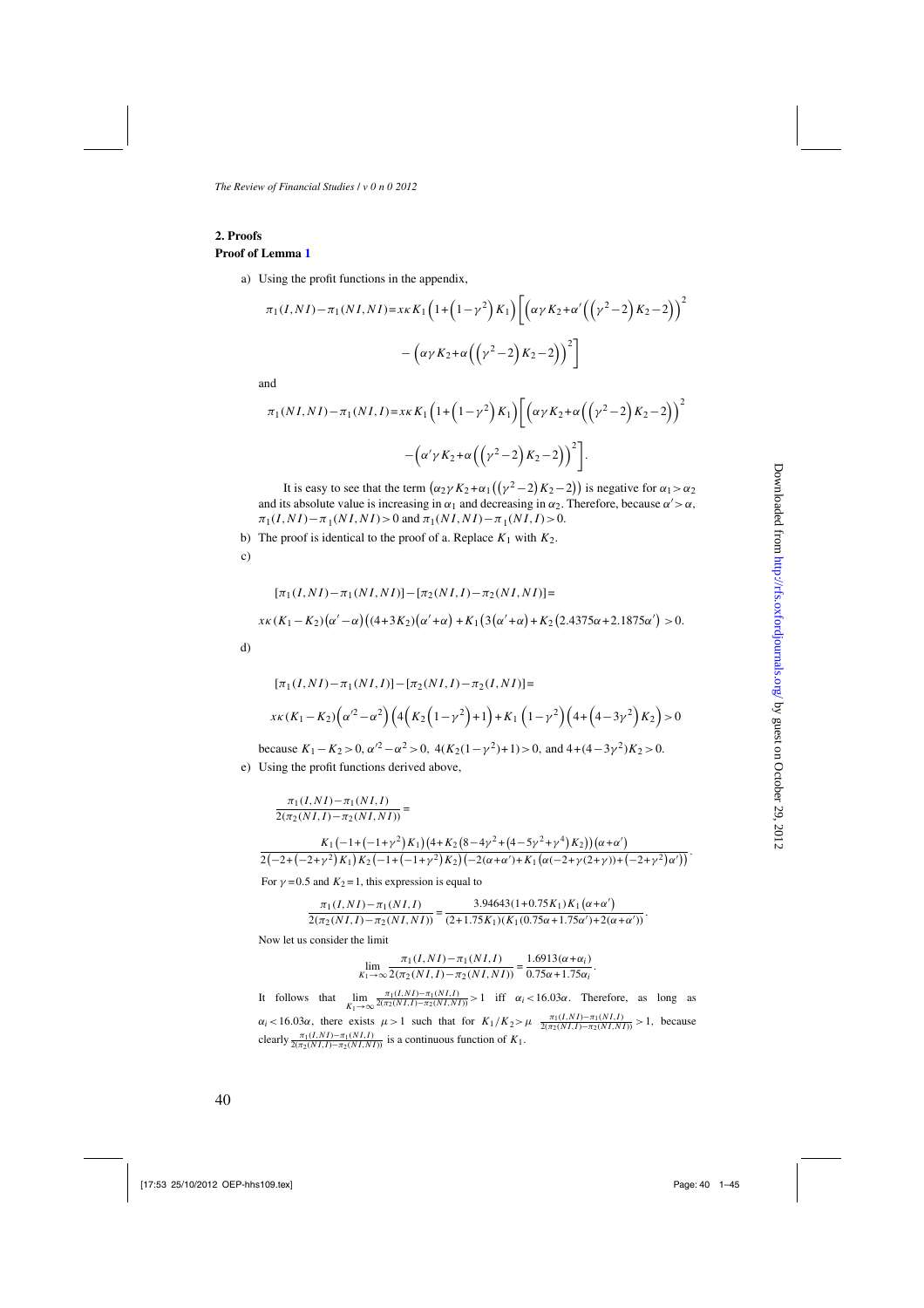$\blacksquare$ 

f) If  $\nu = 0.5$  and  $K_2 = 1$ , then

$$
\frac{2(\pi_1(I,NI) - \pi_1(NI,NI))}{\pi_2(NI, I) - \pi_2(I,NI)} = \frac{0.203175(4/3 + K_1)(21.0938\alpha_i^2 - 5.625\alpha\alpha_i - 15.4688\alpha^2)}{(k_1 + 8/9)(k_1 + 1.6)(\alpha_i^2 - \alpha^2)}.
$$

The limit of this expression for *K*<sub>1</sub> → ∞ is  $\frac{4.2856α_i^2 - 1.1429αα_i - 3.1419α^2}{α_i^2 - α^2}$  > 1for *α<sub>i</sub>* > *α*.

g) Consider the quantity  $\pi_2(NI, I) - 2\pi_2(NI, NI) + \pi_2(I, NI)$ =  $x \kappa K_2(1 + (1 - \gamma^2)K_2)[((\alpha' - \alpha)((\gamma^2 - 2)K_1 - 2)^2 + \gamma K_2)] > 0$ , where

$$
\kappa = \left[4 - 2\left(-2 + \gamma^2\right)K_2 + K_1\left(\gamma^4 K_2 + 4(1 + K_2) - \gamma^2(2 + 5K_2)\right)\right]^{-2}.
$$

#### **Proof of Proposition [2](#page-11-0)**

1) Let  $V_{1,2}(A_1, A_2)$  be the value of the big (small) firm as a function of its own actions and those of its competitor. Then, for  $x < x_1$ ,

$$
V_1(I, NI) = \pi_1(I, NI)x - RD; \ \ V_1(NI, NI) = \pi_1(NI, NI)x.
$$

It follows that for  $x < x_1$   $V_1(I, NI) < V_1(NI, NI)$ . It also follows from Lemma 1 c) that  $V_2(NI, I) < V_2(NI, NI)$ . Then,  $(NI, NI)$  is the Nash equilibrium for  $x < x_1$ , while neither  $(I, NI)$  nor  $(NI, I)$  is an equilibrium in this region. Furthermore, the value of the small firm if both firms invest is  $V_2(I, I) = 0.5[(\pi_2(I, NI) + \pi_2(I, NI)]x - RD$ , while  $V_2(I, NI) =$  $\pi_2(I, NI)x$ , so  $x \le x_3 (I, I)$  is not a Nash equilibrium. Lemma 1 f) establishes that  $x_1 \le x_3$ ; therefore, the only Nash equilibrium for  $x \leq x_1$  is  $(NI, NI)$ .

- 2) If  $x_1 < x < x_3$ , then  $(I, NI)$  is a Nash equilibrium. Indeed,  $V_1(NI, NI) < V_1(I, NI)$  for  $x_1 < x$ , and  $V_2(I, I) < V_2(I, NI)$  for  $x < x_3$ . It follows that neither  $(I, I)$  nor  $(NI, NI)$  is an equilibrium.  $(NI, I)$  is not an equilibrium either as long as condition e) of Lemma 1 holds: it is straightforward to see that for  $x > x_4 V_1(N, I) < V_1(I, I)$ . Thus,  $(I, NI)$  is the only Nash equilibrium in this region.
- 3) Finally, for  $x > x_3$  it becomes optimal for the small firm to invest as well. In this region,

$$
V_2(I,I) = \frac{(\pi_2(NI,I) + \pi_2(I,NI))x}{2} - RD; \ V_2(I,NI) = \pi_2(I,NI)x,
$$

so  $V_2(I, I) > V_2(I, NI)$ *.* On the other hand,  $V_1(I, I) > V_1(NI, I)$  for  $x > x_3 > x_4$ (Lemma 1 d) establishes that  $x_3 > x_4$ ). It is also straightforward to see that  $(NI, NI)$ is not an equilibrium for  $x > x_1$ . Lemma 1 f) ensures that  $x_3 > x_1$ . Therefore,  $(I, I)$  is the only Nash equilibrium in this region. -

#### **Proof of Proposition [3](#page-13-0)**

Note that a merger always results in increased market power, so if  $I_m = 0$ , a merger always occurs. Also note that condition  $\pi_2(NI, I) - \pi_2(NI, NI) > \pi_2(NI, NI) - \pi_2(I, NI)$  implies that  $x_2 < x_3$ . Then, for  $x < x_{1m}$ ,

$$
V_1(I,NI) = (\pi_m(I) - \pi_2(I,NI))x - RD; \ V_1(NI,NI) = (\pi_m(NI) - \pi_2(NI,NI))x.
$$

Therefore,  $V_1(I, NI) < V_1(NI, NI)$ . On the other hand,  $\pi_m(I) - \pi_m(NI) > 0$ , and therefore

$$
\pi_m(I) - \pi_m(NI) + \pi_2(NI, NI) - \pi_2(I, NI) > \pi_2(NI, NI) - \pi_2(I, NI).
$$

It follows that  $x_{1m} < x_2$  and for  $x < x_{1m}V_2(NI,NI) > V_2(NI,I)$ . It follows that  $(NI,NI)$  is a Nash equilibrium, while neither  $(I, NI)$  nor  $(NI, I)$  is an equilibrium. Furthermore, because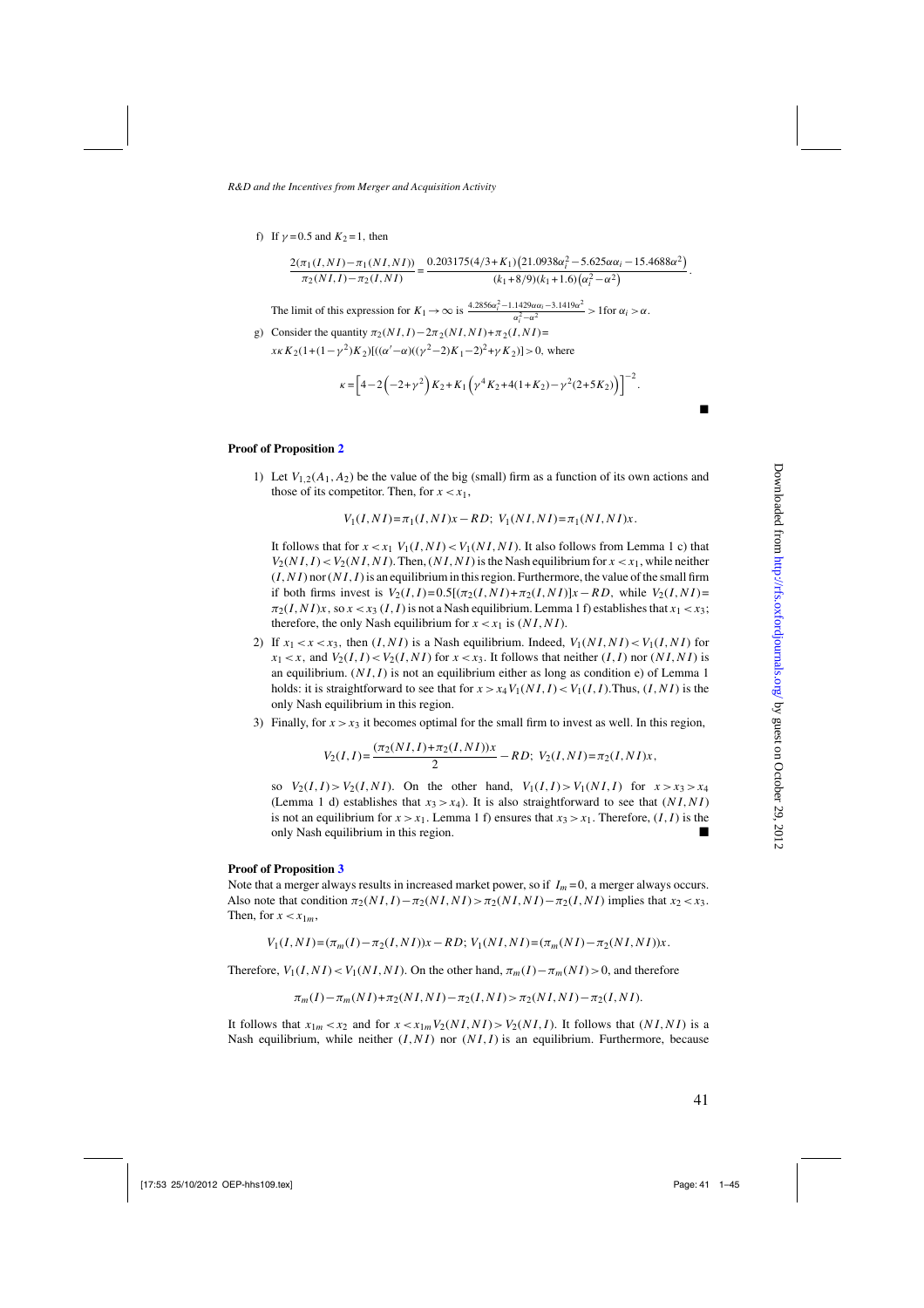$\pi_m(I) - \pi_m(NI) > \pi_1(I, NI) - \pi_1(NI, NI)$ , it follows that  $x_{1m} < x_1 < x_3$  (Lemma 1 f), and  $V_2(I, NI) > V_2(I, I)$ , so  $(I, I)$  is not a Nash equilibrium.

For  $x_{1m} < x < x_2$ , the only Nash equilibrium is  $(I, NI)$ . Indeed, in this region  $V_2(NI, NI)$  $V_2(NI,I) > V_2(I,I)$  and the small firm never invests in this region, while the big firm invests as  $V_1(I, NI) > V_1(NI, NI)$ .

For  $x_2 < x < x_3$ , the following inequalities hold:  $V_1(I, NI) > V_1(NI, NI)$ ;  $V_1(I, I) <$  $V_1(NI, I); V_2(I, NI) > V_2(I, I); V_2(NI, I) > V_2(NI, NI).$ 

The first inequality has been proven above for  $x > x<sub>1m</sub>$ . The second results from comparing the values of the big firm if it invests:

$$
V_1(I, I) = 0.5(\pi_m(I) - \pi_2(I, NI))x + 0.5(\pi_m(I) - \pi_2(NI, I))x - RD,
$$

and if it does not:

$$
V_1(NI, I) = (\pi_m(I) - \pi_2(NI, I))x.
$$

The third equation comes from comparing the values of the small firm if it invests:  $V_2(I,I)$  $\frac{(\pi_2(NI,I)-\pi_2(I,NI))x}{2}$  – *RD* and if it does not:  $V_2(I,NI)=\pi_2(I,NI)x$ , the fourth equation has been proven above.

Therefore, both  $(I, NI)$  and  $(NI, I)$  are Nash equilibria. In addition, there is a mixed-strategy equilibrium in which the big firm invests with probability  $\phi_1$  and the small firm invests with probability *φ*2*.*To find these probabilities, note that in this equilibrium both firms must be indifferent between investing and not. Therefore,

$$
\phi_1 V_2(I, I) + (1 - \phi_1) V_2(NI, I) = \phi_1 V_2(I, NI) + (1 - \phi_1) V_2(NI, NI)
$$

and

$$
\phi_2 V_1(I,I) + (1 - \phi_2) V_1(I,NI) = \phi_2 V_1(NI,I) + (1 - \phi_2) V_1(NI,NI)
$$

or

$$
\phi_1 = \frac{V_2(NI,NI) - V_2(NI,I)}{V_2(I,I) - V_2(NI,I) - V_2(I,NI) + V_2(NI,NI)}
$$

and

$$
\phi_2 = \frac{V_1(NI, NI) - V_1(I, NI)}{V_1(I, I) - V_1(NI, I) - V_1(I, NI) + V_1(NI, NI)}.
$$

It is straightforward to see that  $0 < \phi_1 < 1$  and  $0 < \phi_2 < 1$  so the mixed-strategy equilibrium always exists.

Finally, for  $x > x_3$ ,  $V_1(I, I) > V_1(NI, I)$  and  $V_2(I, NI) < V_2(I, I)$ ; therefore,  $(I, I)$  is the only Nash equilibrium.

#### **Proof of Proposition [5](#page-17-0)**

First consider the case  $x_{1n} < x_{2n}$ . Consider the values of the big firm:

$$
V_1(I,NI) = \pi_1(I,NI)x + (1-\eta)(\pi_m(I) - \pi_1(I,NI) - \pi_2(I,NI))x - RD
$$

and

$$
V_1(NI,NI){=}\pi_1(NI,NI)x{+}(1-\eta)(\pi_m(NI){-}\pi_1(NI,NI){-}\pi_2(NI,NI))x.
$$

It follows that if  $x \lt x_{1n}$ , then  $V_1(NI, NI) > V_1(I, NI)$ . Similarly, the values of the small firm are

$$
V_2(NI, I) = \pi_2(NI, I)x + \eta(\pi_m(I) - \pi_1(NI, I) - \pi_2(NI, I))x - RD,
$$

$$
V_2(NI,NI) = \pi_2(NI,NI)x + \eta(\pi_m(NI) - \pi_1(NI,NI) - \pi_2(NI,NI))x.
$$

So, for  $x < x_{1\eta} < x_{2\eta}$ ,  $V_2(NI, NI) > V_2(NI, I)$ . Finally, because  $x_{1\eta} < x_{2\eta} < x_{3\eta}$ ,  $V_2(I, I) <$  $V_2(I, NI)$ , neither  $(NI, I)$  nor  $(I, NI)$  nor  $(I, I)$  is a Nash equilibrium.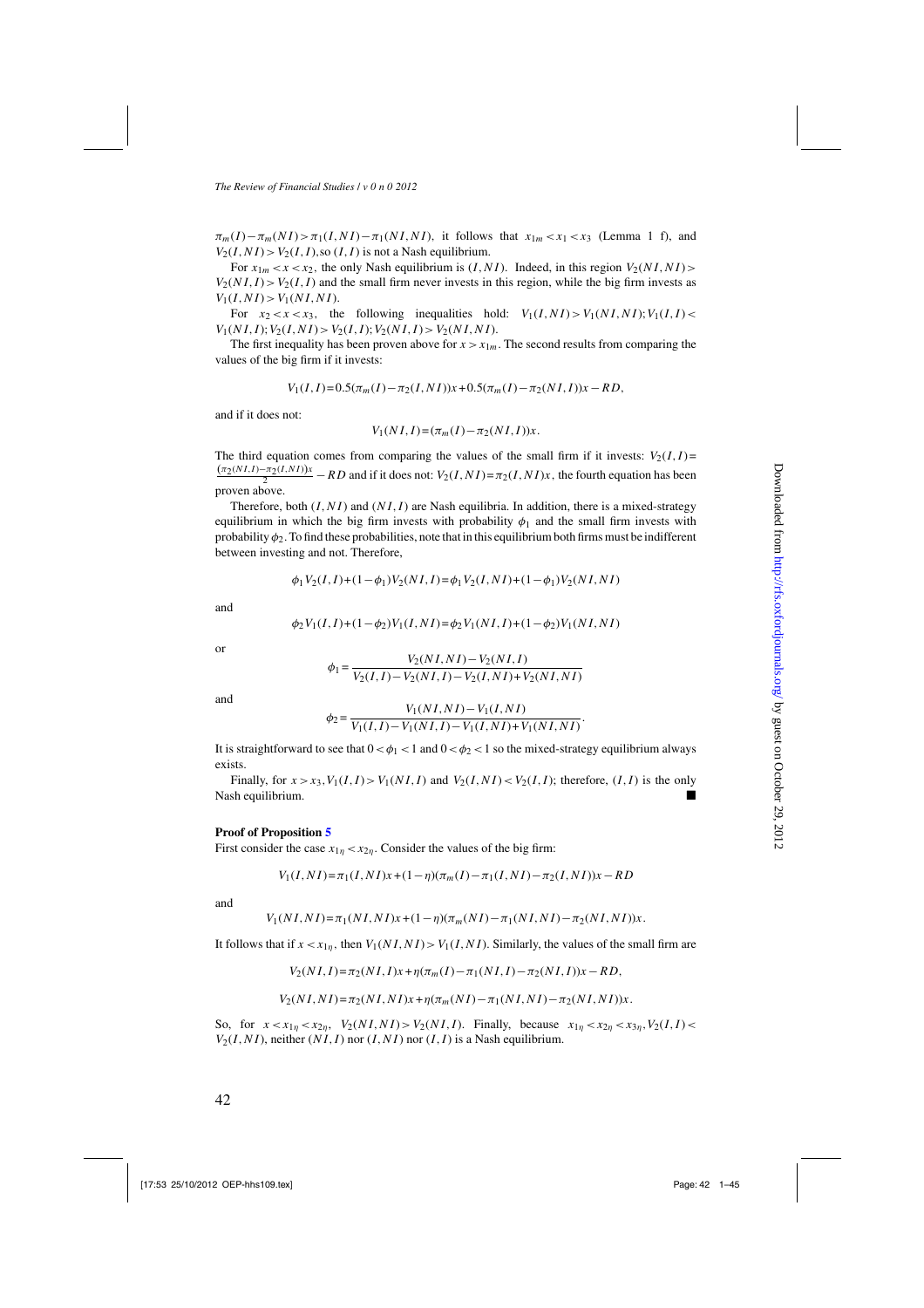<span id="page-42-0"></span>If  $x_{1n} < x < x_{2n}$  it can be easily verified that  $V_2(I, NI) > V_2(I, I)$ ,  $V_1(I, NI) > V_1(NI, NI)$ , and  $V_2(NI,I) < V_2(NI,NI)$ , so  $(I,NI)$  is the only equilibrium in this region. The proof of equilibrium strategies for  $x > x_{2n}$  follows exactly the proof of Proposition 3.

Now consider the case  $x_{1n} > x_{2n}$ . Clearly  $(NI, NI)$  is the only Nash equilibrium if  $x < x_{2n}$ . If  $x_{2n} < x < x_{1n}$ , it is easy to verify that  $V_1(NI,NI) > V_1(I,NI)$ ,  $V_2(NI,NI) < V_2(NI,I)$ , and  $V_2(I, I) \lt V_2(I, NI)$ . It follows that the only Nash equilibrium in this region is  $(NI, I)$ . The rest of the proof follows closely the proof of Proposition 3. -

#### **References**

Aghion, P., N. Bloom, R. Blundell, R. Griffin, and P. Howitt. 2002. Competition and innovation: An inverted U-shaped relationship. Working Paper, Harvard University.

Aghion, P., C. Harris, P. Howitt, and J. Vickers. 2001. Competition, imitation, and growth with step-by-step innovation. *Review of Economic Studies* 68:467–92.

Aghion, P., P. Askenazy, N. Berman, G. Cette, and L. Eymard. 2008. Credit constraints and the cyclicality of R&D investment: Evidence from France. Working Paper, Harvard University.

Ambrose, B., and W. Megginson. 1992. The role of asset structure, ownership structure, and takeover defenses in determining acquisition likelihood. *Journal of Financial and Quantitative Analysis* 27:575–89.

Atanassov, J. 2009. Do hostile takeovers stifle innovation? Evidence from antitakeover legislation and corporate patenting. Working Paper, University of Oregon.

Baily, M., and H. Gersbach. 1995. Efficiency in manufacturing and the need for global competition. *Brookings Papers on Economic Activity: Macroeconomics* 307–47.

Barlevy, G. 2007. On the cyclicality of research and development. *American Economic Review* 97:1131–64.

Bena, J., and K. Li. 2012. Corporate innovations and mergers and acquisitions. Working Paper, University of British Columbia.

Bernile, G., E. Lyandres, and A. Zhdanov. 2012. A theory of strategic mergers. *Review of Finance* 16:517–75.

Bloomberg. 2008. Innovation through acquisition. February 29.

Blundell, R., R. Griffin, and J. Van Reenen. 1999. Market share, market value, and innovation in a panel of British manufacturing firms. *Review of Economic Studies* 66:529–54.

Chemmanur, T., and X. Tian. 2010. Do anti-takeover provisions spur corporate innovation? Working Paper, Boston College.

Dasgupta, P., and J. Stiglitz. 1980. Industrial structure and the nature of innovative activity. *Economic Journal* 90:266–93.

Edmans, A., I. Goldstein, and W. Jiang. 2012. The real effects of financial markets: The impact of prices on takeovers. *Journal of Finance* 67:933–71.

Eisfeldt,A., andA. Rampini. 2006. Capital reallocation and liquidity. *Journal of Monetary Economics* 53:369–99.

Ferreira, M., M. Massa, and P. Matos. 2010. Shareholders at the gate? Institutional investors and cross-border mergers and acquisitions. *Review of Financial Studies* 23:601–44.

Forbes. 2005. Does innovation through acquisition work? November 8.

Forbes. 2008. Art of acquiring growth. January 4.

Fulghieri, P., and M. Sevilir. 2009. Organization and financing of innovation, and the choice between corporate and independent venture capital. *Journal of Financial and Quantitative Analysis* 44:1291–321.

Fulghieri, P., and M. Sevilir. 2011. Mergers, spin-offs, and employee incentives. *Review of Financial Studies* 24:2207–41.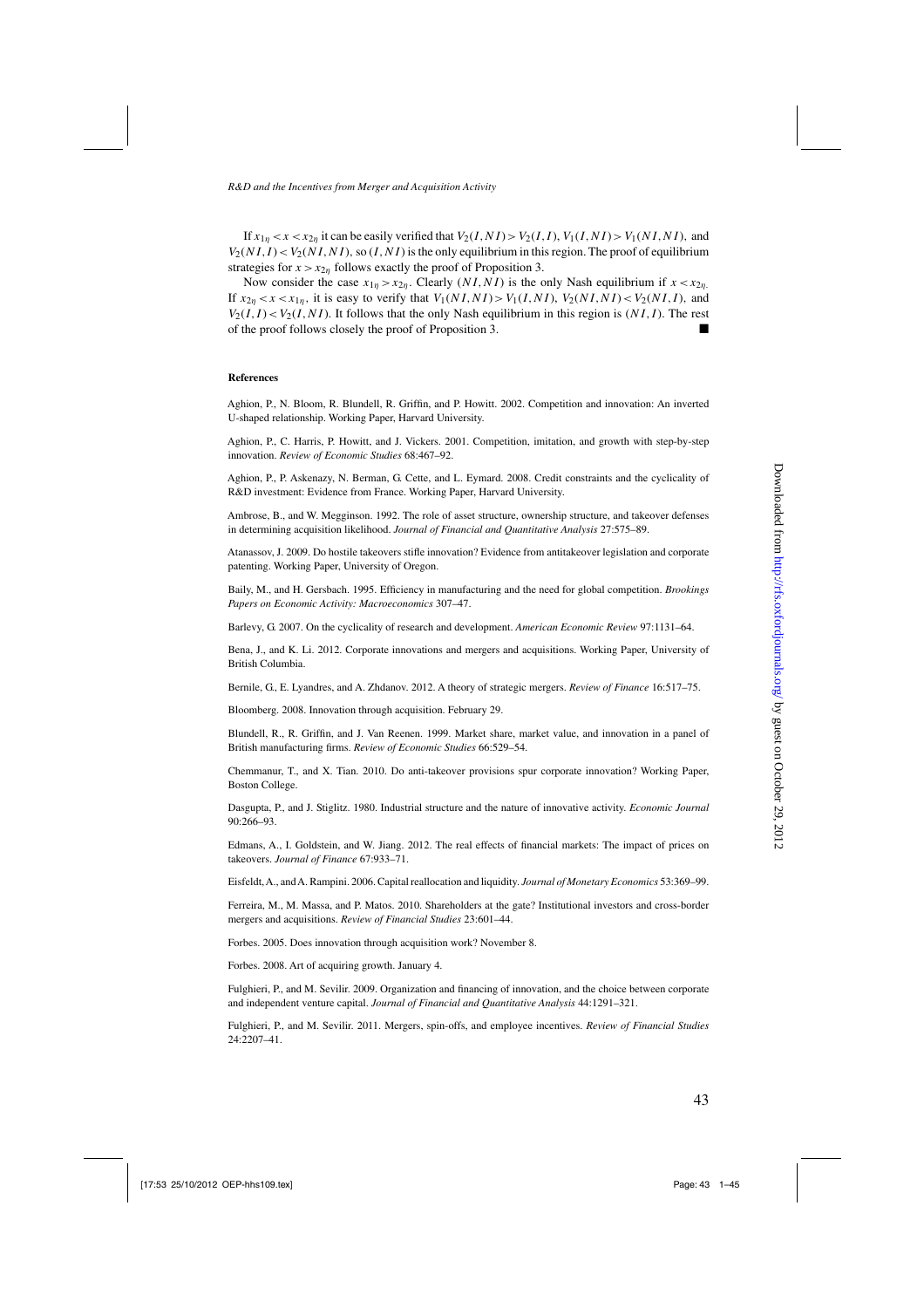<span id="page-43-0"></span>Gaudet, G., and S. Salant. 1992. Towards a theory of horizontal mergers. In *The New Industrial Economics*, eds. G. Norman and M. La Manna. Brookfield, VT: Edward Elgar.

Hall, B. H. 1999. Mergers and R&D revisited. Working Paper, University of California at Berkeley.

Harford, J. 2005. What drives merger waves. *Journal of Financial Economics* 77:529–60.

Hoberg, G., and G. Phillips. 2010a. Real and financial industry booms and busts. *Journal of Finance* 65:45–86.

—–. 2010b. Product market synergies and competition in mergers and acquisitions: Atext-based analysis. *Review of Financial Studies* 23:3773–811.

—–. 2011. Dynamic product-based industry classifications and endogenous product differentiation. Working Paper, University of Maryland.

Jovanovic, B., and P. L. Rousseau. 2002. The Q-theory of mergers. *American Economic Review* 92:198–204.

Lambrecht, B. 2004. The timing and terms of takeovers motivated by economies of scale. *Journal of Financial Economics* 72:41–62.

Lown, C., D. Morgan, and S. Rohatgi. 2000. Listening to loan officers: Commercial credit standards, lending, and output. In *Federal Reserve Bank of New York Economic Policy Review*.

Maksimovic, V., and G. Phillips. 2001. The market for corporate assets: Who engages in mergers and asset sales and are there efficiency gains? *Journal of Finance* 56:2019–65.

—–. 2008. The industry life-cycle, acquisitions, and investment: Does firm organization matter? *Journal of Finance* 63:629–64.

Maksimovic, V., G. Phillips, and L. Yang. Forthcoming. Public and private merger waves. *Journal of Finance*.

Mitchell, M., and H. Mulherin. 1996. The impact of industry shocks on takeover and restructuring activity. *Journal of Financial Economics* 41:193–229.

Morck, R., A. Shleifer, and R. W. Vishny. 1990. Do managerial objectives drive bad acquisitions? *Journal of Finance* 45:31–48.

Morellec, E., and A. Zhdanov. 2005. The dynamics of mergers and acquisitions. *Journal of Financial Economics* 77:649–72.

Ortiz-Molina, H., and G. Phillips. Forthcoming. Real asset illiquidity and the cost of capital. *Journal of Financial and Quantitative Analysis*.

Pastor, L., and P. Veronesi. 2009. Technological revolutions and stock prices. *American Economic Review* 99:1451–63.

Rhodes-Kropf, M., and S. Viswanathan. 2004. Market valuation and merger waves. *Journal of Finance* 59:2685– 718.

Rhodes-Kropf, M., D. Robinson, and S. Viswanathan. 2005. Valuation waves and merger activity: The empirical evidence. *Journal of Financial Economics* 77:561–603.

Rhodes-Kropf, M., and D. Robinson. 2008. The market for mergers and the boundaries of the firm. *Journal of Finance* 63:1169–211.

Salant, S., S. Switzer, and R. Reynolds. 1983. Losses from horizontal merger: The effects of an exogenous change in industry structure on Cournot-Nash equilibrium. *Quarterly Journal of Economics* 98:185–199.

Nickell, S. J. 1996. Competition and corporate performance. *Journal of Political Economy* 104:724–46.

Schlingemann, F. P., R. M. Stulz, and R. A. Walkling. 2002. Divestitures and the liquidity of the market for corporate assets *Journal of Financial Economics* 64:117–44.

Seru, A. Forthcoming. Firm boundaries matter: Evidence from conglomerates and R&D activity. *Journal of Financial Economics.*